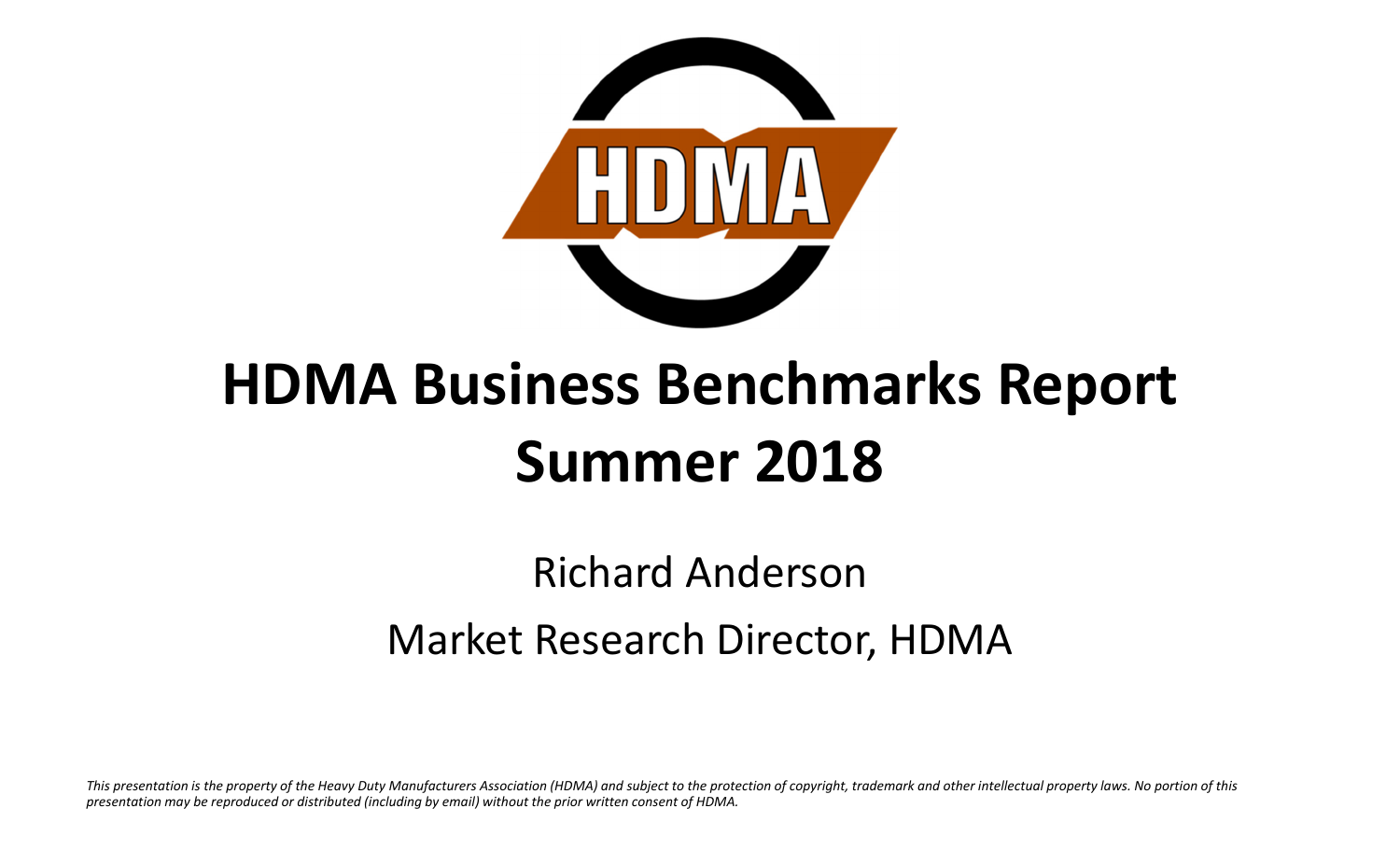### **Table of Contents**

| Section                       | Page |
|-------------------------------|------|
| Overview                      | 3    |
| • Sales and Marketing         |      |
| • Business Technology and CRM | 22   |
| • Brand and Identity          | 31   |
| • Personnel and R&D Budgeting | 37   |
| • Demographics                | 54   |
| • Appendix                    | 57   |
|                               |      |
|                               |      |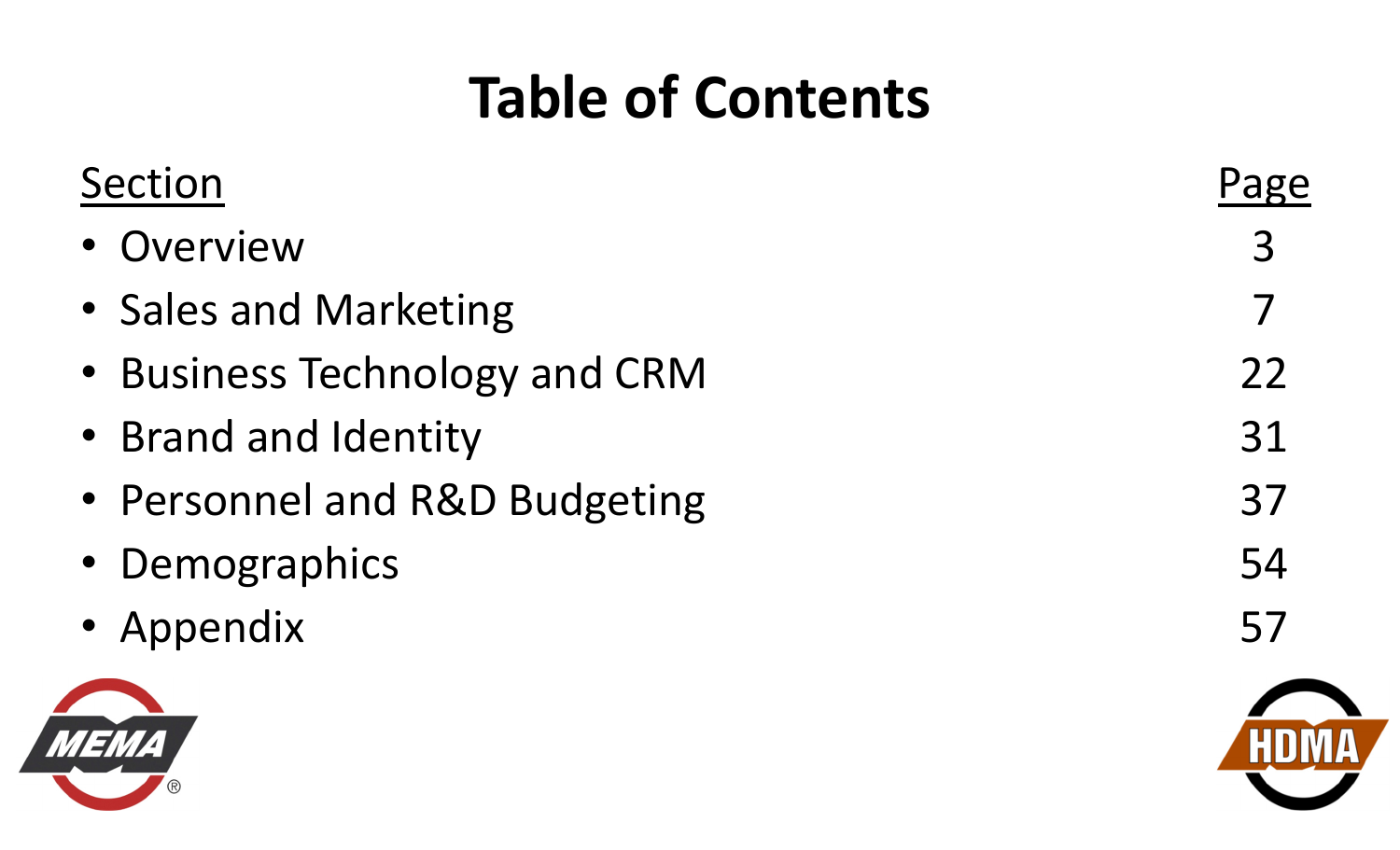



## **Overview**

*This presentation is the property of the Heavy Duty Manufacturers Association (HDMA) and subject to the protection of copyright, trademark and other intellectual property laws. No portion of this presentation may be reproduced or distributed (including by email) without the prior written consent of HDMA.*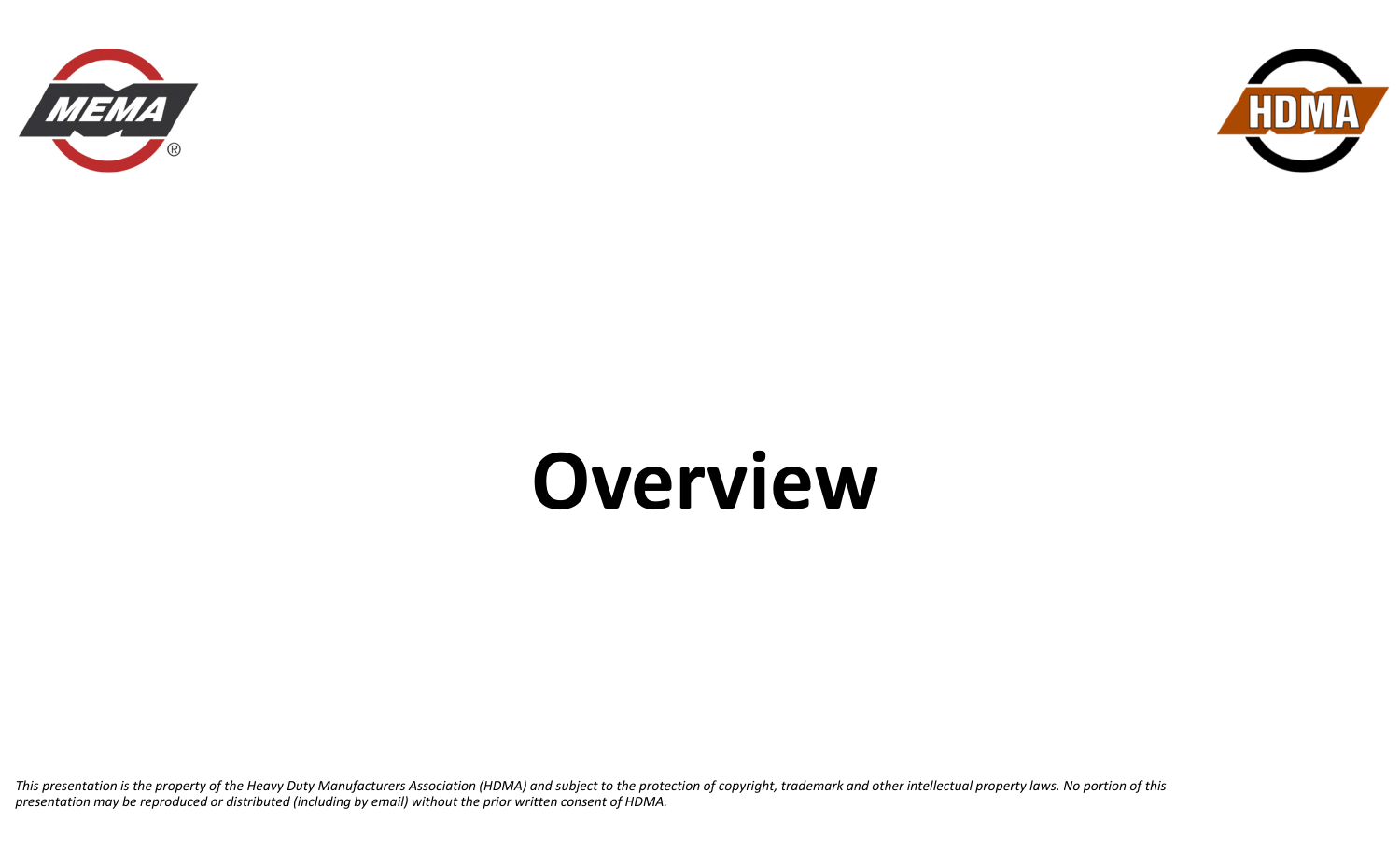### **Notes**

- The HDMA Business Benchmarks Report is based on survey data collected from HDMA members during the last two weeks of July, 2018.
- 75 individuals responded in total representing 49 unique corporate entities
	- – The large spread between individuals and corporate entities is a result of the survey structure requiring multiple areas of expertise to complete



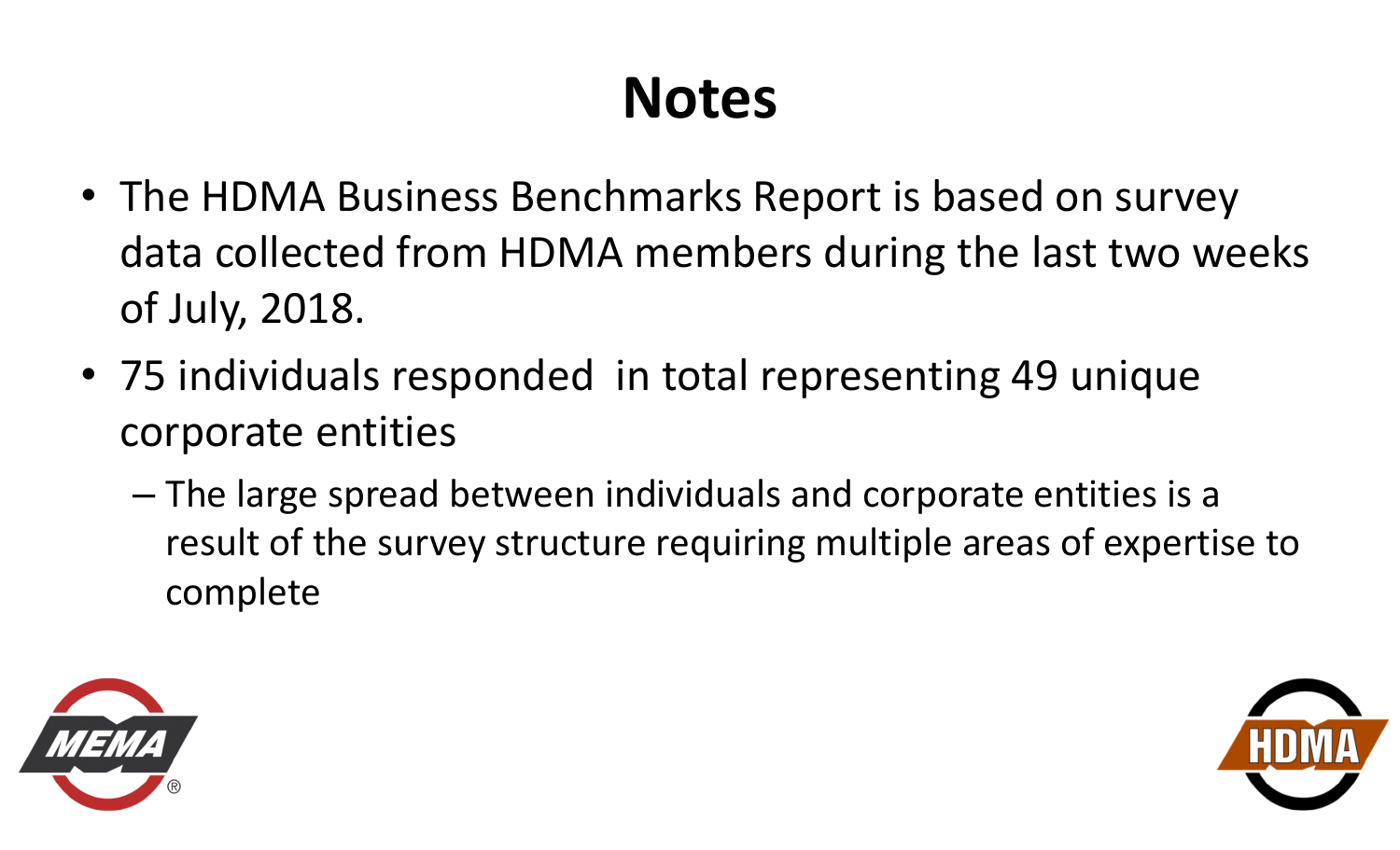#### **Overall, your 2019 outlook is:**



*MEMA* 

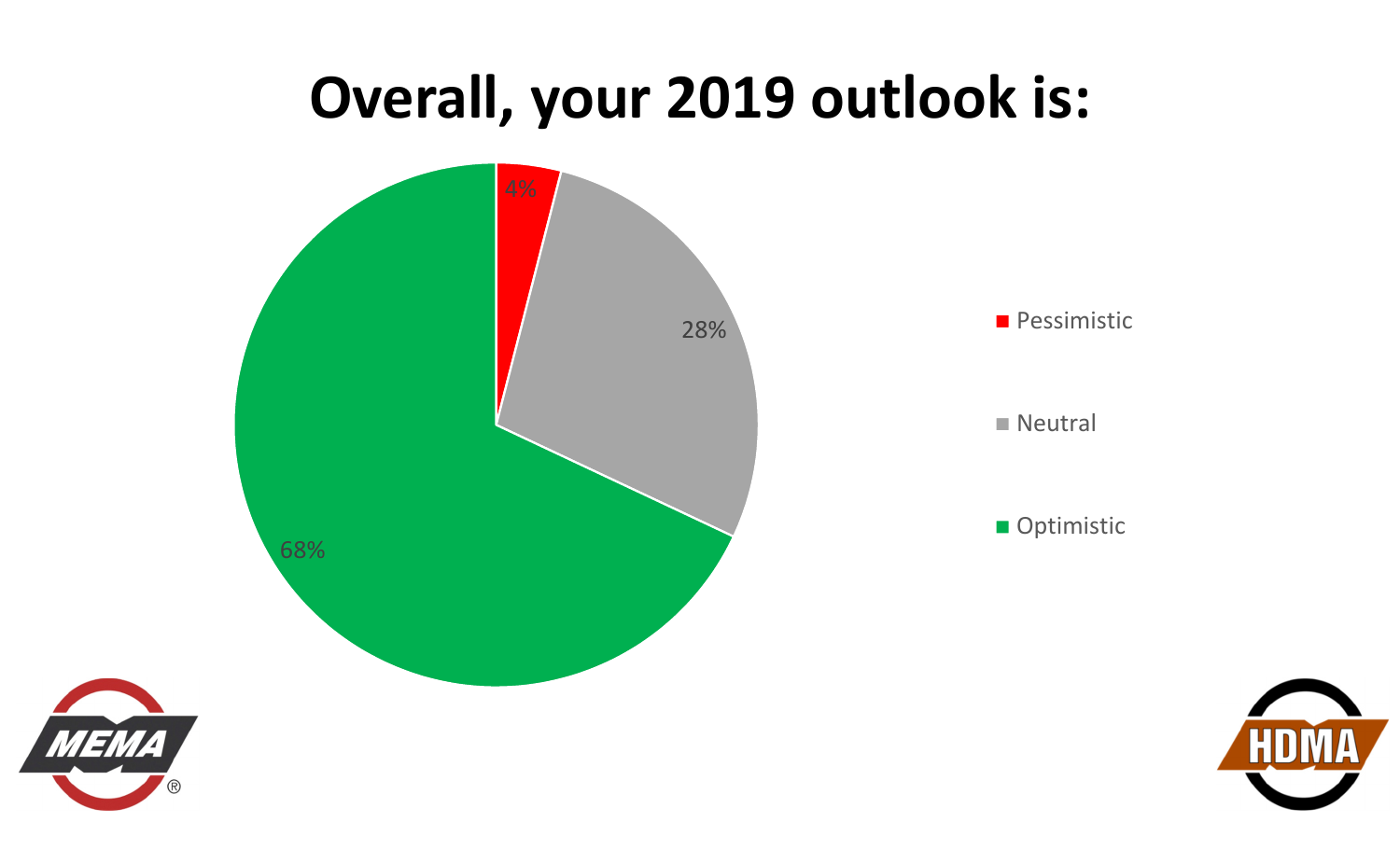



**Categorized summary of 119 challenges submitted Individual response text found in the Appendix**

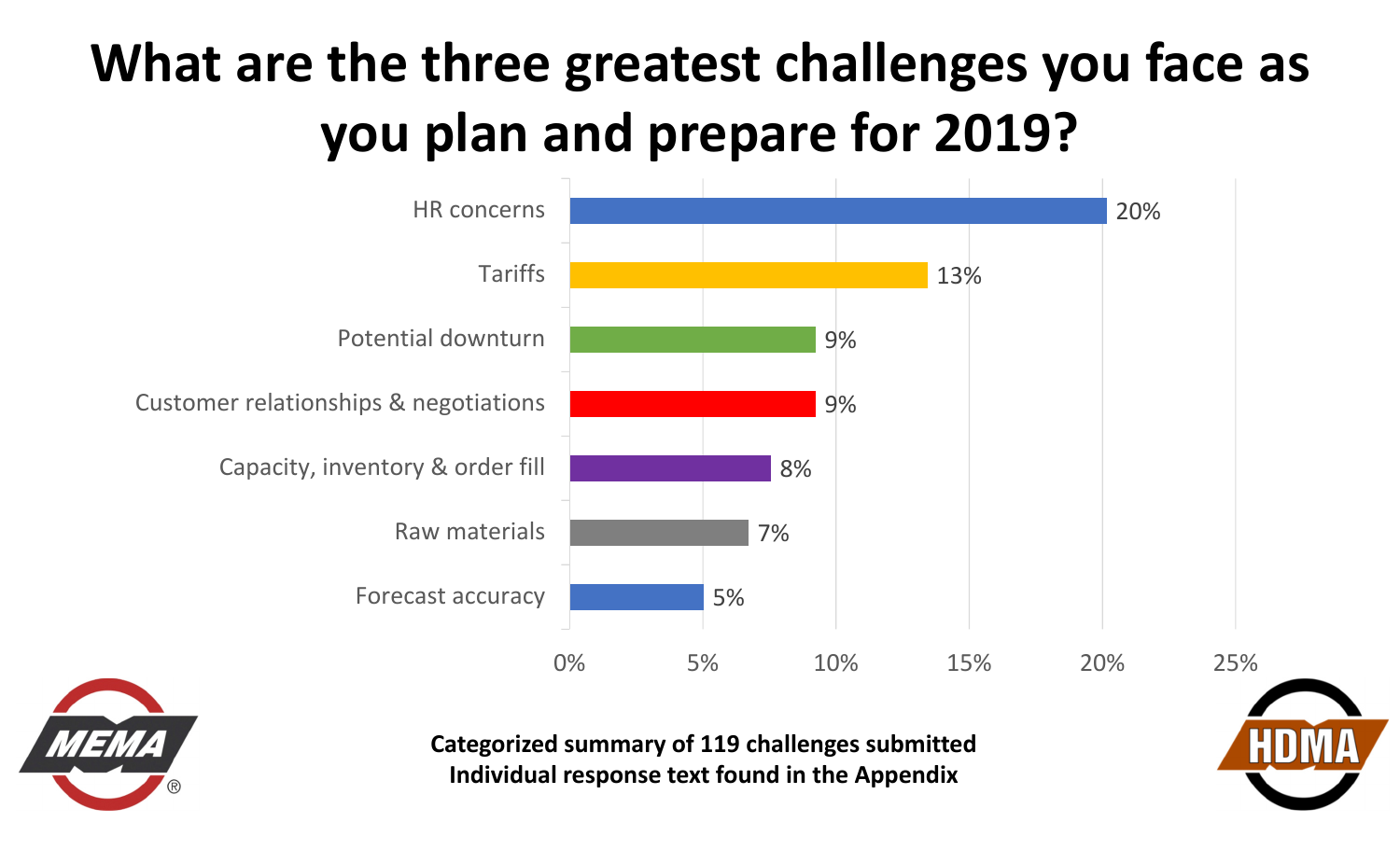



## **Sales and Marketing**

*This presentation is the property of the Heavy Duty Manufacturers Association (HDMA) and subject to the protection of copyright, trademark and other intellectual property laws. No portion of this presentation may be reproduced or distributed (including by email) without the prior written consent of HDMA.*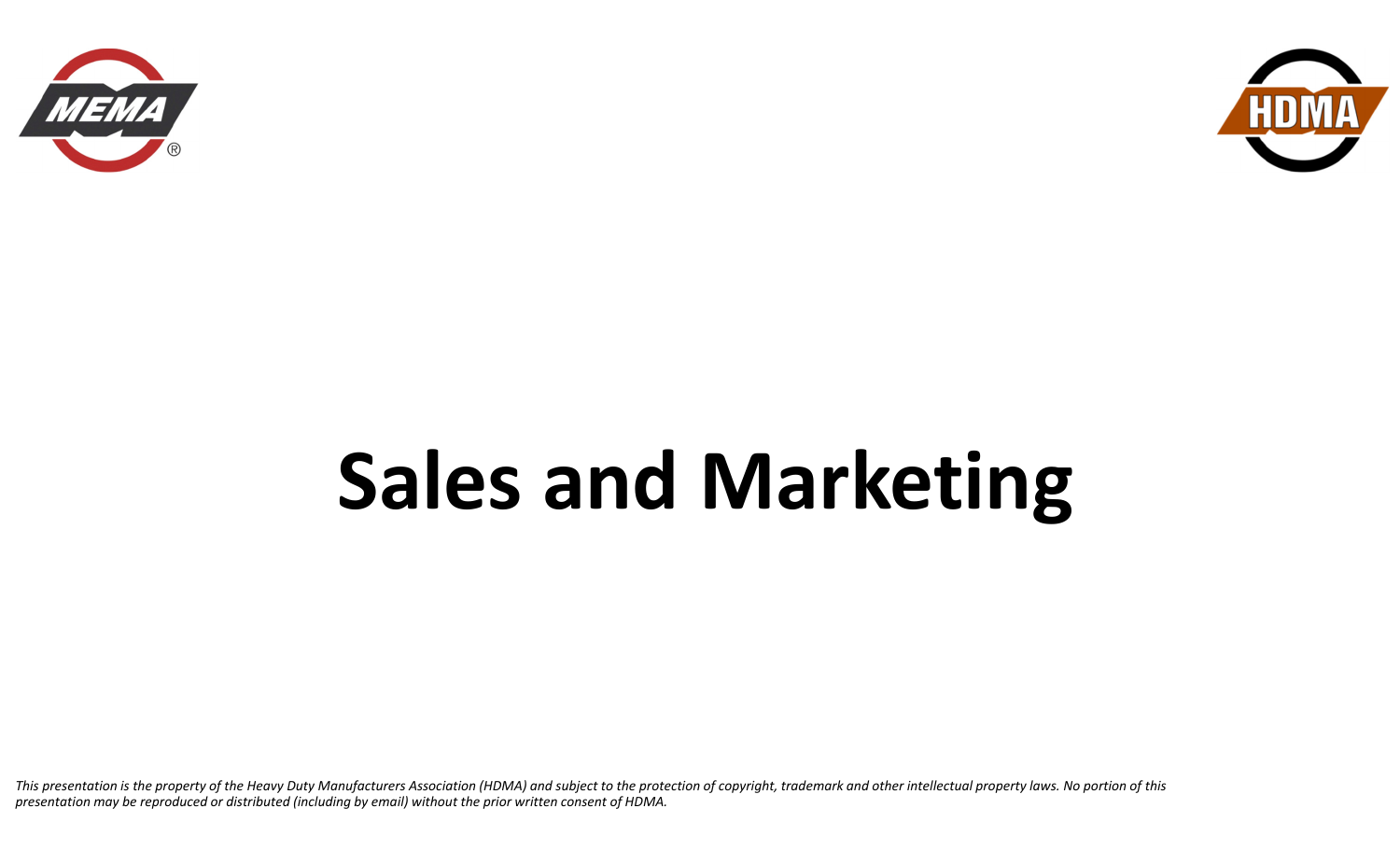#### **Is fleet pull‐through an important part of your selling process?**



■ Yes ■ No



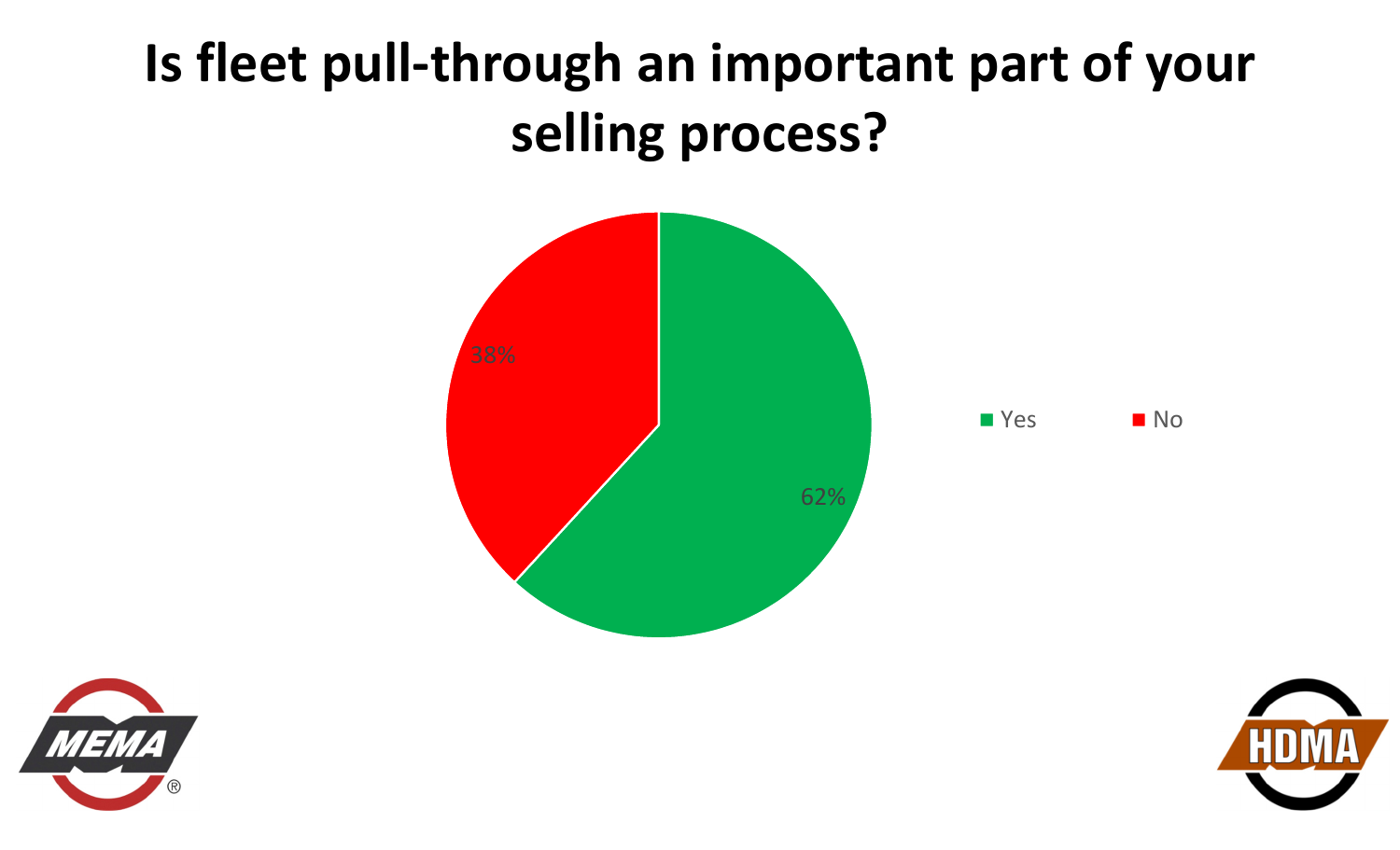#### **What percent of your spend is:**

**Marketing Sales Sales** 

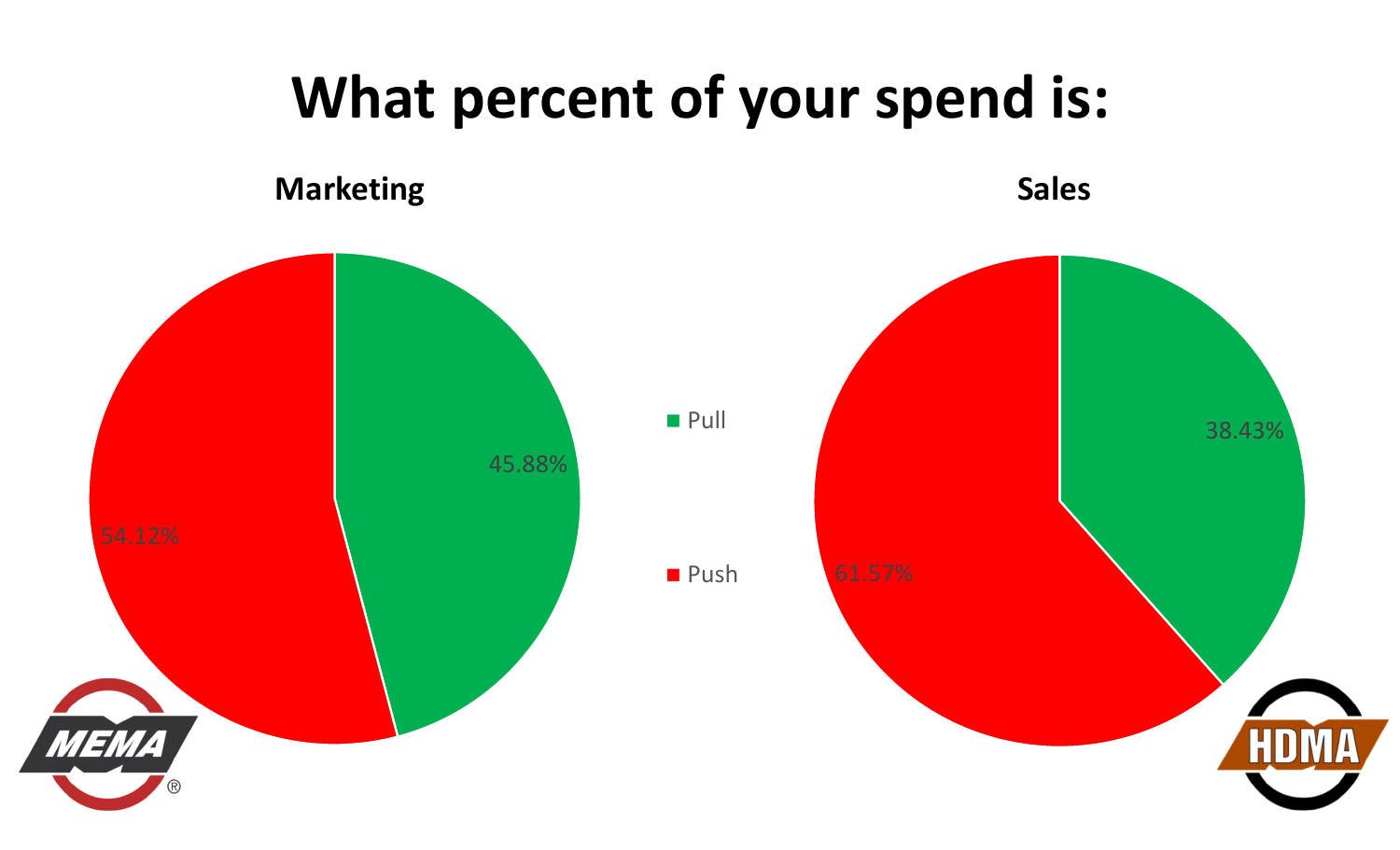#### **For your 2018 marketing budget, what were your selling, administrative and general expense (SG&A?) as a percent of revenue?**

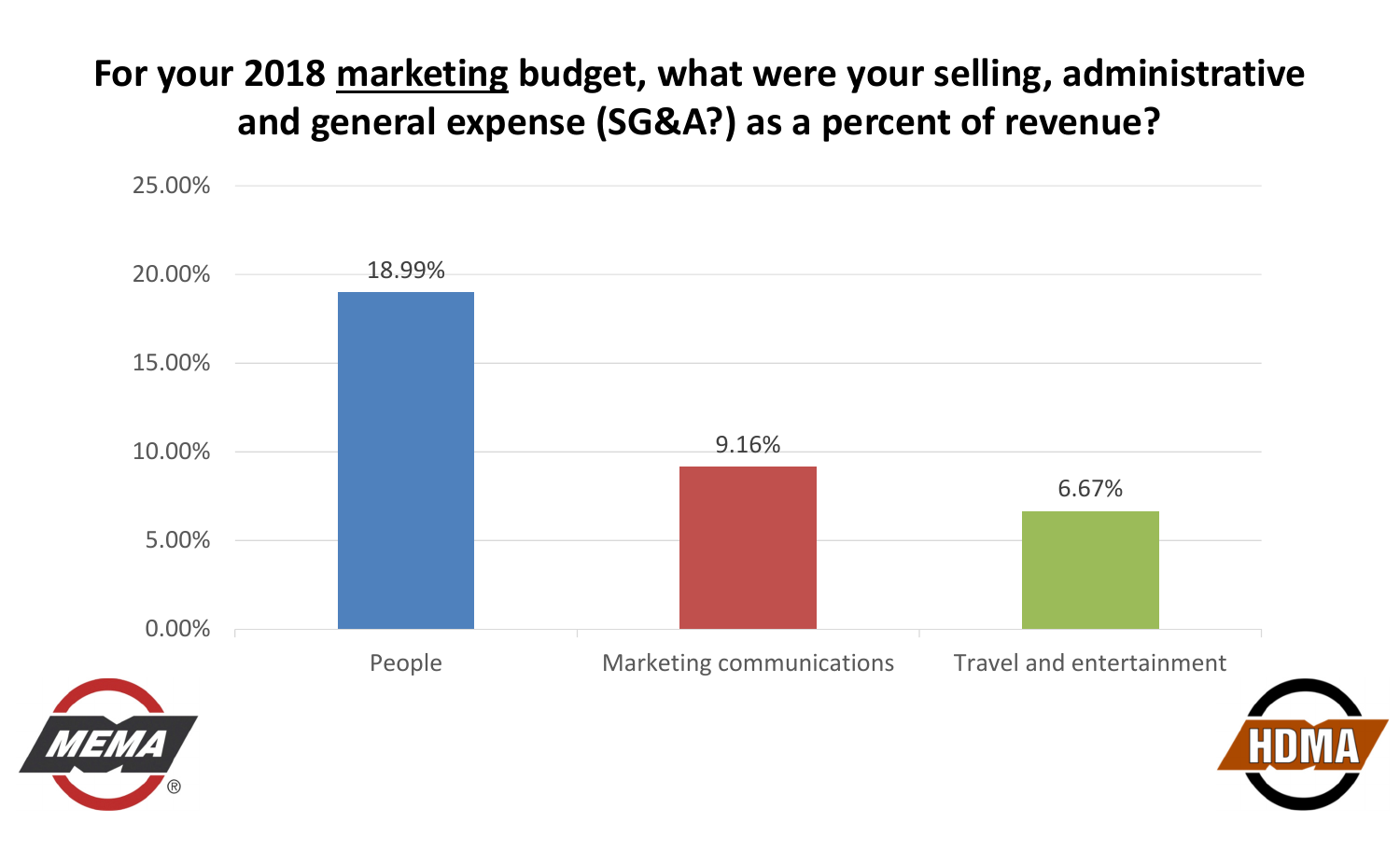#### **For your 2018 sales budget, what were your selling, administrative and general expense (SG&A?) as a percent of revenue?**

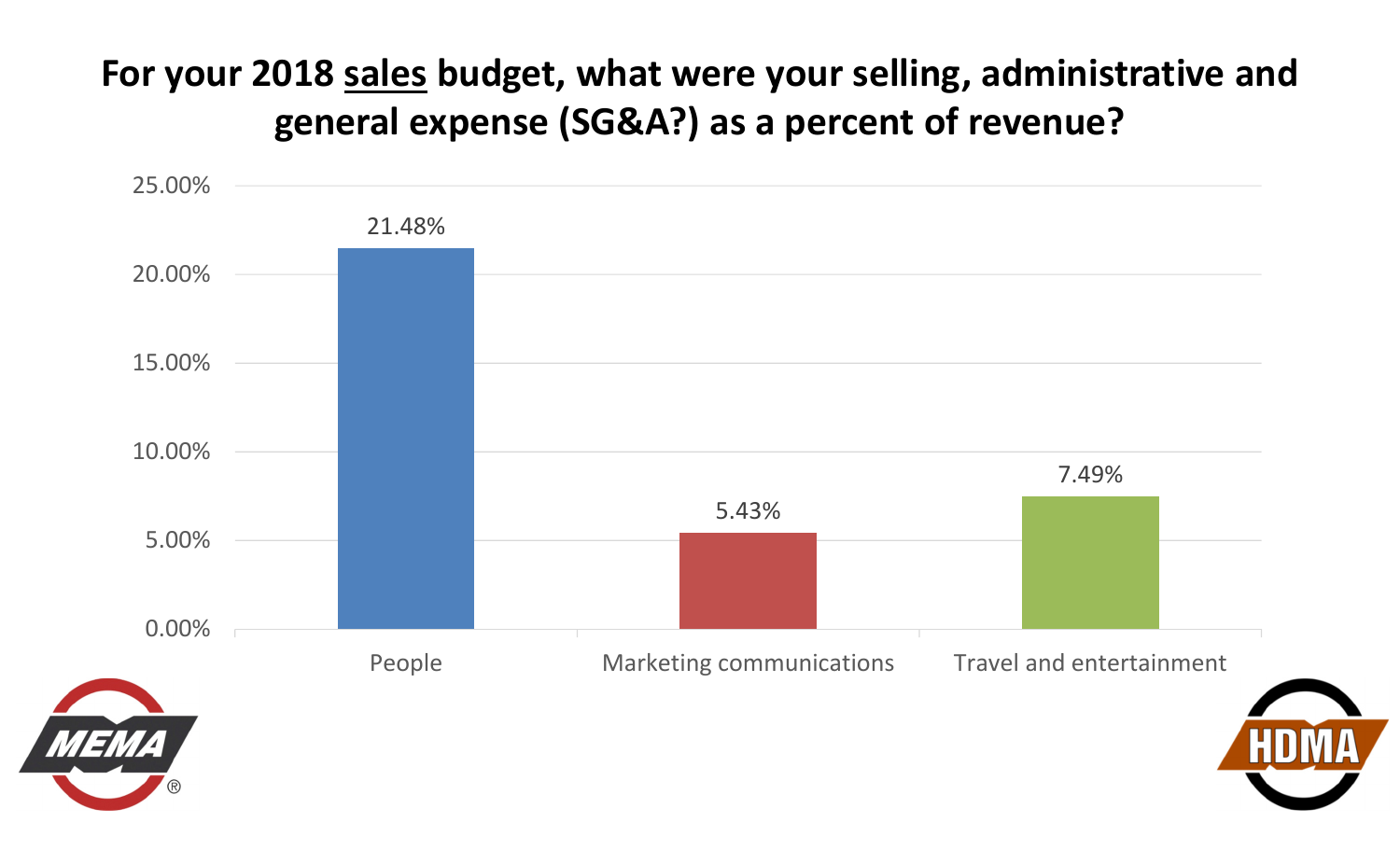### **For 2019, which item will experience the largest increase in spending?**





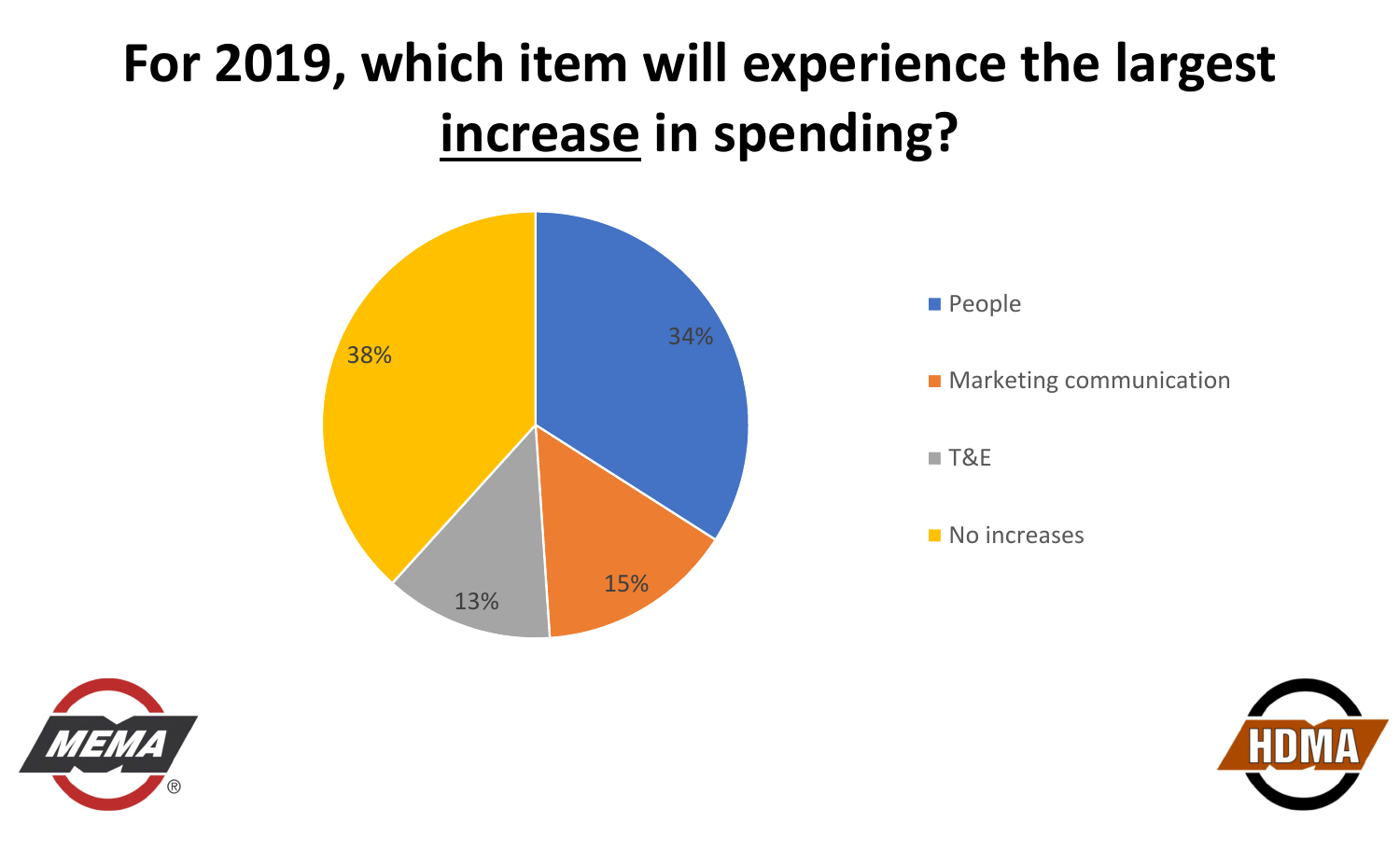#### **For 2019, which item will experience the largest decrease in spending?**





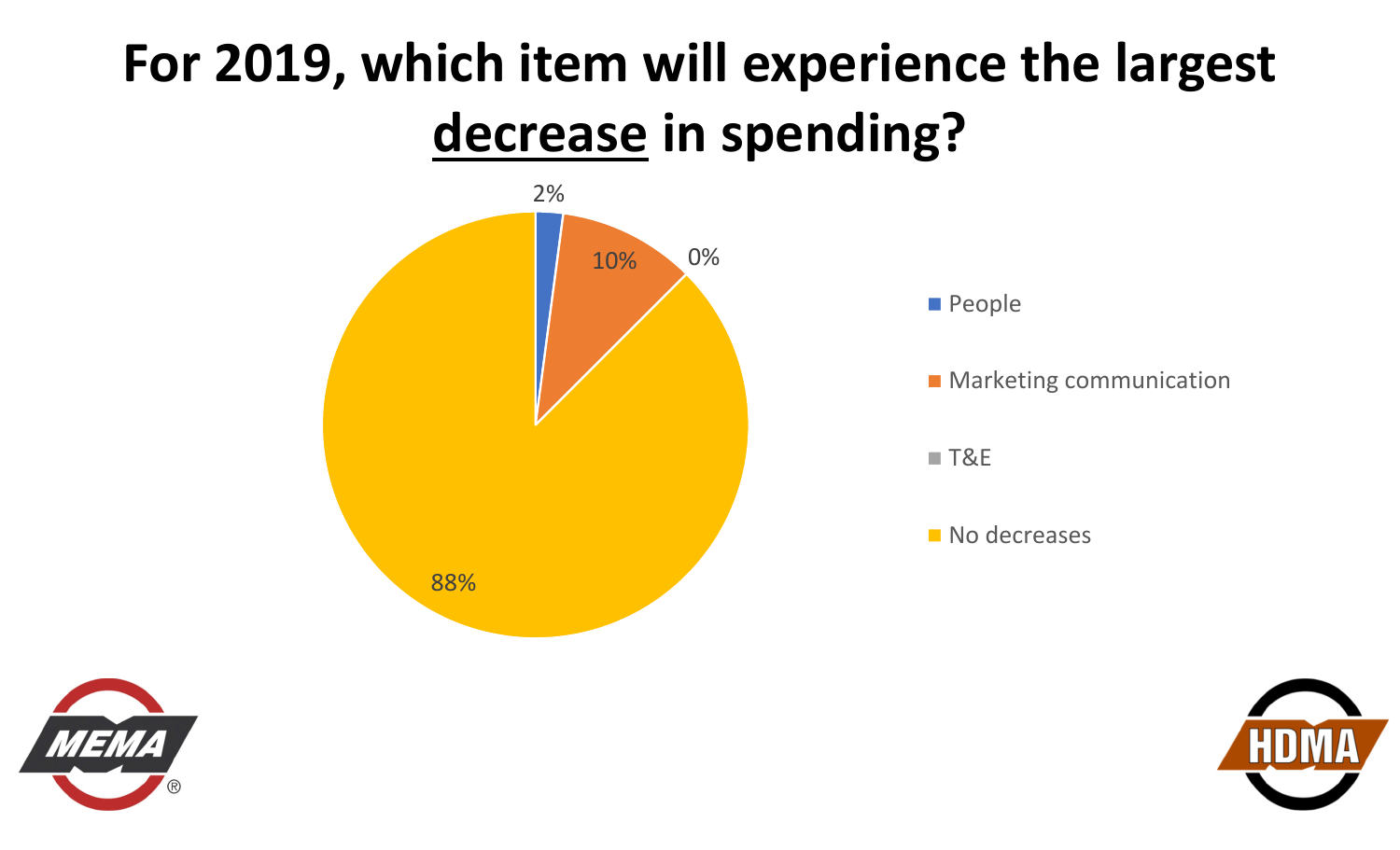**Please select the three (3) areas of your company's 2019 marketing plan that you project will see the largest relative increase in budget (percent growth over last year):**

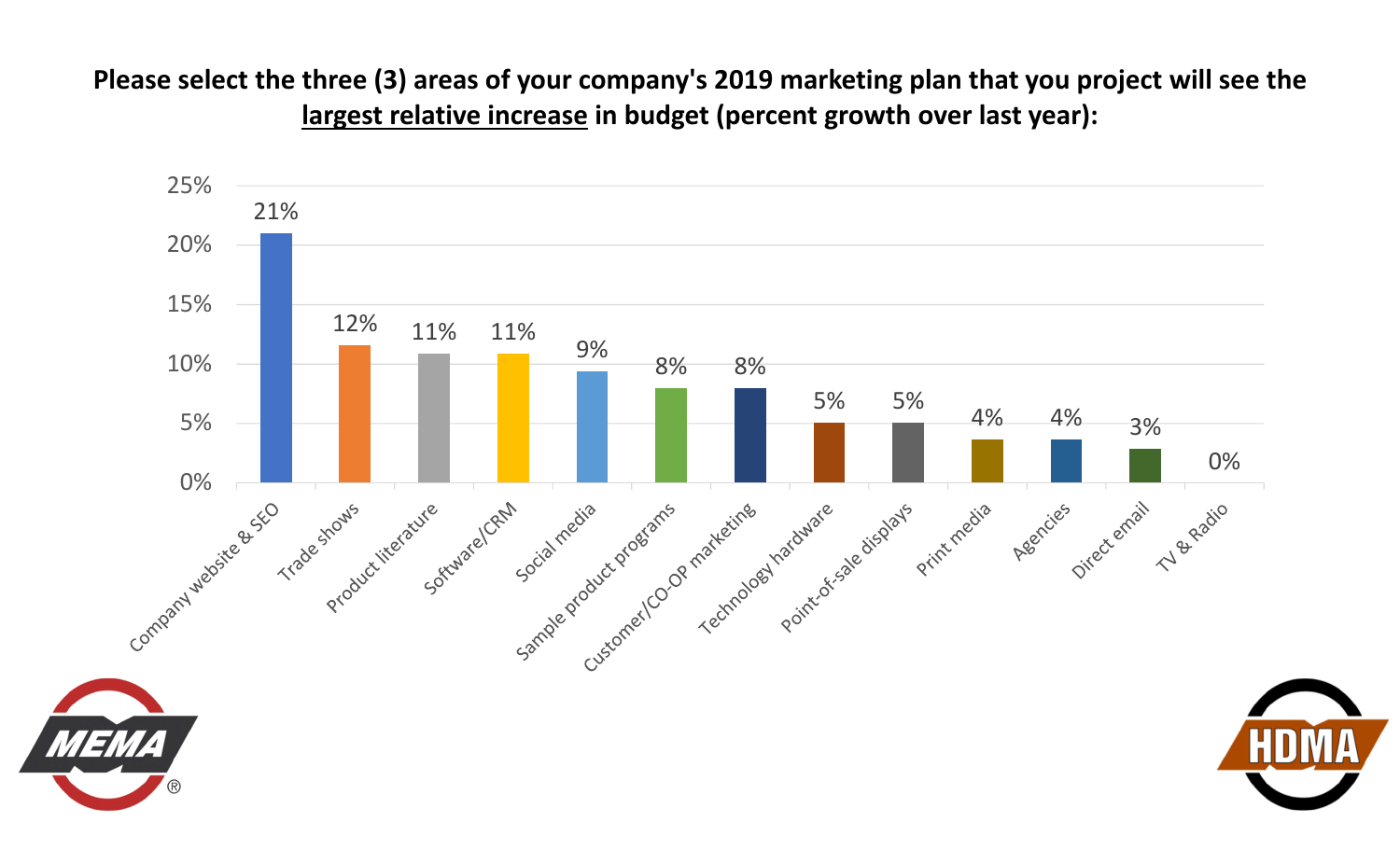### **What will drive your budgetary increases for 2019?**

- $\bullet$ 2018 success and future growth plan.
- $\bullet$ Acquisition / merger activities.
- •Added staff
- $\bullet$ Continued revenue growth
- •Demand
- •Drive to technology
- $\bullet$ **Efficiency**
- $\bullet$ Expected ROI
- $\bullet$  Focus on improving e‐commerce capability (being easier to do business with our customers) •
- $\bullet$  Gained/acquired new business Regulations ‐ Prop 65
- $\bullet$ Greater emphasis on end user pull through.
- $\bullet$  Increase profitability on current sales. Meeting the top line in this environment is easy, doing it profitably is the challenge.
- •Introducing new technology
- •Launch of new product/program
- $\bullet$ Needed sales growth
- •New customers
- $\bullet$ new customers, increased product line
- •New product intros demand extra funding
- •New product launches and higher focus on pull
- •new shows and customers
- •Revenue Increase
- Revenue, demand and competition
- •Sales increases (3)
- $\bullet$ SEO
- •Strategic initiatives towards profitable growth



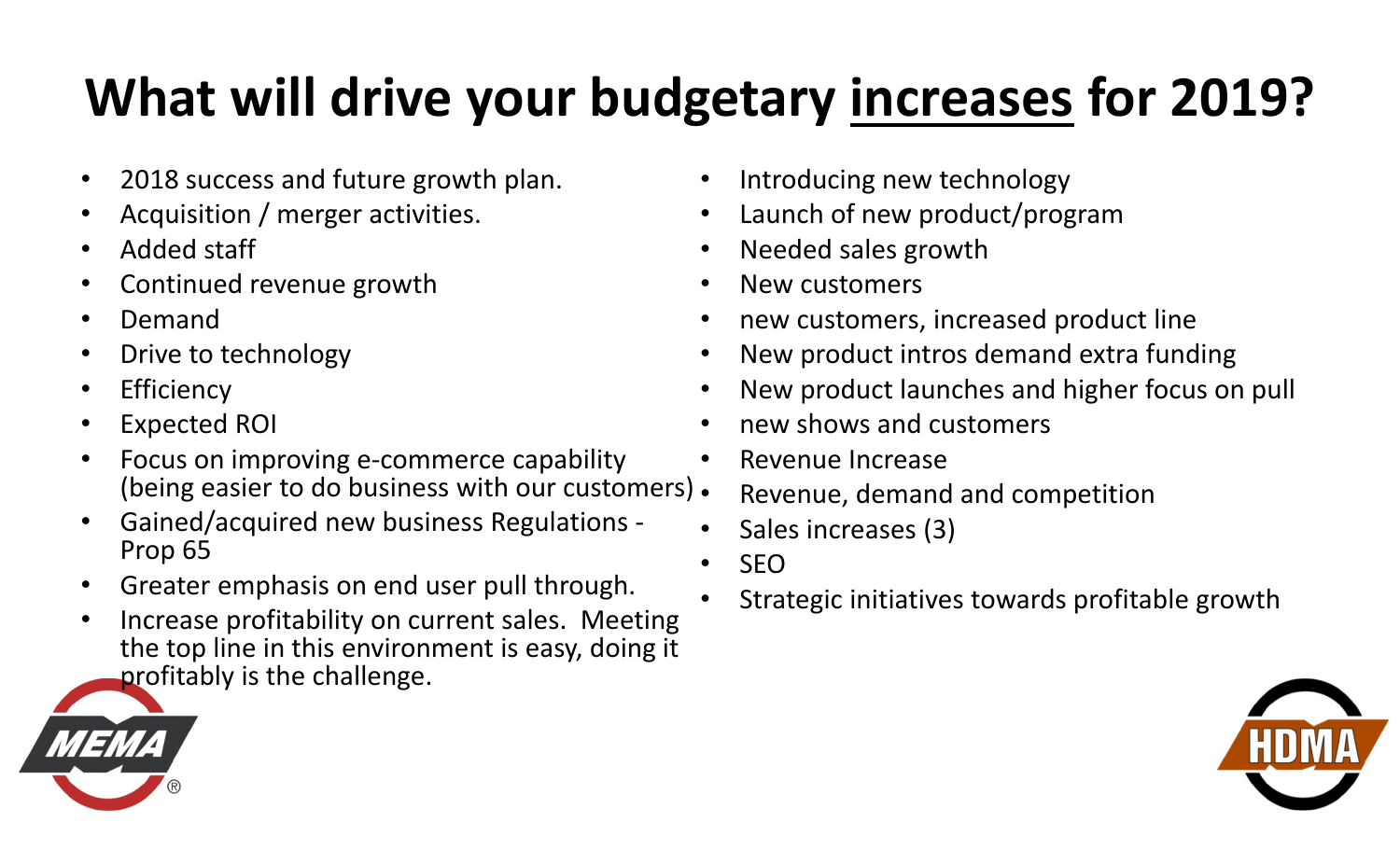#### **Please select the three (3) areas of your company's 2019 marketing plan that you project will see the largest relative decrease in budget (percent growth over last year):**

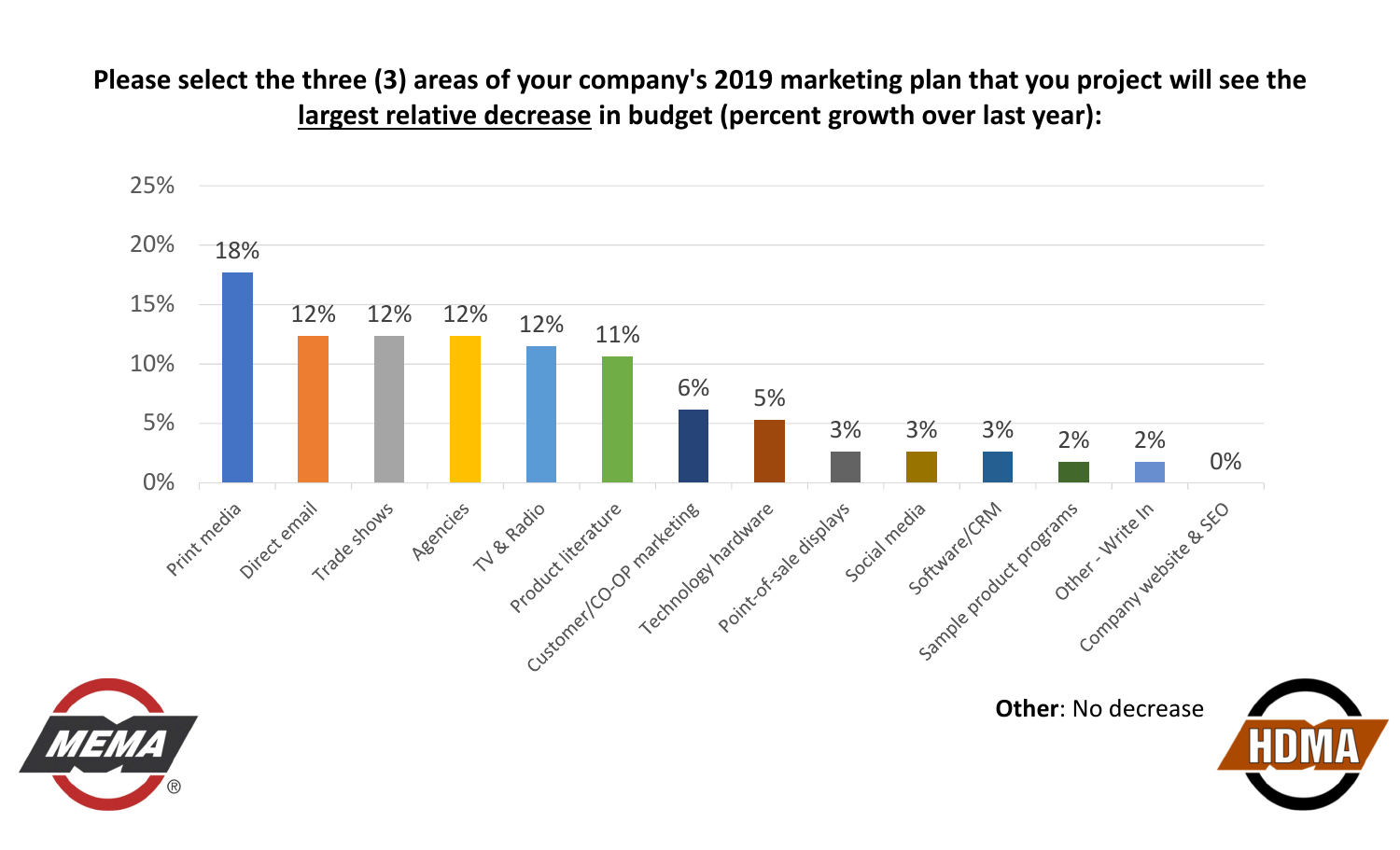### **What will drive your budgetary decreases for 2019?**

- $\bullet$ Better forecasting
- $\bullet$ Budget will float with revenue
- •• Digital availability of materials and audiences in • lieu of in‐person and hard copy materials.
- $\bullet$ Drive to technology
- $\bullet$ Extraneous marketing programs
- $\bullet$  Fewer trade shows overall for the year‐looking to re‐balance trade show effectiveness.
- $\bullet$ Focus on segment specific growth
- $\bullet$ • Focusing on targeted customers and spending on. attracting and keeping those specific customers. •
- $\bullet$  Greater focus on competitive differentiation through strengthening of R&D budget.
- $\bullet$ Less point‐of‐sale
- •Market performance.
- •More online marketing
- Move to more digital technology
- • Need to digest all new business that has been achieved.
- •No plan to decrease (2)
- $\bullet$ Non‐value add programs
- • Reduce eliminate paper literature wherever possible. to online and print‐to‐pdf

Re‐evaluating trade show effectiveness.

- Revenue decrease
- •Savings
- • Selective spending on what provides more value for profitable sales



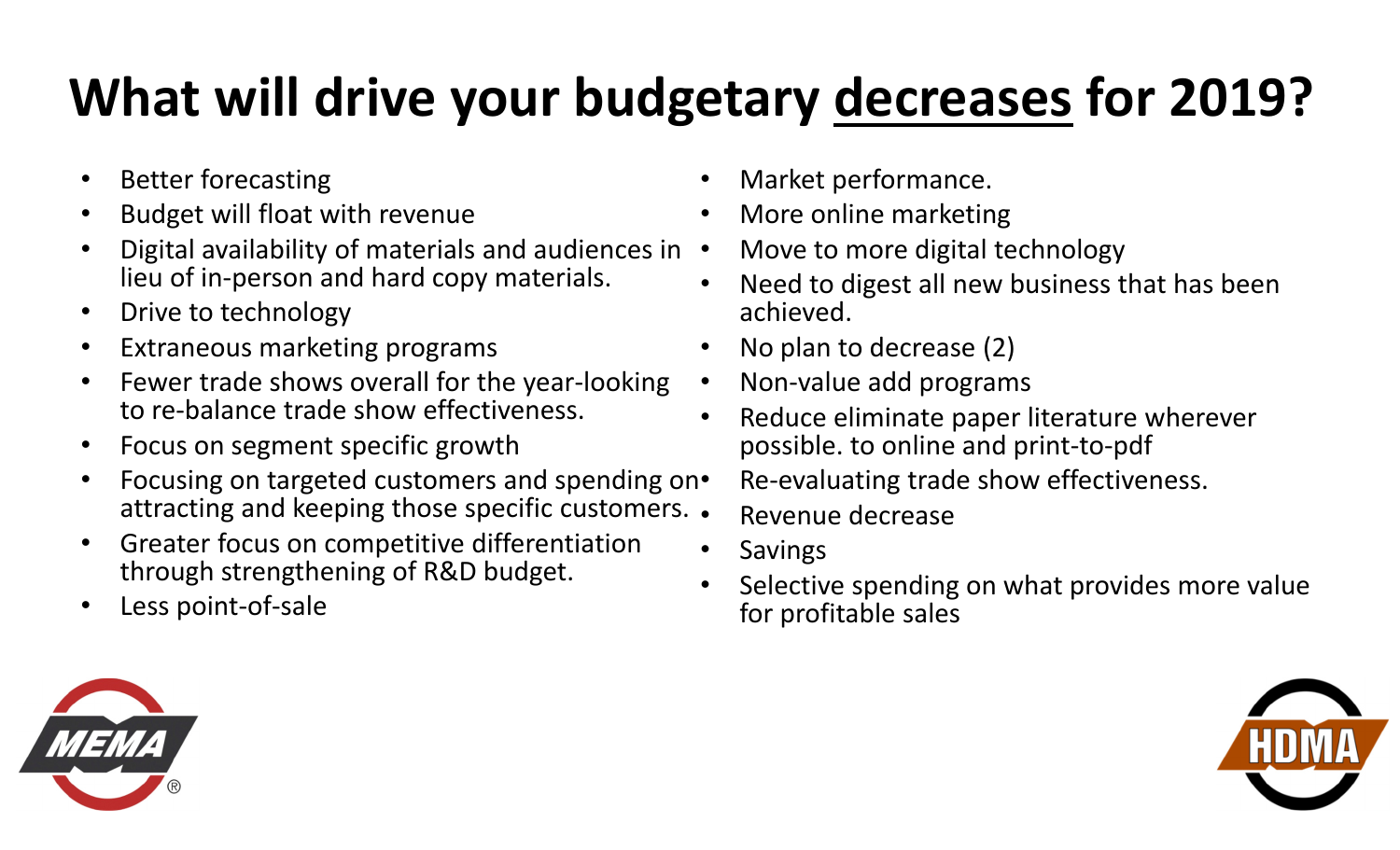#### **Do you outsource or use agencies for any of the following:**





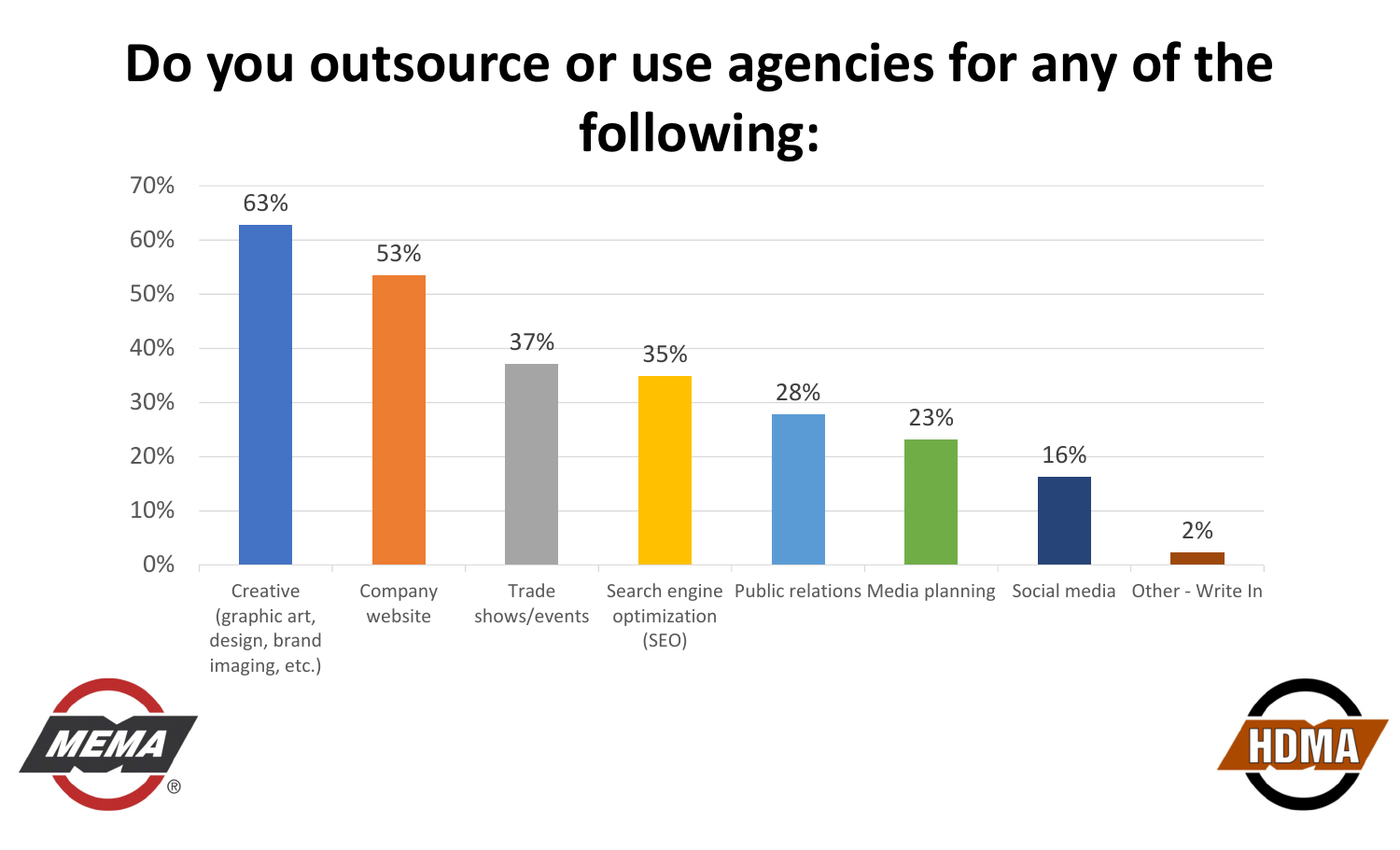### **In 2018, what was the average bonus base level for members of your sales force?**





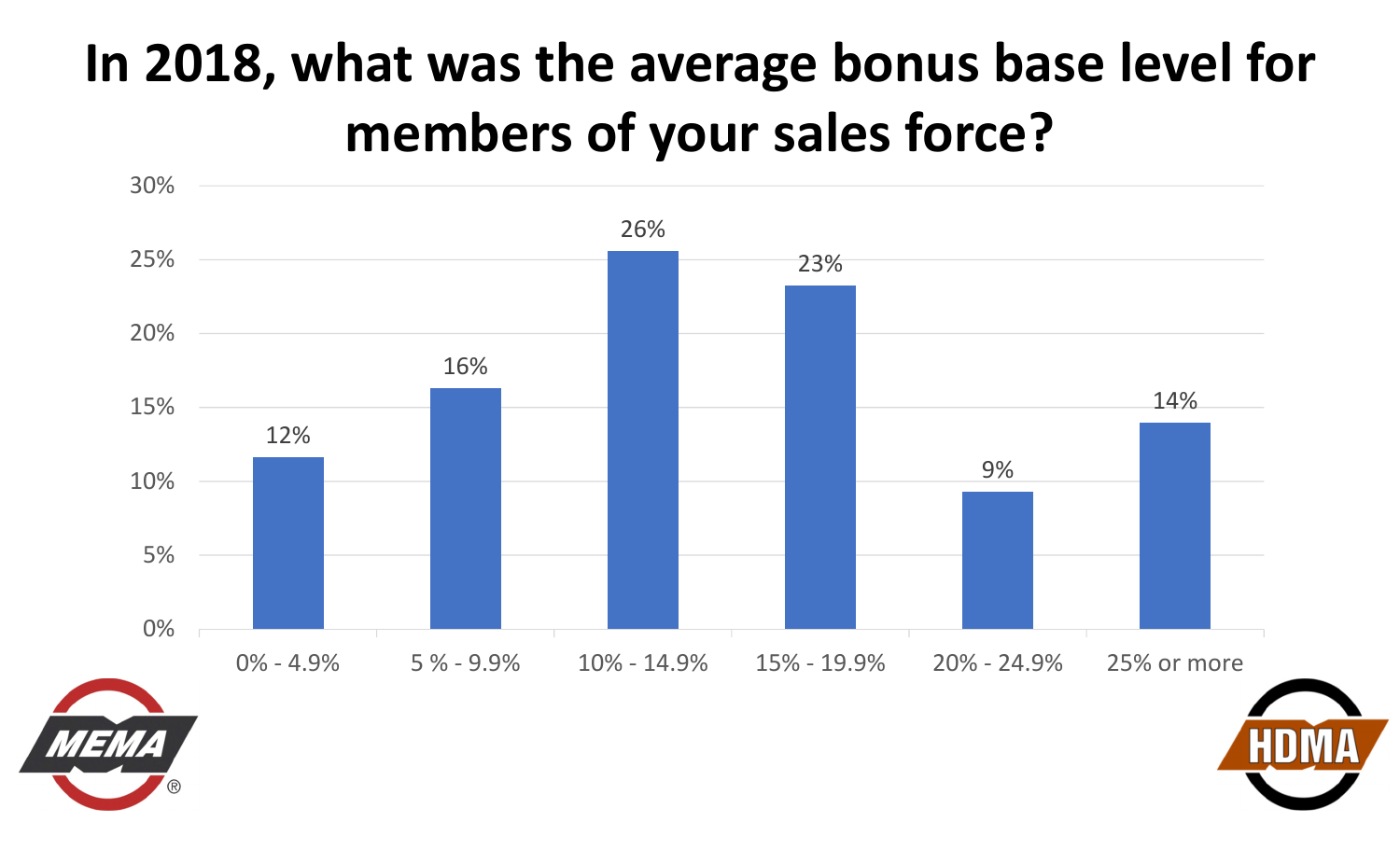**In 2018, did your sales force have the opportunity to earn a super bonus for other levels of performance?**





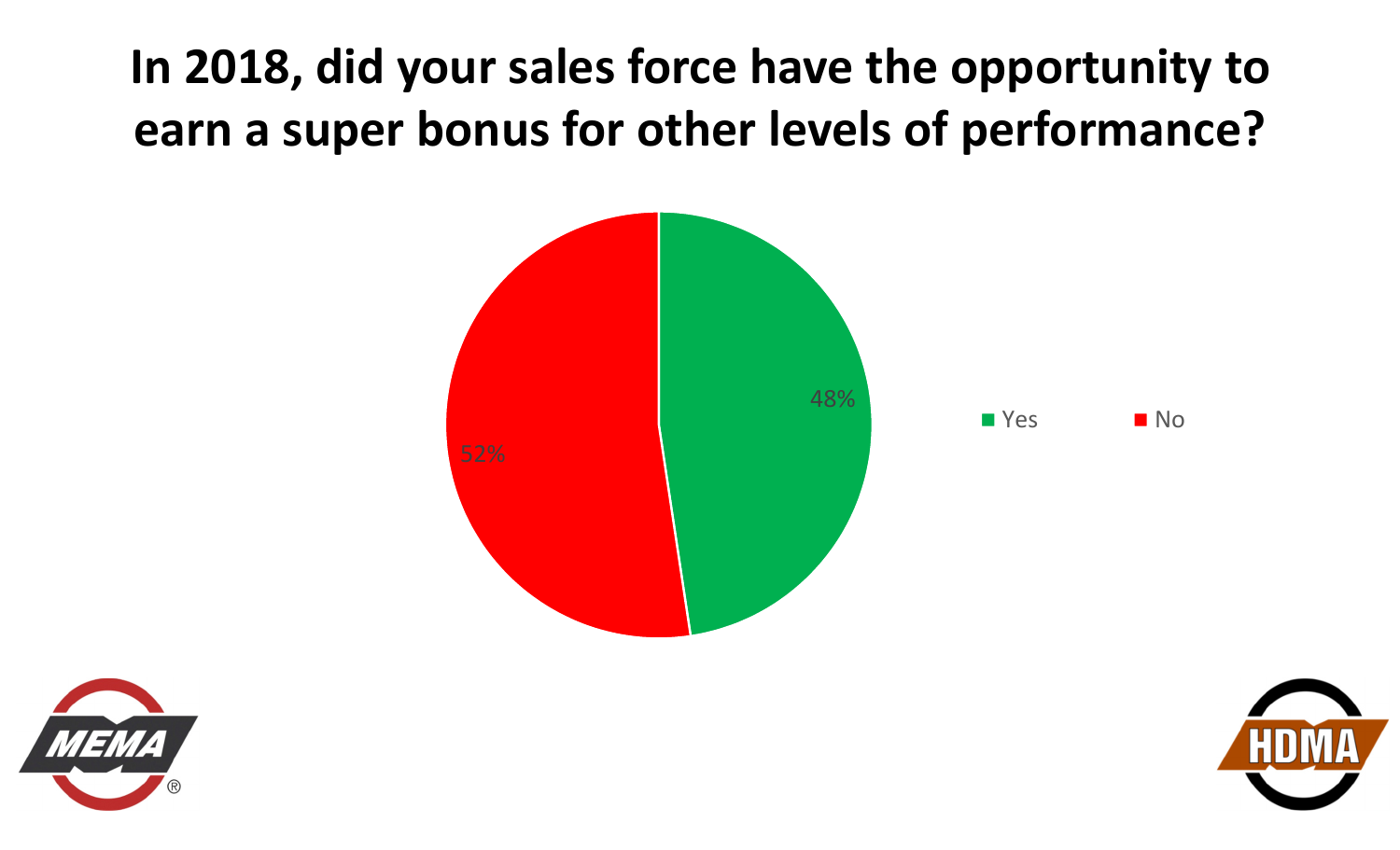#### **What is the single most significant driver of the changes you are making to your sales and marketing plan for 2019?**

- •Boost organic growth
- •Canceling outside pre‐marketing agency contract.
- • Changing from a shotgun approach to a more specific targeted approach. Driven by limited resources and a challenge to increase profitability.
- •Consolidation of tool & equipment distribution channel
- •Developing products/programs where "one size" does not fit all.
- $\bullet$ Diversification of customer base.
- •Driving price increases due to higher labor and material costs.
- •Focus on SEO
- •Focus on significant growth within 2 product lines
- •Global growth initiatives
- $\bullet$ Greater focus on inside sales.
- •Greater focus on new sales and Asia
- •Growth plan
- $\bullet$ Increased focus on technology
- •Increased internal communication between sales and marketing
- •Increased revenue to build in‐house marketing department
- •Increasing Distribution Opportunities and channel
- •Largest sales trainee class in several years
- • Leveraging service, support and segment specific solutions. More career path levels Higher salaries for sales force
- • More customer face time and more point of sale marketing materials
- •Moving away from traditional media and associated agency fees
- • Need to be easy to do business with. Need to support customers after the sale.
- $\bullet$ New business/customer incentives
- •New products driving additional sales & marketing expenses (3)
- • Our evolving product line needs to be promoted in different ways.
- •People (2)

•

- •Profitable growth
- •Sales revenue target
- •Targeting of fleets
- • Tariff and general economy environment
	- Training on new products gained as the result of acquisitions.



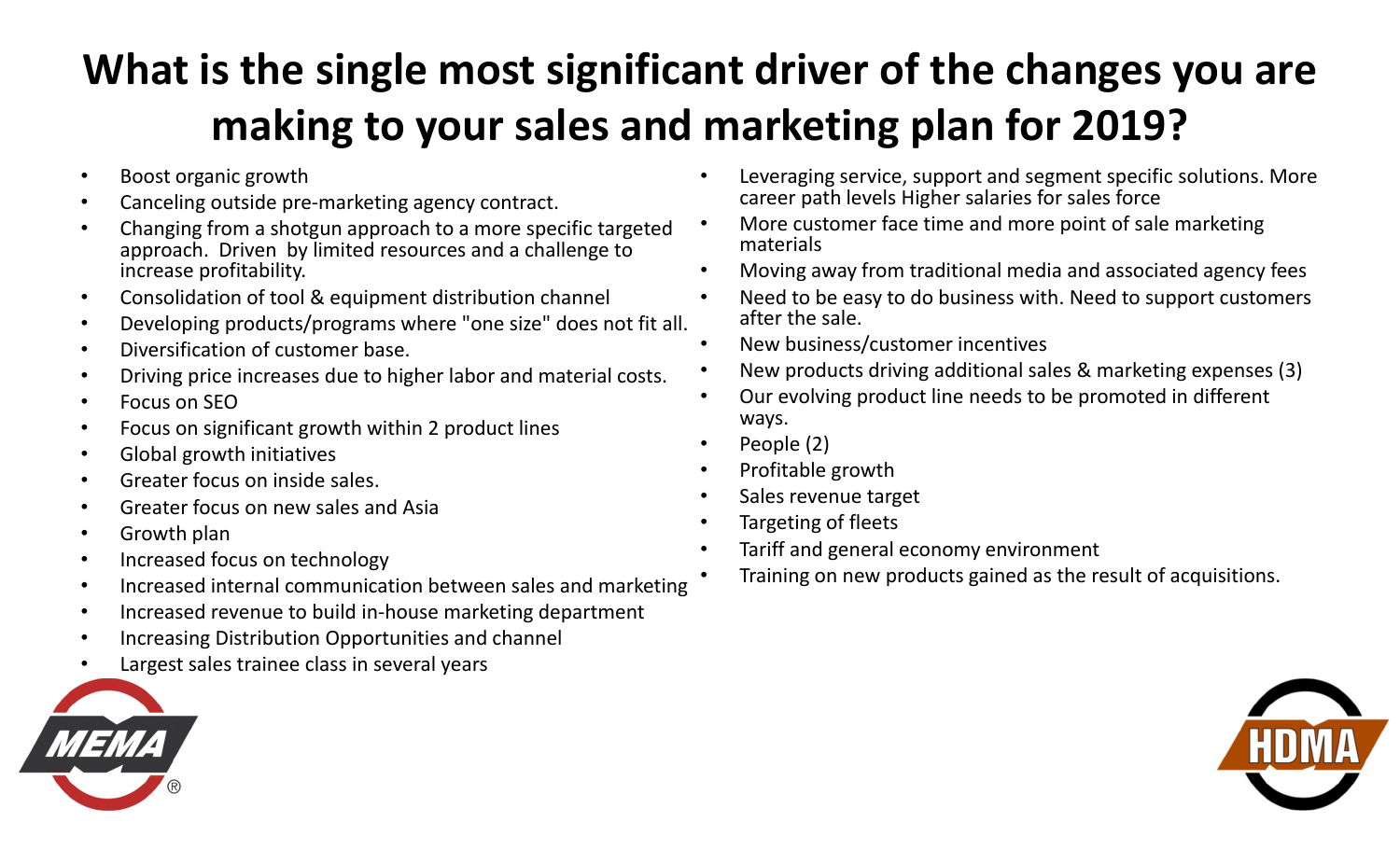



## **Business Technology and CRM**

*This presentation is the property of the Heavy Duty Manufacturers Association (HDMA) and subject to the protection of copyright, trademark and other intellectual property laws. No portion of this presentation may be reproduced or distributed (including by email) without the prior written consent of HDMA.*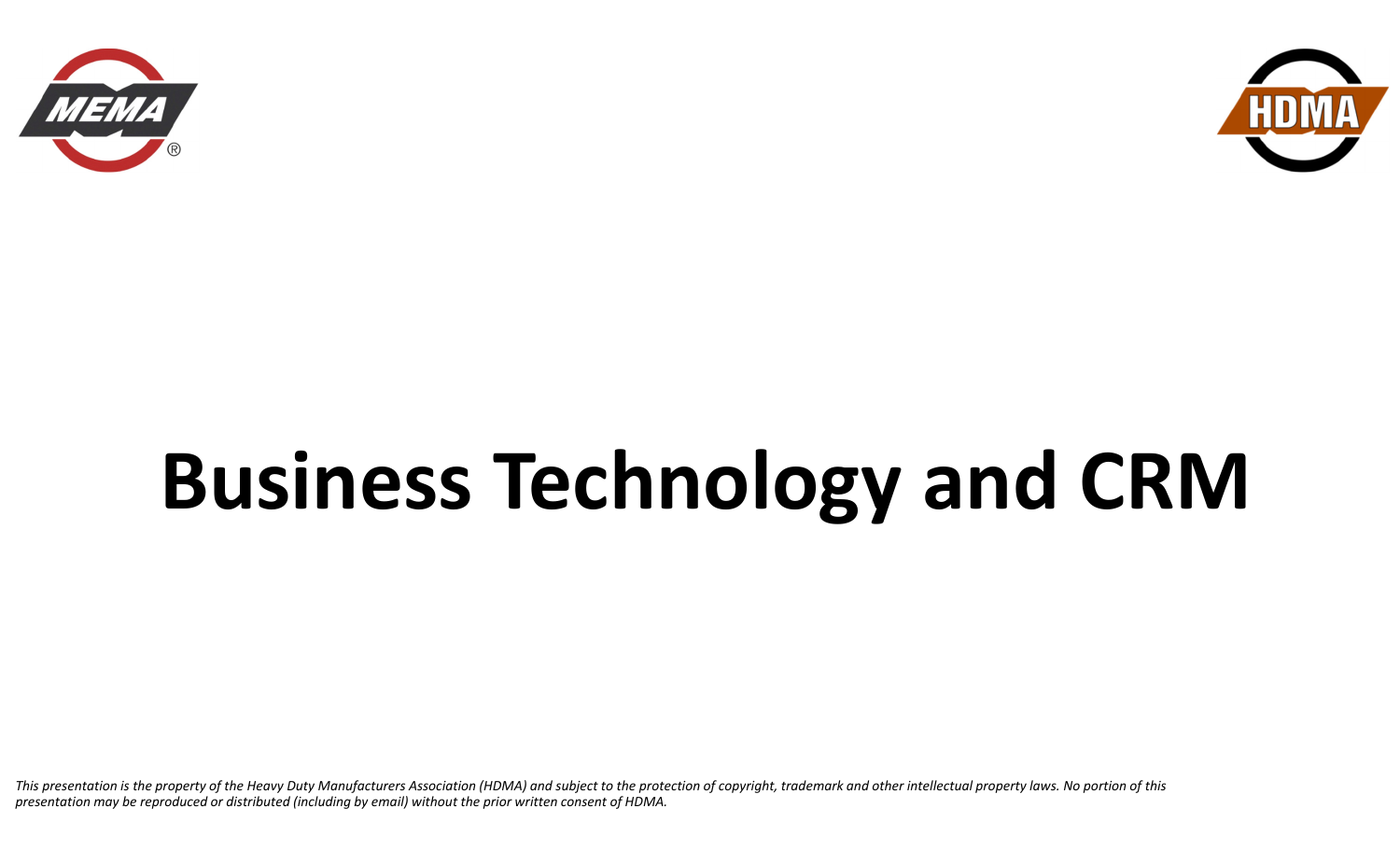**Compared to 2018, what do you anticipate your spending on business technology both internal (CRM, EMS, etc.) and customer facing (website, social media, etc.) will be in 2019?**





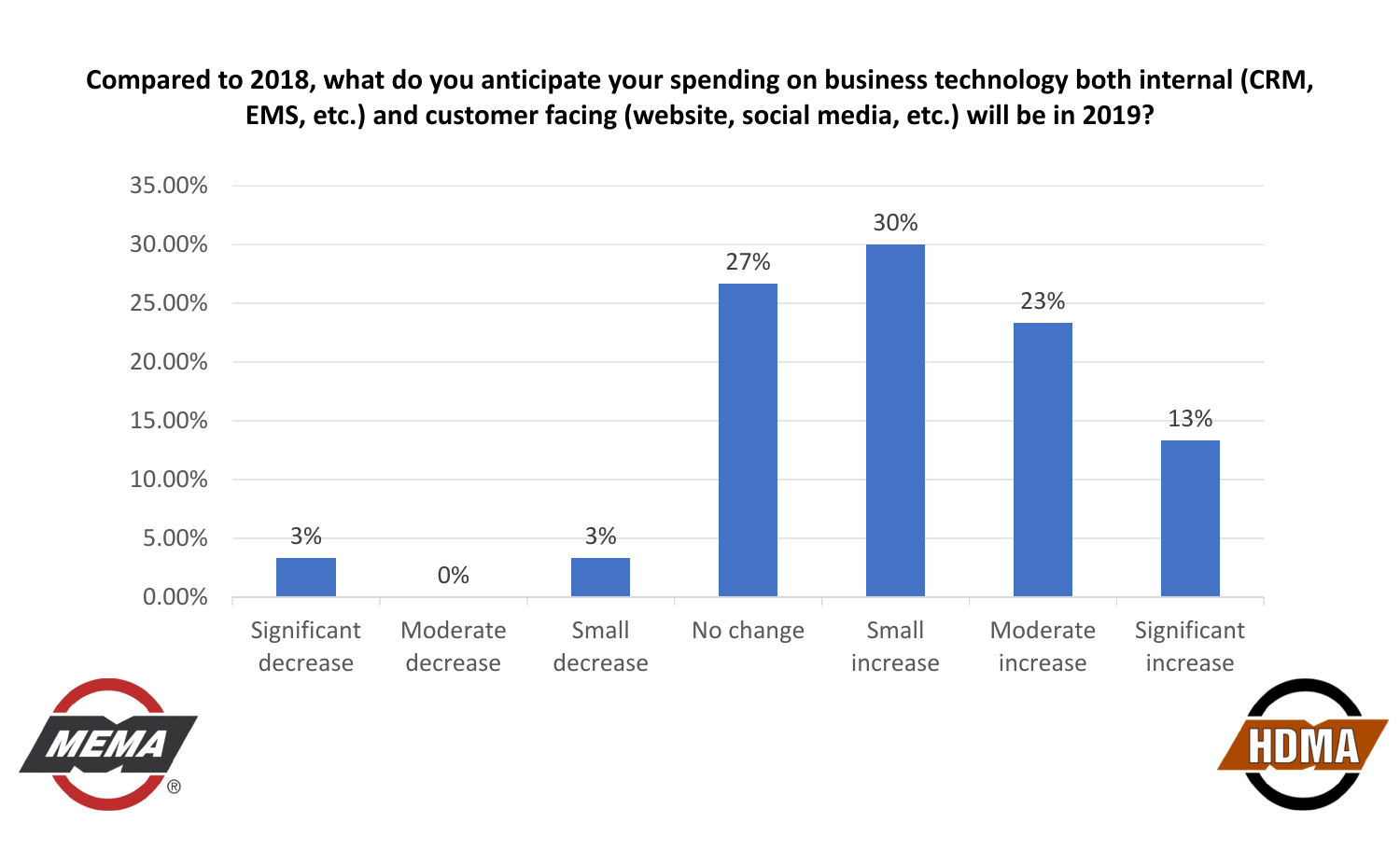## **What CRM software does your company use?**

- ACT (but changing in 2019)
- CampFire
- ICSI
- Lotus Notes
- •MAS/SAGE (2)
- Microsoft Dynamics (4)
- None (4)
- 
- Oracle Sales Cloud (2)
- SalesForce (6)
- SAP
- Siebel
- Zoho

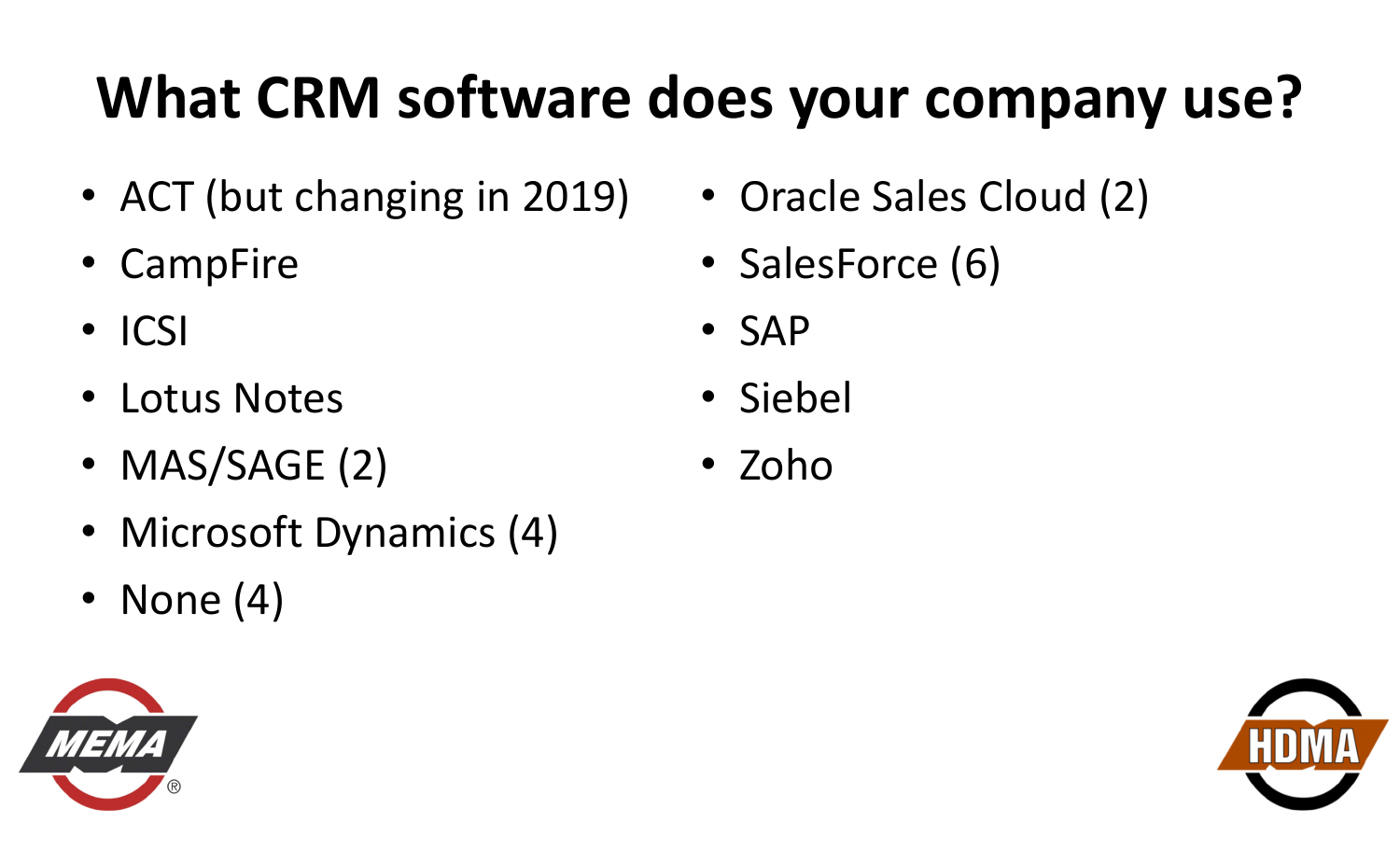### **Which departments are currently utilizing your corporate CRM system?**







**Other**: Legal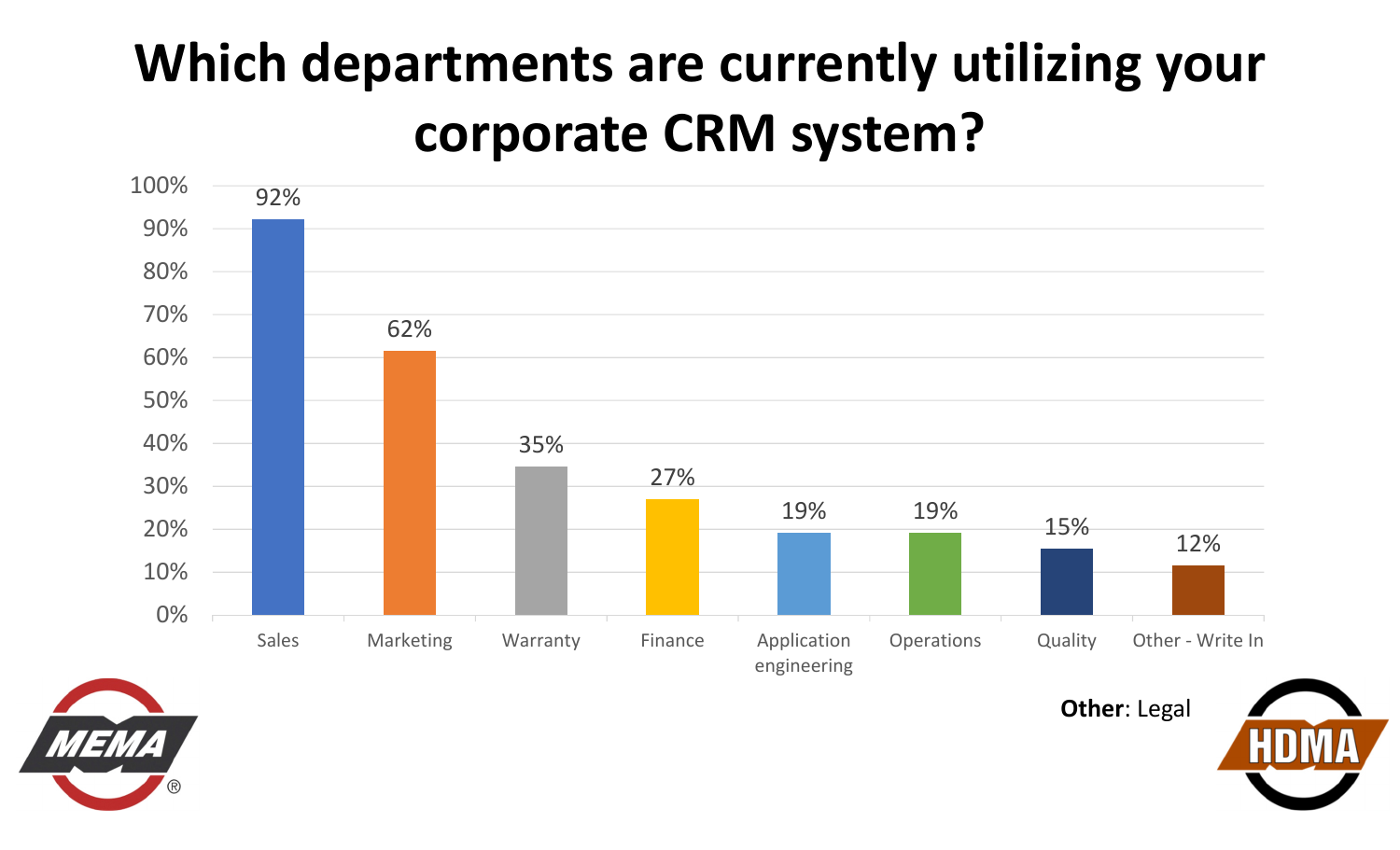#### **What information does your company track? Please select those your company tracks, not those that your software is capable of tracking.**

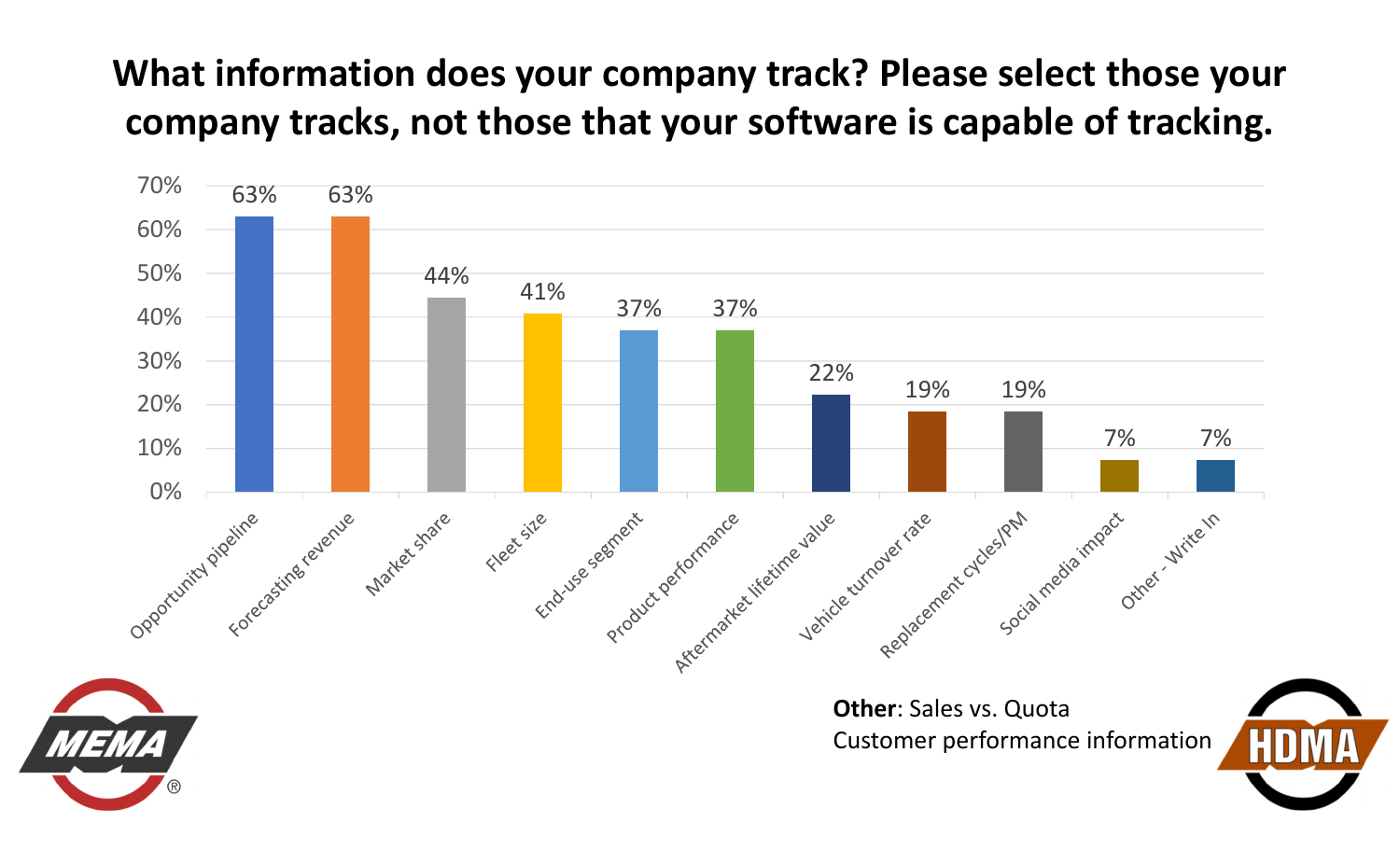### **Does your company utilize CRM to administer the following?**





**Other**: Customer interactionQuotations (2)

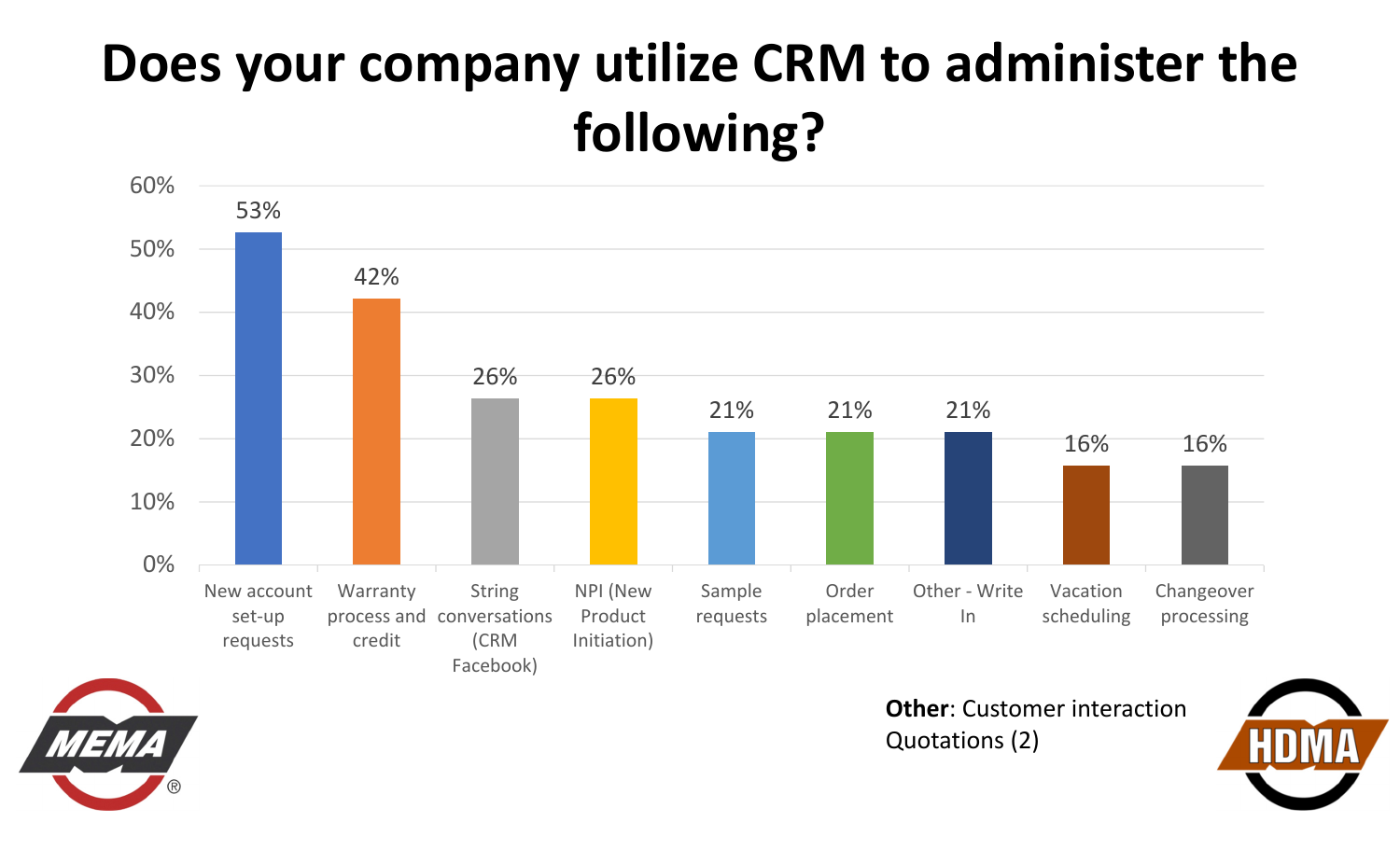### **How would you rate the impact of CRM during your most recent budget planning process?**





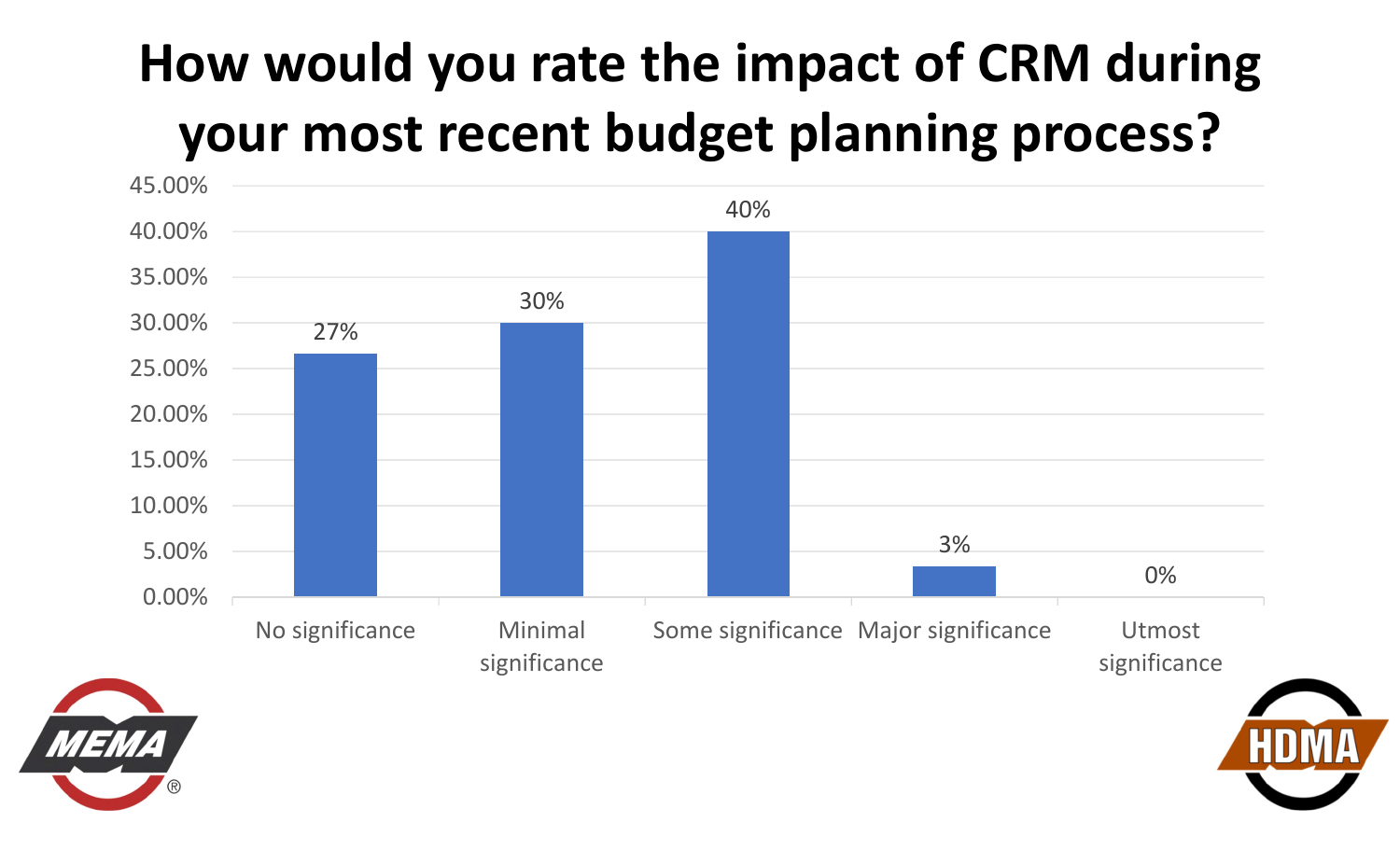### **Is your company actively involved in monetizing data your CRM captures?**



**Panalle** Yes, program in place

 $\blacksquare$  No, but investigating possibilities

No, no plans to monetize data



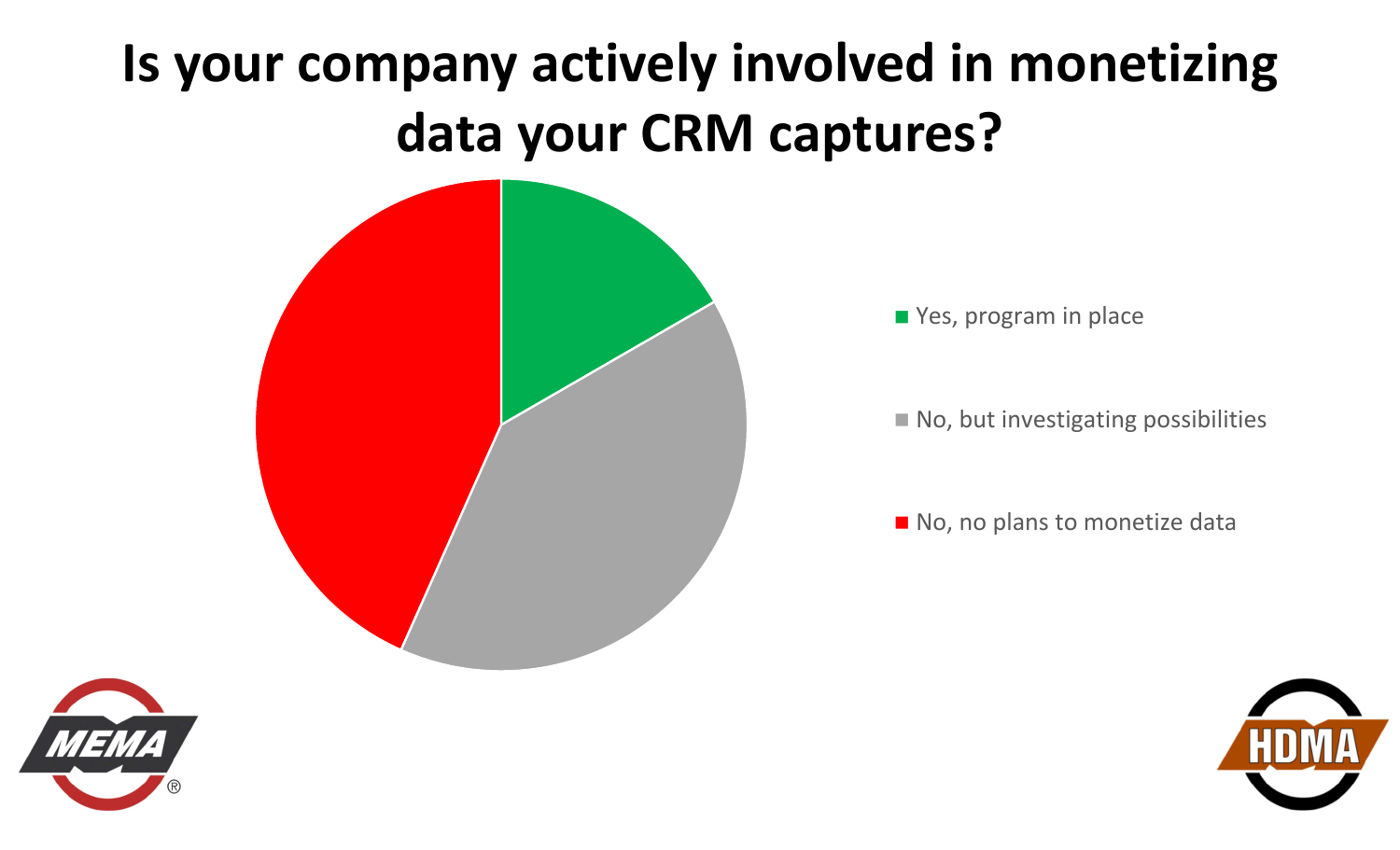#### **Please add comments on how you are integrating CRM into your budget process or any challenges you face in that regard.**

- $\bullet$ All quoting is in CRM and used to develop sales routes and staffing
- • Consistent use by the sales team is the single largest impediment to using CRM as a true planning tool
- $\bullet$ Just getting started. CRM is invaluable and must be part of 2019 in every way.
- $\bullet$ Looking to add new ERP system with integrated CRM package.
- $\bullet$ To have an effective CRM, you must have dedicated people to administer it.
- $\bullet$ Understanding the opportunities in our pipeline help us build our plan and budget
- $\bullet$ We are in the process of evaluating CRM solutions. We are questioning if a stand-alone CRM system addresses our needs; most of our effort is on front-end processing (quotes, NBO management, ship & debit as well as CRM‐type applications).
- $\bullet$ We are using the Opportunity pipeline and proven success ratio to build the future budgets.
- • We have budgeted significant expense dollars towards CRM tool upgrades and integration to our ERP.



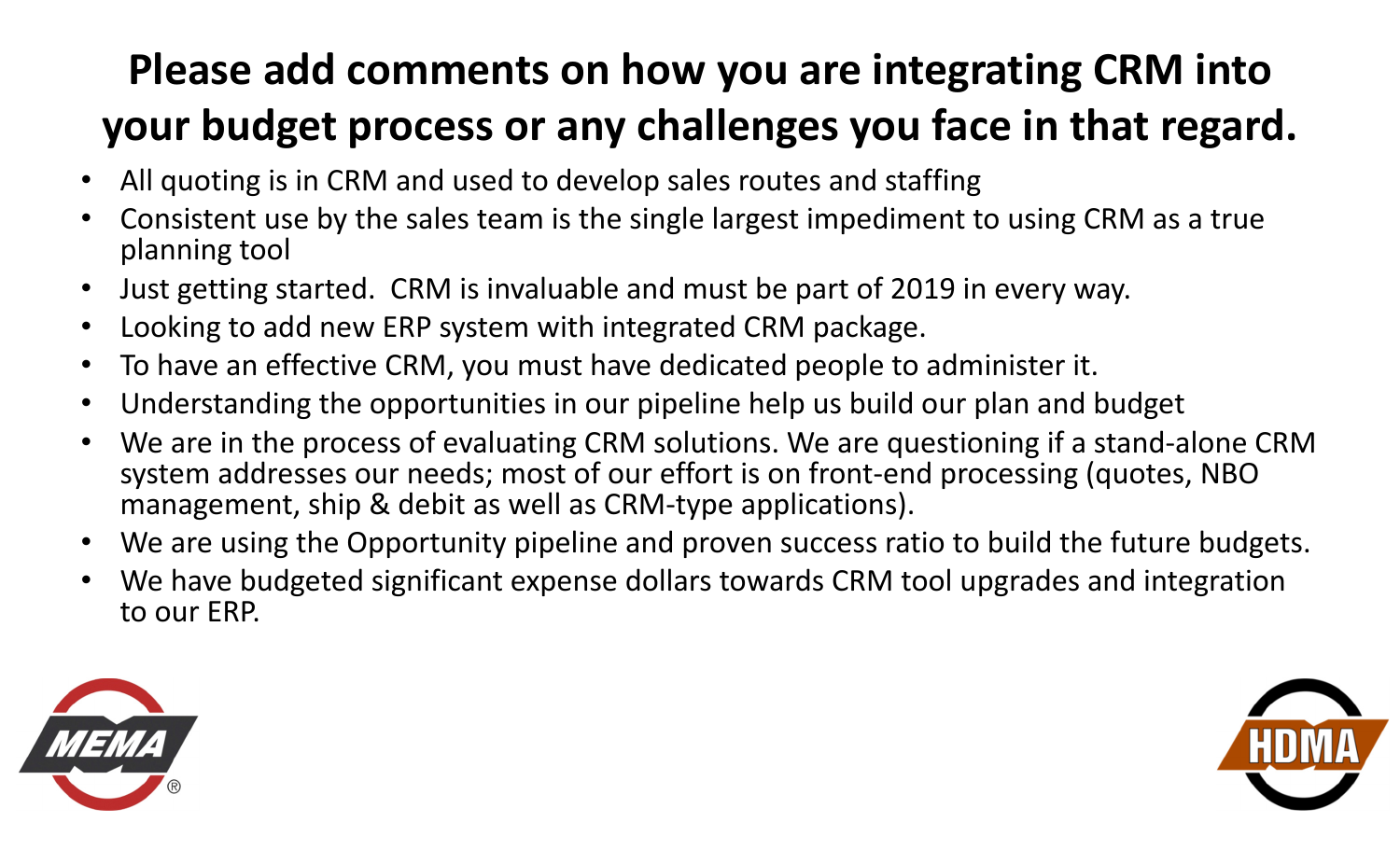



## **Brand and Identity**

*This presentation is the property of the Heavy Duty Manufacturers Association (HDMA) and subject to the protection of copyright, trademark and other intellectual property laws. No portion of this presentation may be reproduced or distributed (including by email) without the prior written consent of HDMA.*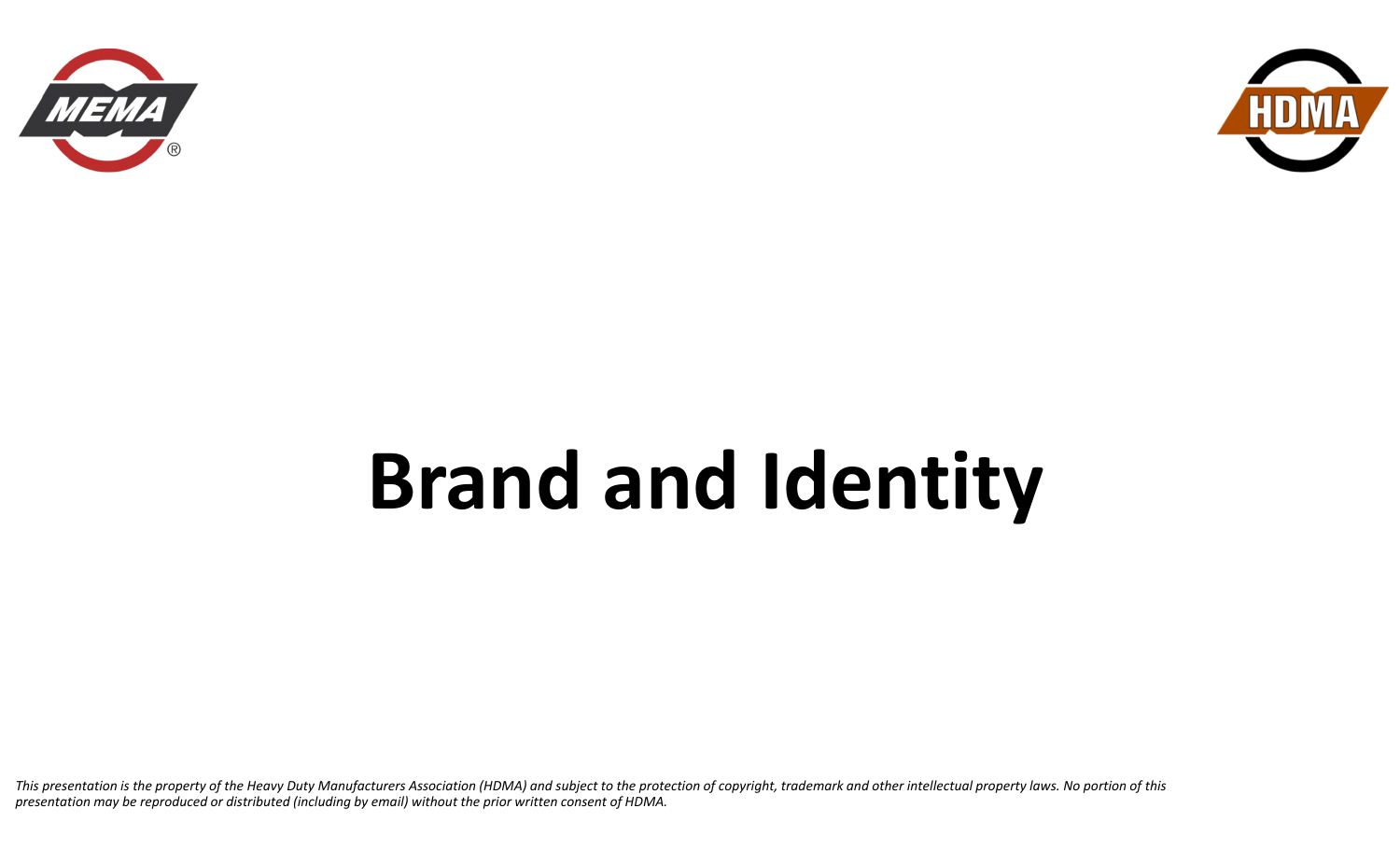### **What are the three (3) primary branding campaign elements your team is focusing on in 2018?**

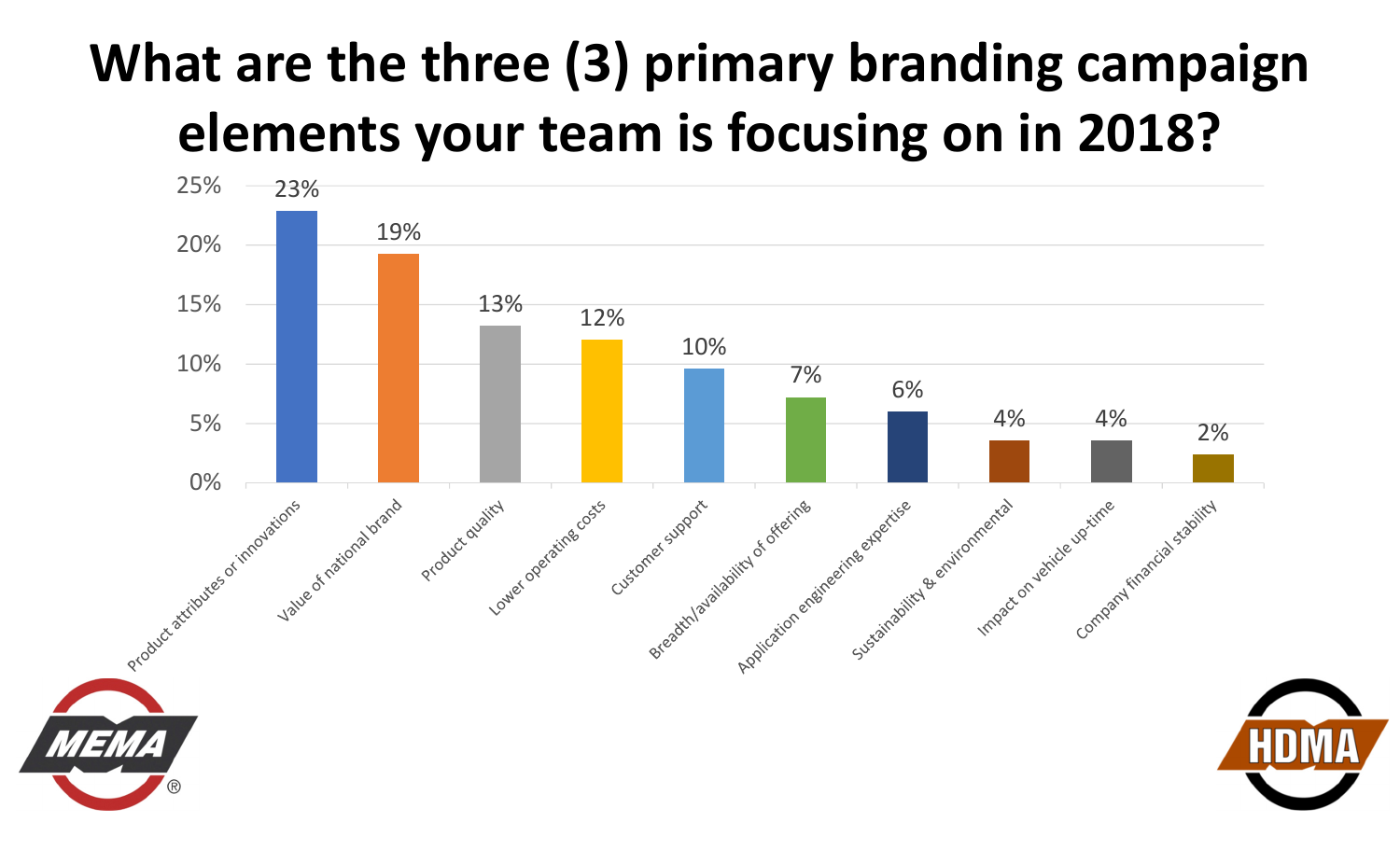### **Who are the three (3) primary targets of your 2018 marketing activities?**





**Other**: OEM C level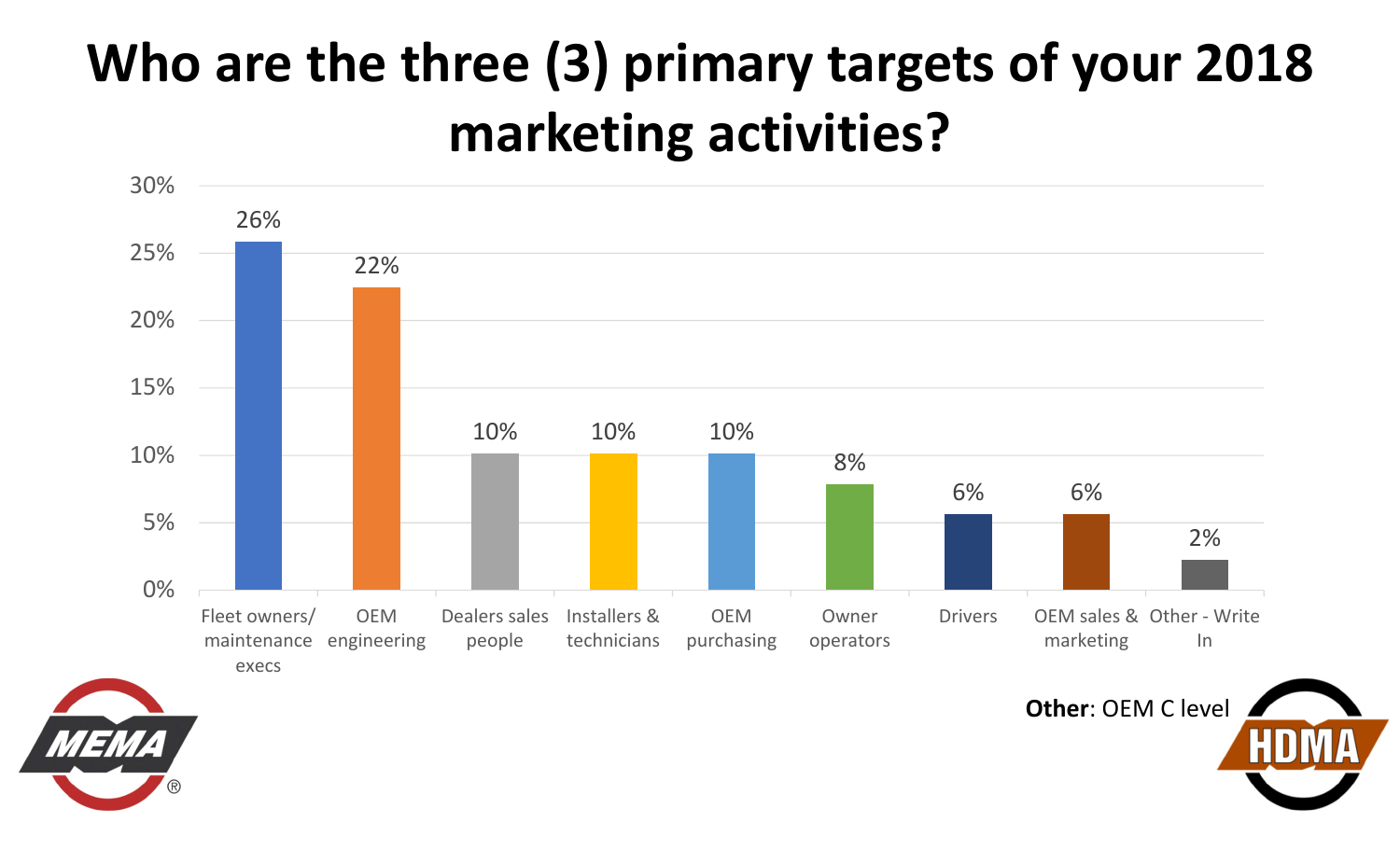### **Do you have set metrics in place that are used to measure branding ROI on:**





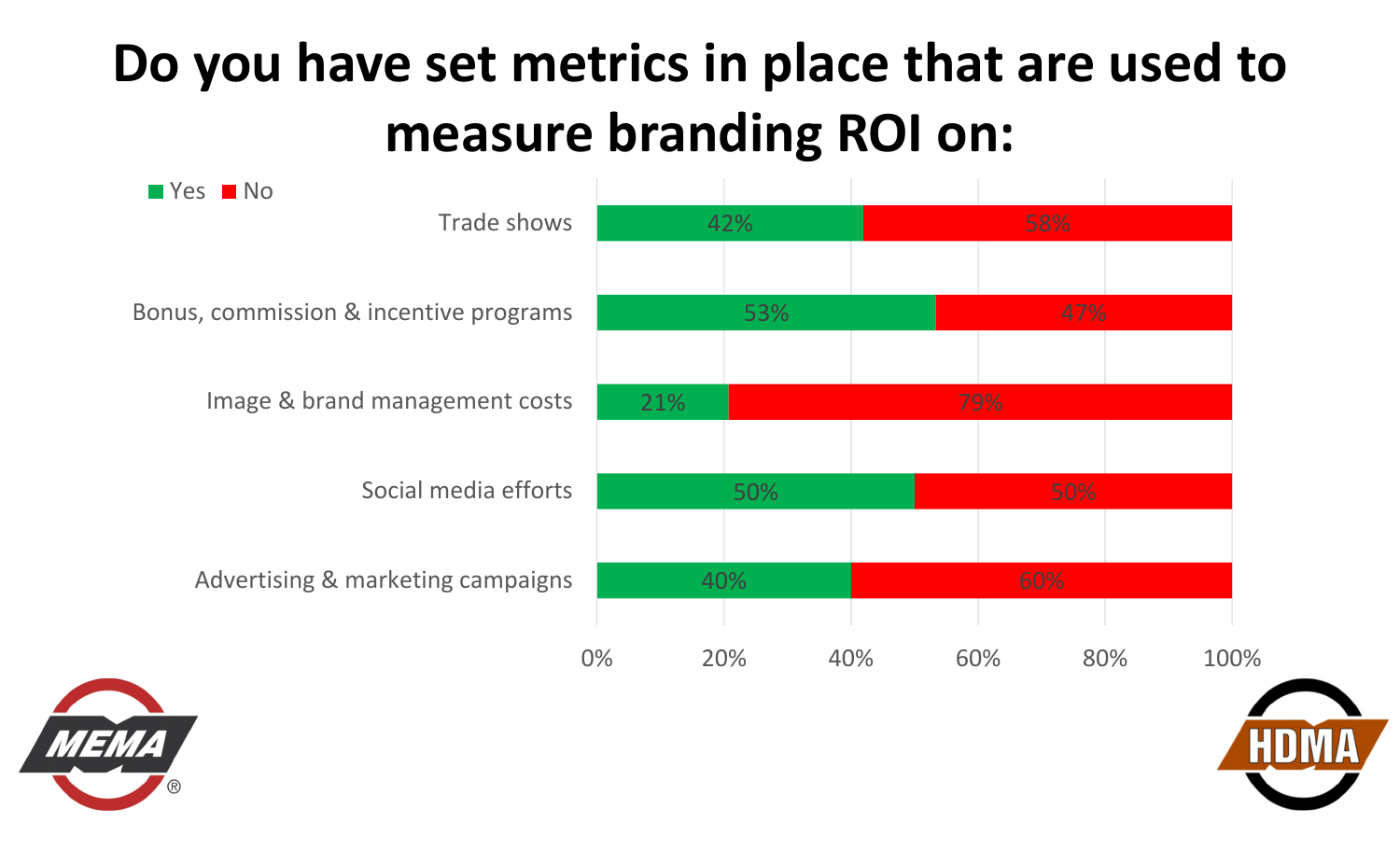## **If yes, what specific metrics do you use?**

- $\bullet$ Dollars sold at trade show Web data ‐ clicks and pages visited, leads generated Sales vs. goal
- •Increase in following audience
- •Response and click
- •Revenue growth and sales lead conversion rate
- $\bullet$ Sales change within targeted segments
- $\bullet$ Sales leads and conversion of opportunities
- $\bullet$ Sales revenue, top line only
- •Track branded keywords versus generic key words and competitor key words in search engine organic search.
- $\bullet$ Track page likes and follows on FB, Twitter, LI, and Instagram
- $\bullet$ Track sales tied back to specific incentive programs by using a campaign code on the order
- •Track sales tied back to tradeshows by using a campaign code on the order
- • Track website traffic and leads generated by online traffic source (i.e. organic search, paid search, social media, banner ads, etc.)
- $\bullet$ Trade shows‐ # of leads/sale Bonus, Commission‐ YOY sales vs. budget
- $\bullet$  Traditional marketing metrics; impressions, open rate, followers, attendees. Sales bonus program; revenue, forecast accuracy, accounts receivable % past due, fleet growth wins, fleet retention wins, fleet mix wins
- •Web analytics



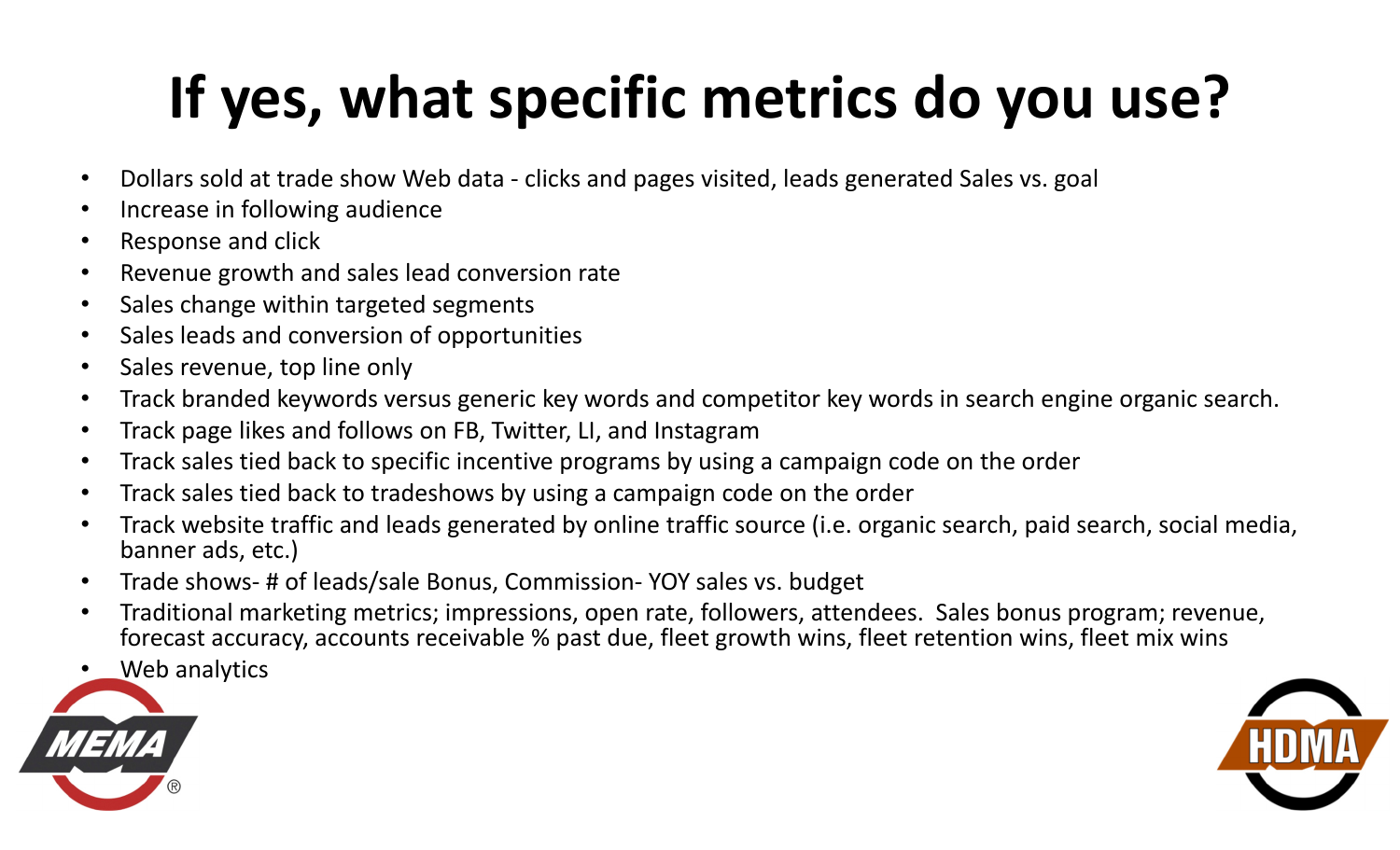### **Overall, how effective are your current metrics measuring the ROI of your marketing efforts?**

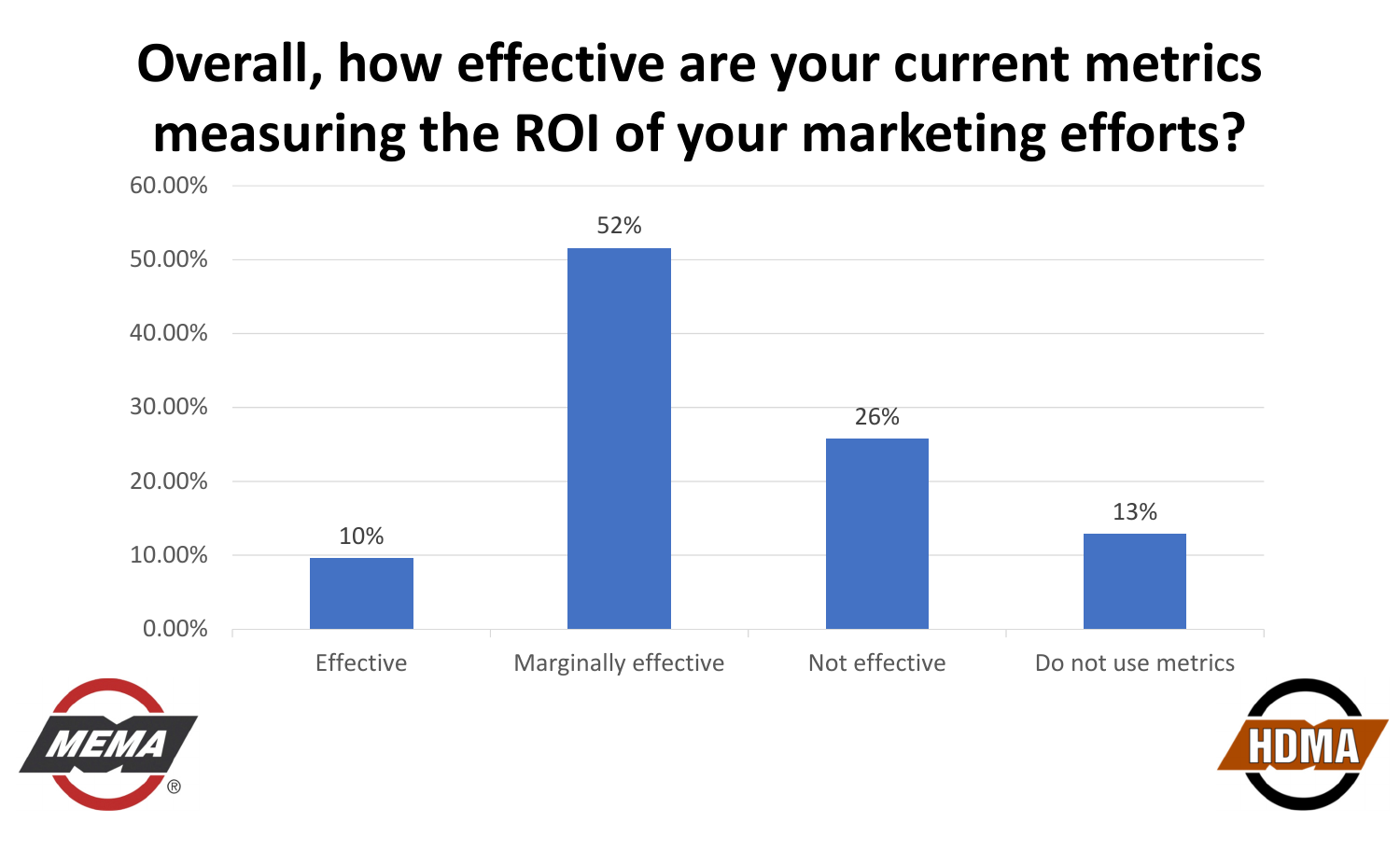



## **Personnel and R&D Budgeting**

*This presentation is the property of the Heavy Duty Manufacturers Association (HDMA) and subject to the protection of copyright, trademark and other intellectual property laws. No portion of this presentation may be reproduced or distributed (including by email) without the prior written consent of HDMA.*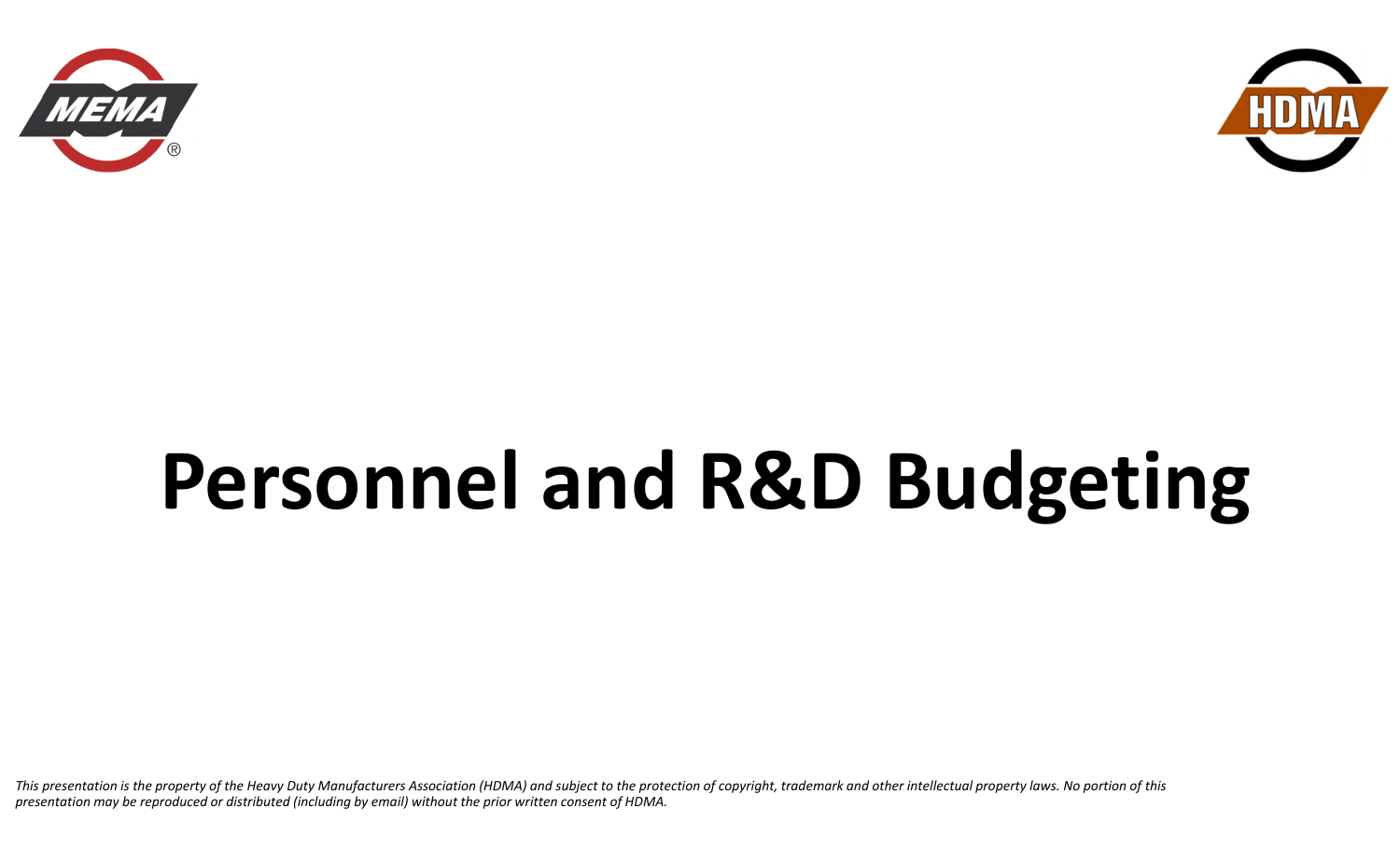#### **Compared to the past three years, please rate your anticipated spending for 2019 in the area of: In‐house inventory**





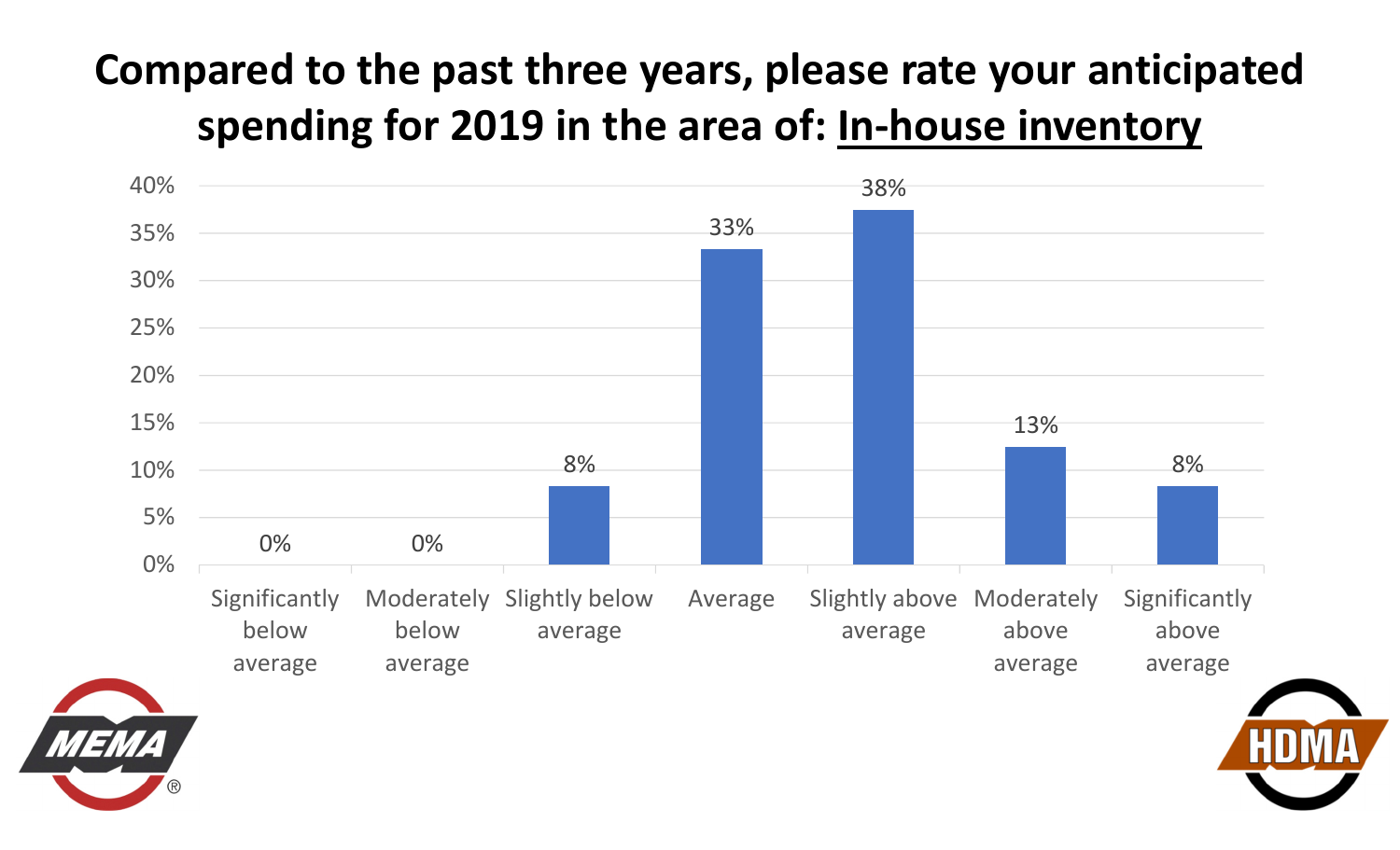#### **Compared to the past three years, please rate your anticipated spending for 2019 in the area of: Customer inventories**





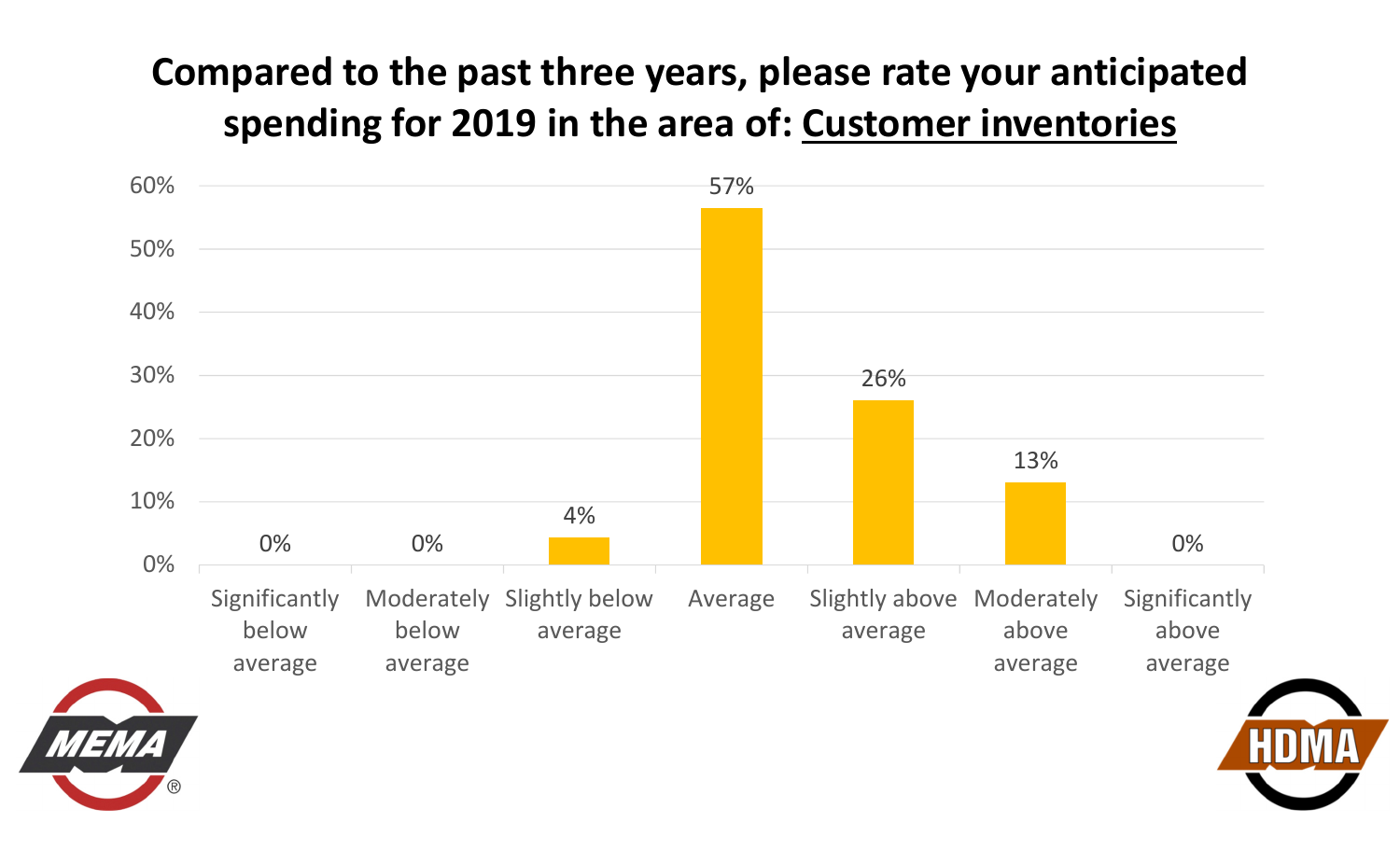#### **Compared to the past three years, please rate your anticipated spending for 2019 in the area of: Product research and development**





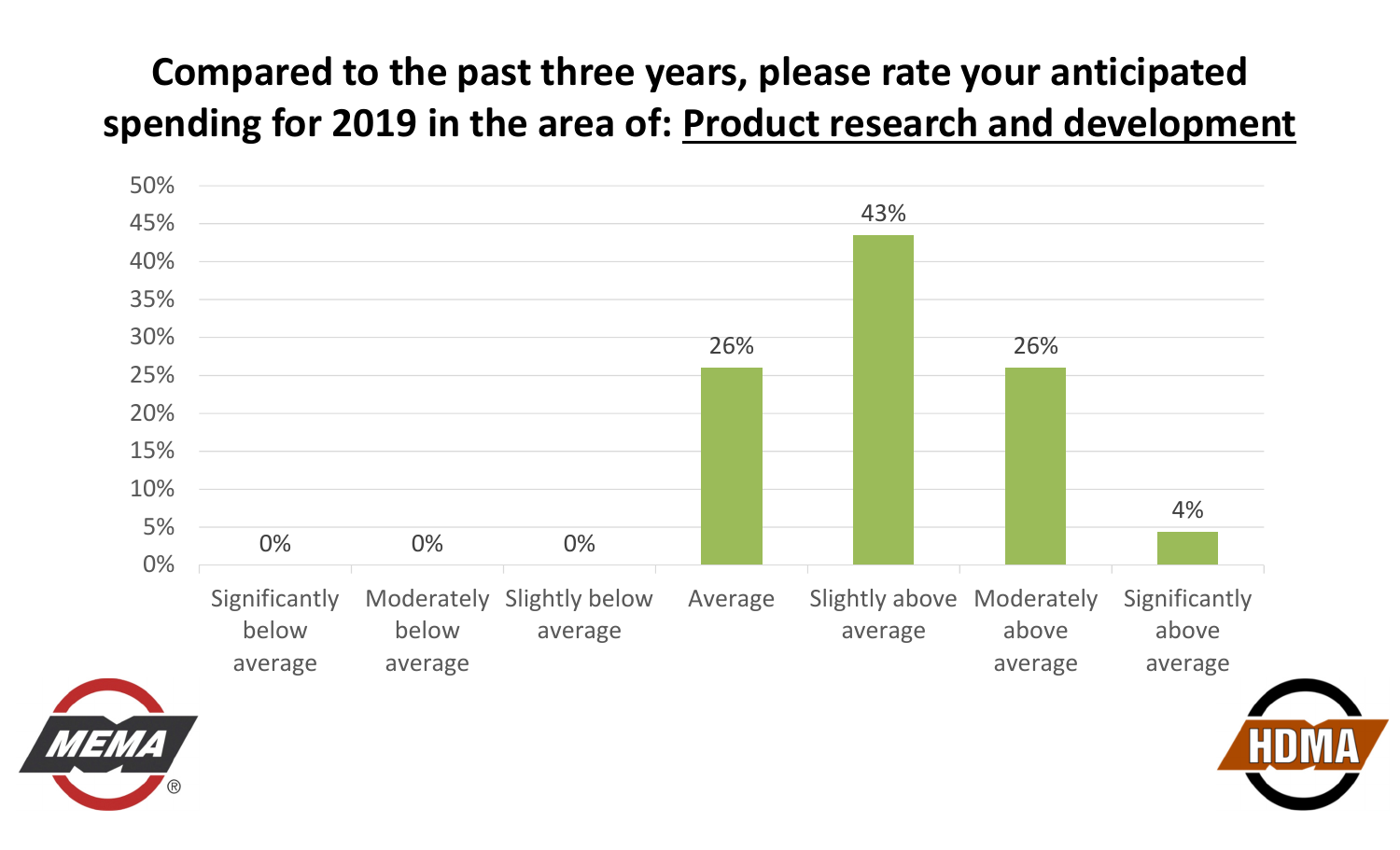#### **Compared to the past three years, please rate your anticipated spending for 2019 in the area of: Customer training and information programs**





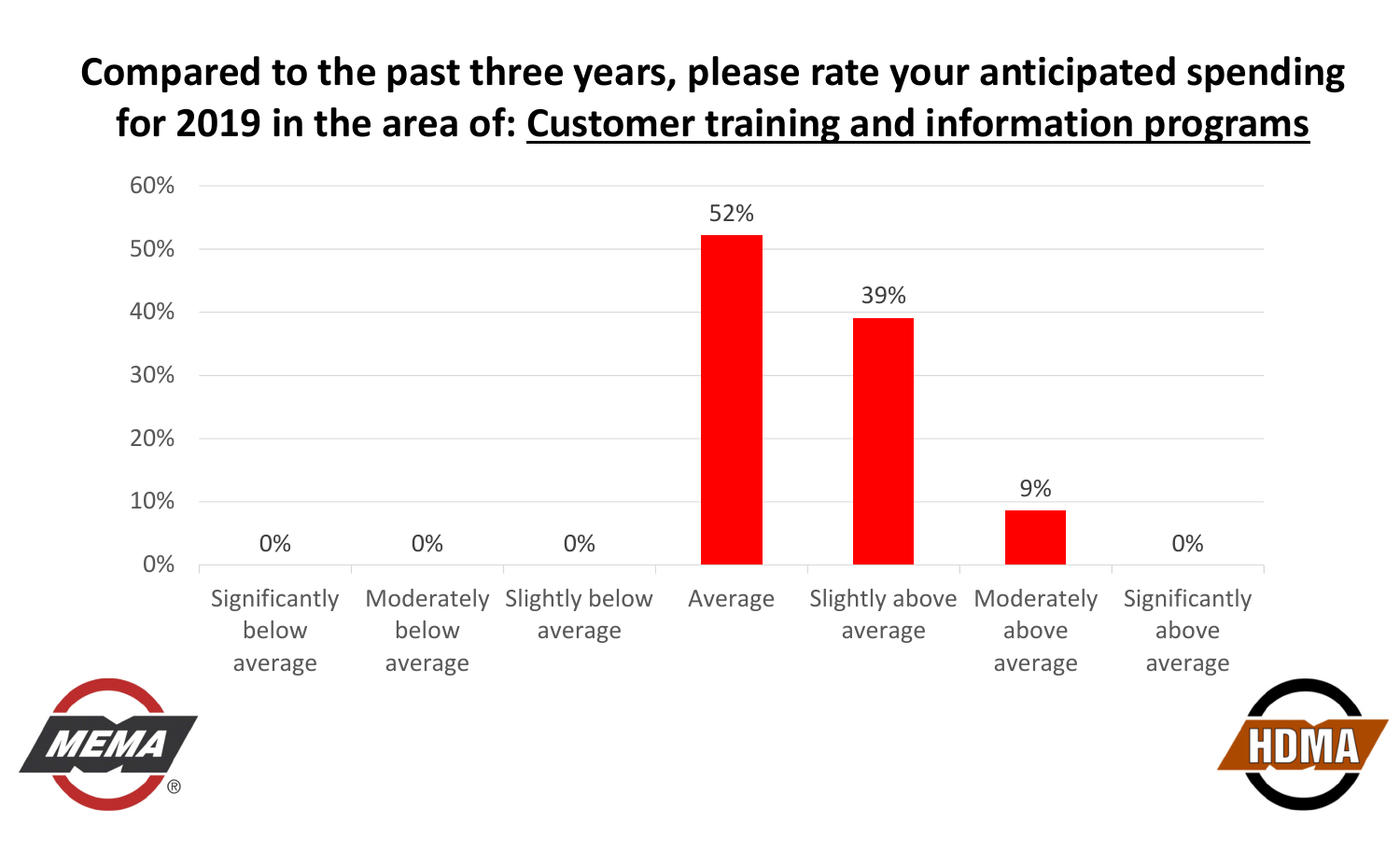#### **Compared to the past three years, please rate your anticipated spending for 2019 in the area of: Staff training and information program s**



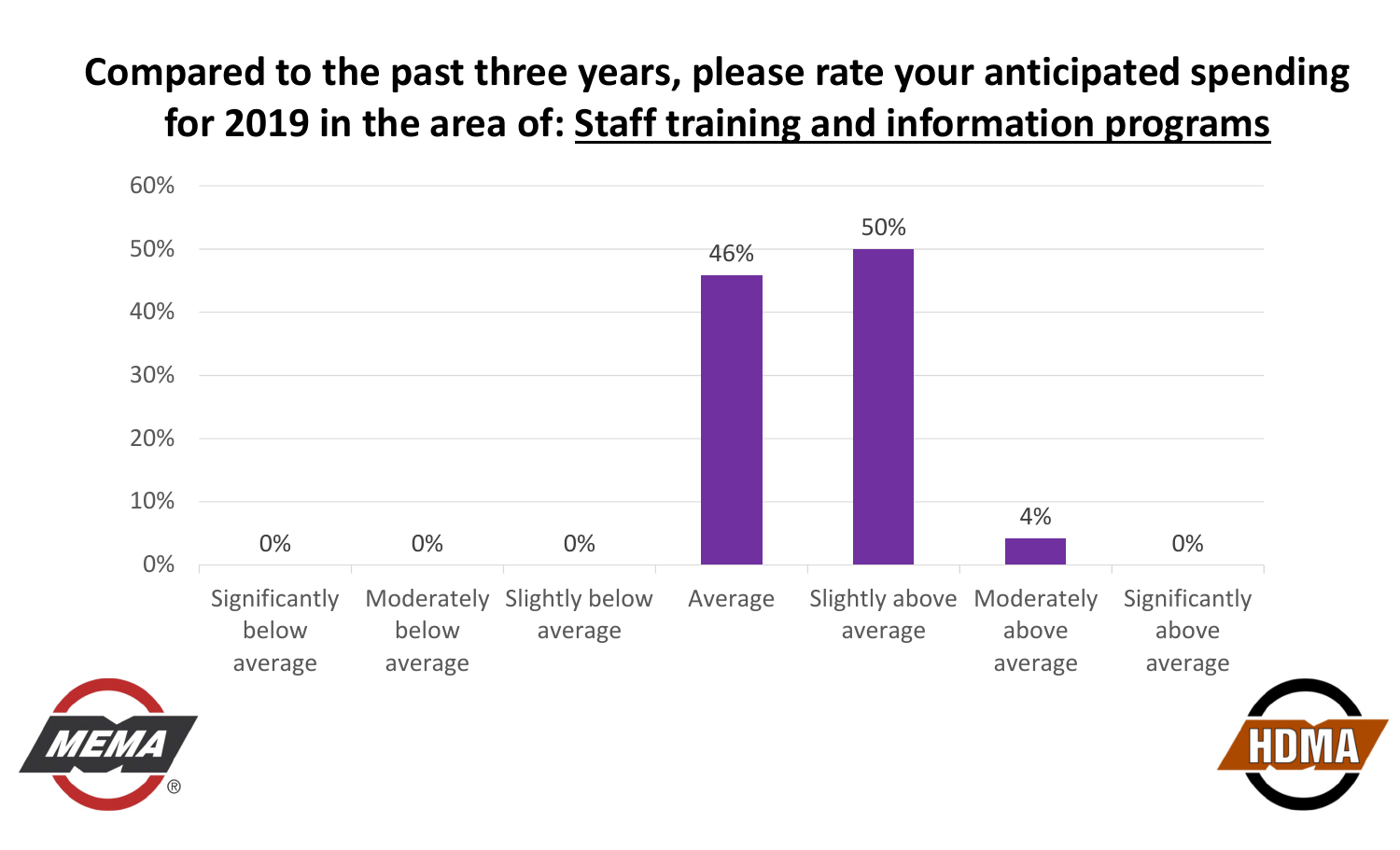#### **Compared to the past three years, please rate your anticipated spending for 2019 in the area of: Market intelligence**





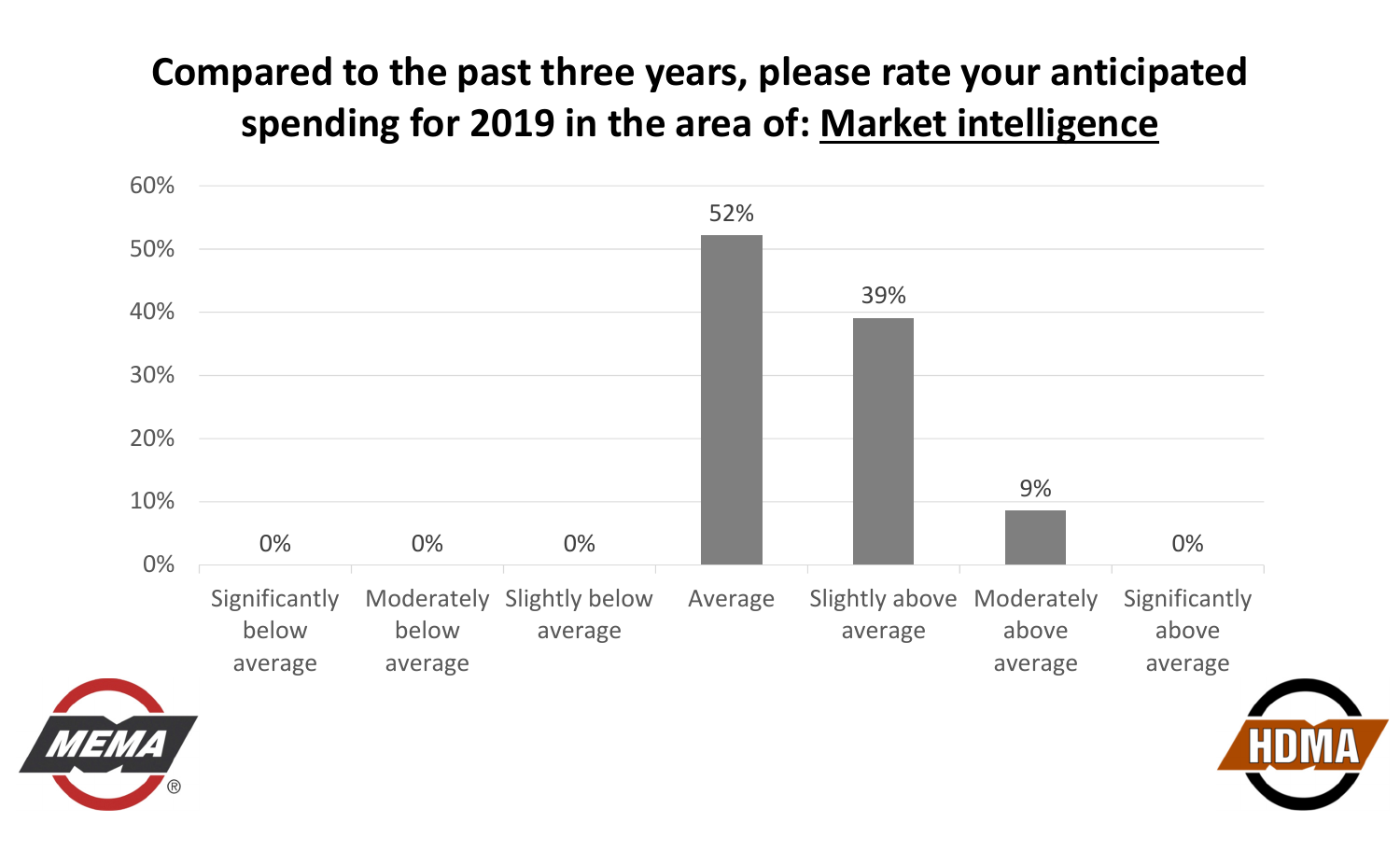#### **Compared to the past three years, please rate your anticipated spending for 2019 in the following areas:**

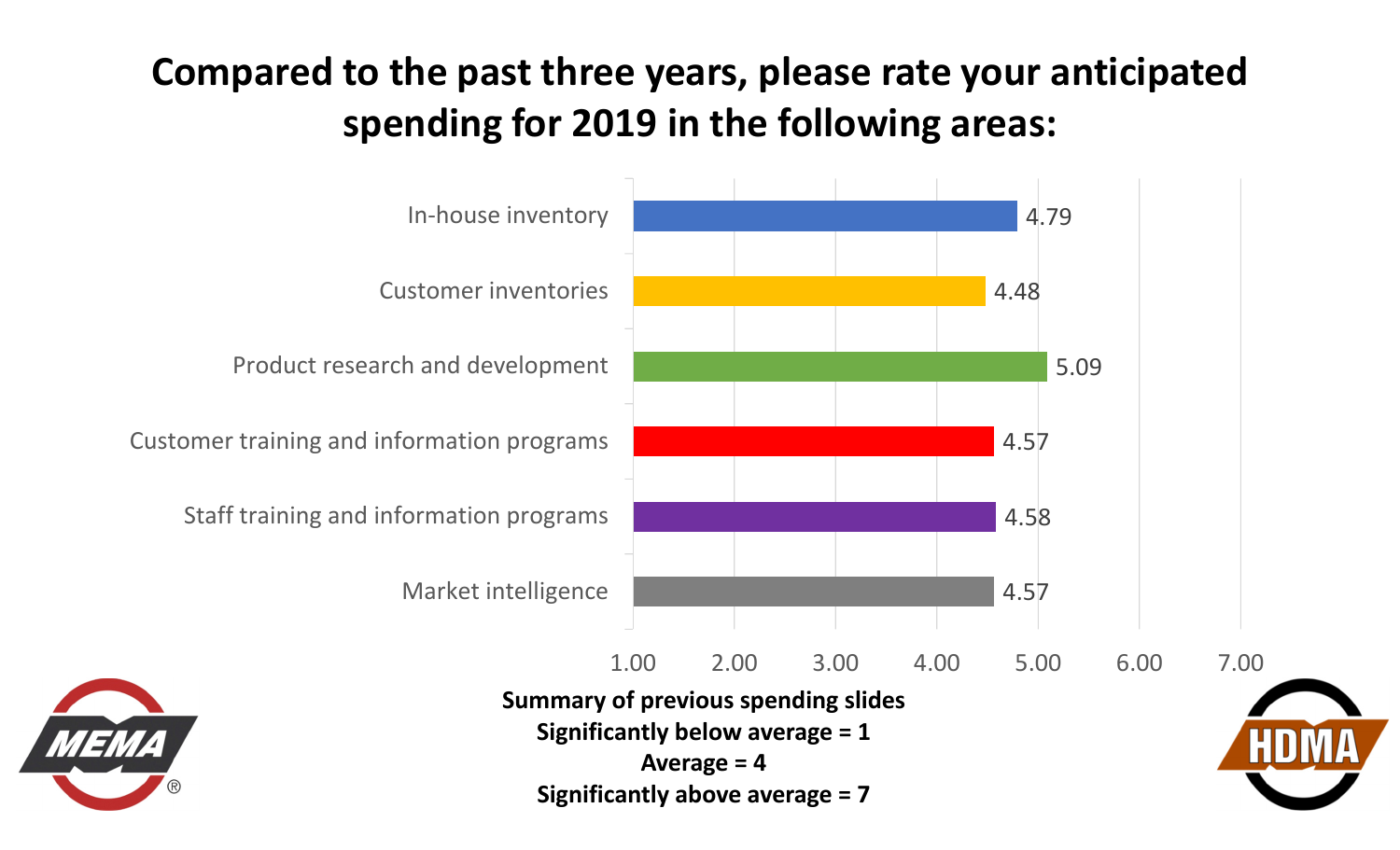#### **Compared to the past three years, please rate your anticipated spending for 2019 in the area of: Engineering**





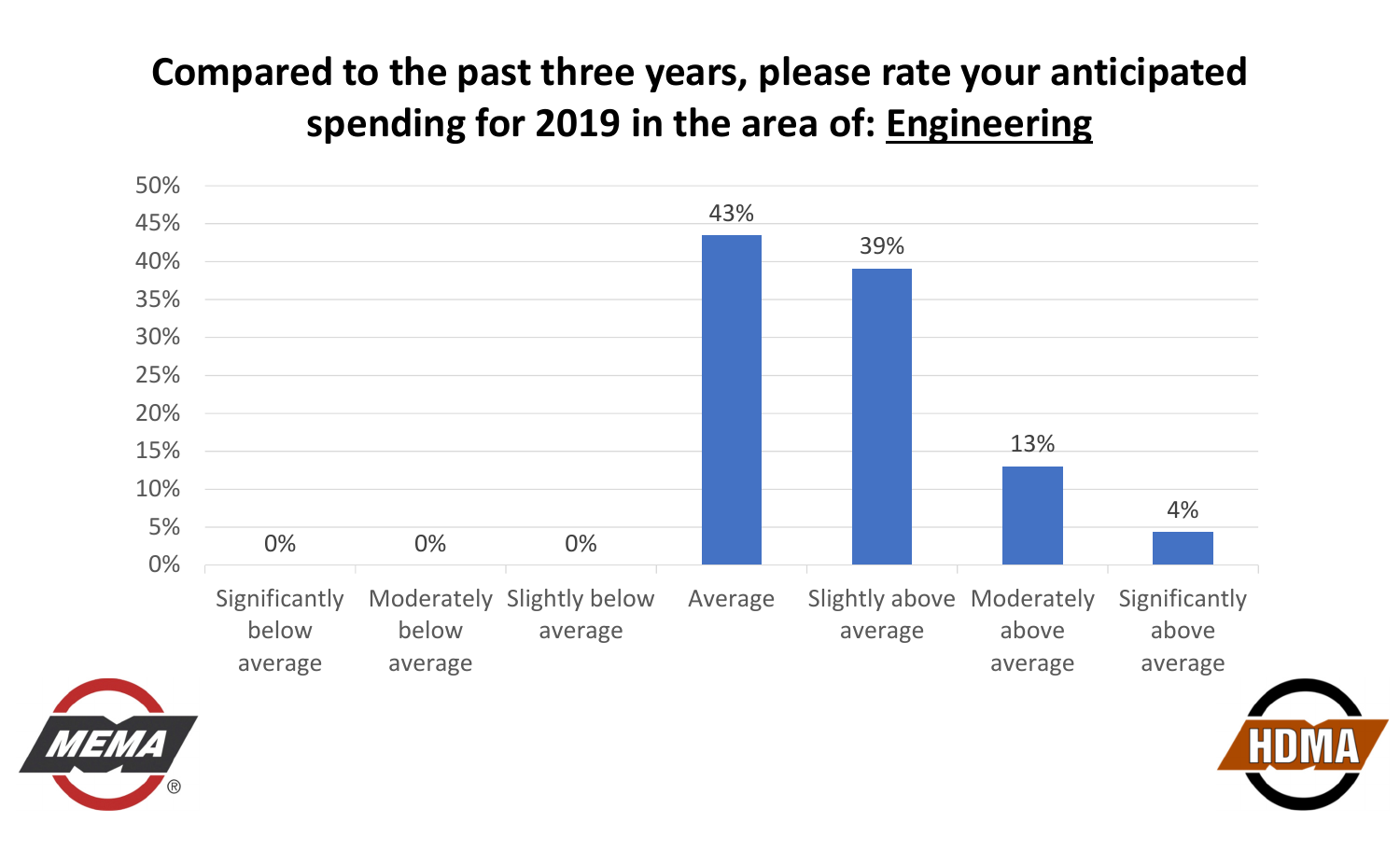#### **Compared to the past three years, please rate your anticipated spending for 2019 in the area of: Sales**





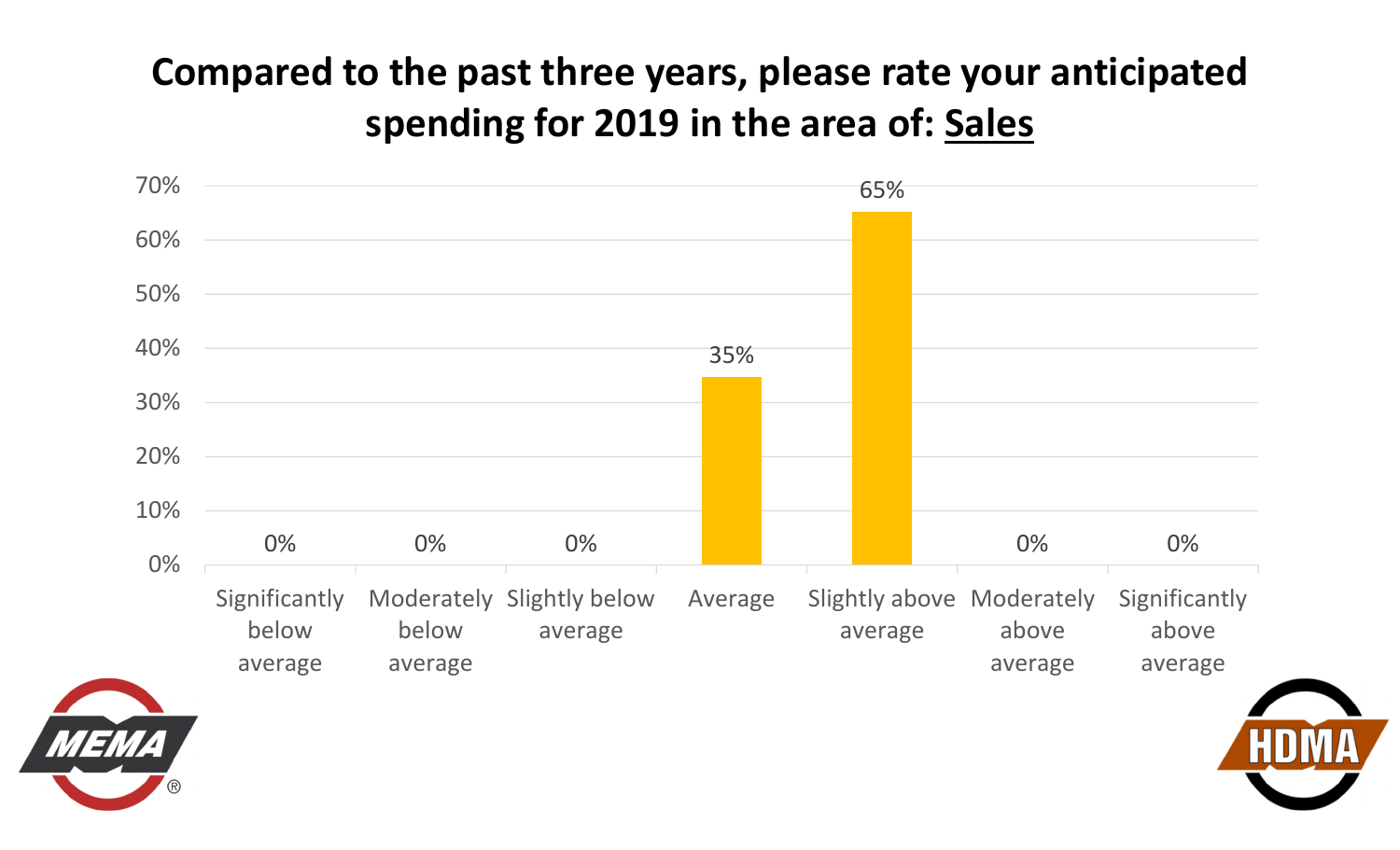#### **Compared to the past three years, please rate your anticipated spending for 2019 in the area of: Marketing**





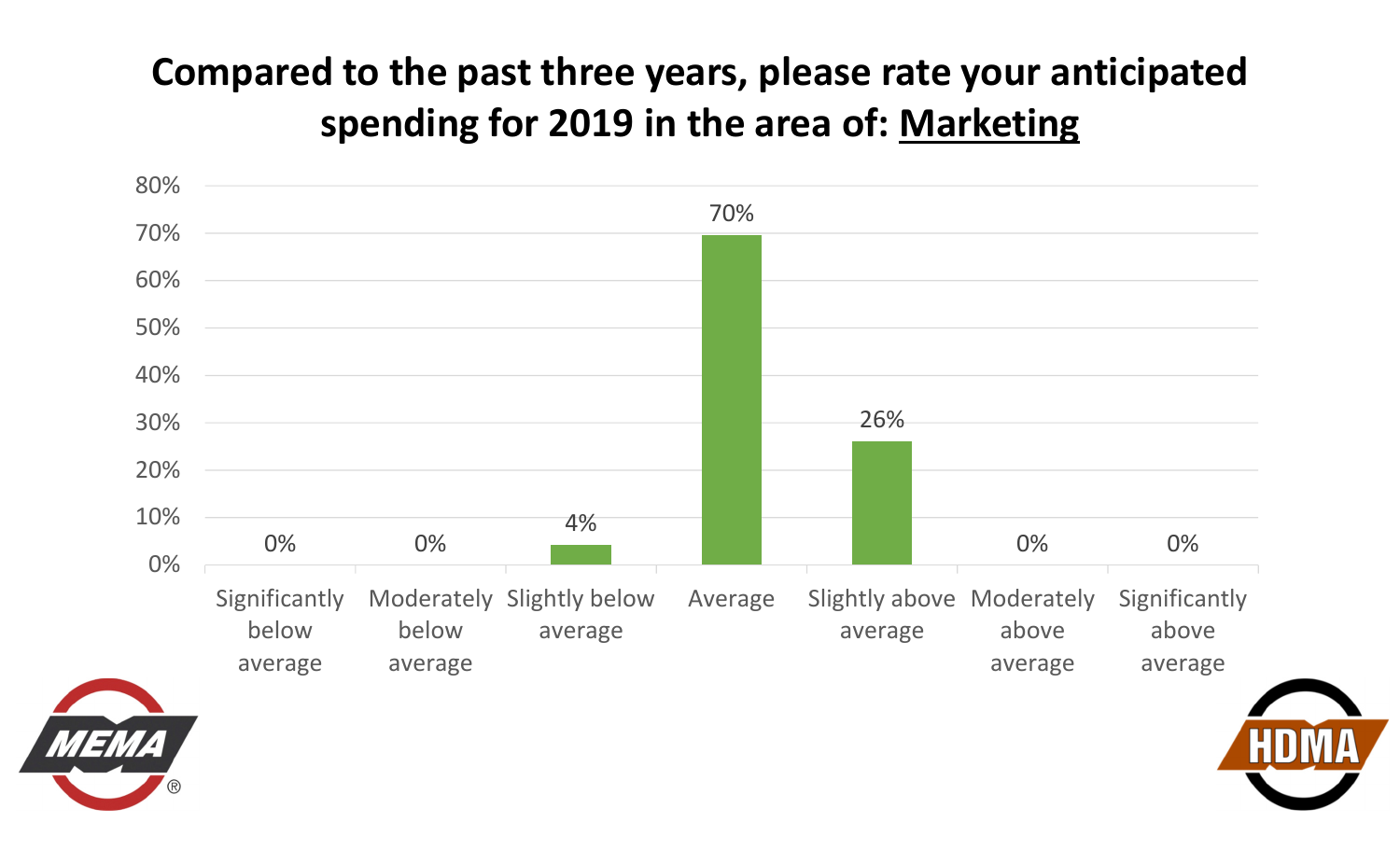#### **Compared to the past three years, please rate your anticipated spending for 2019 in the area of: Production**





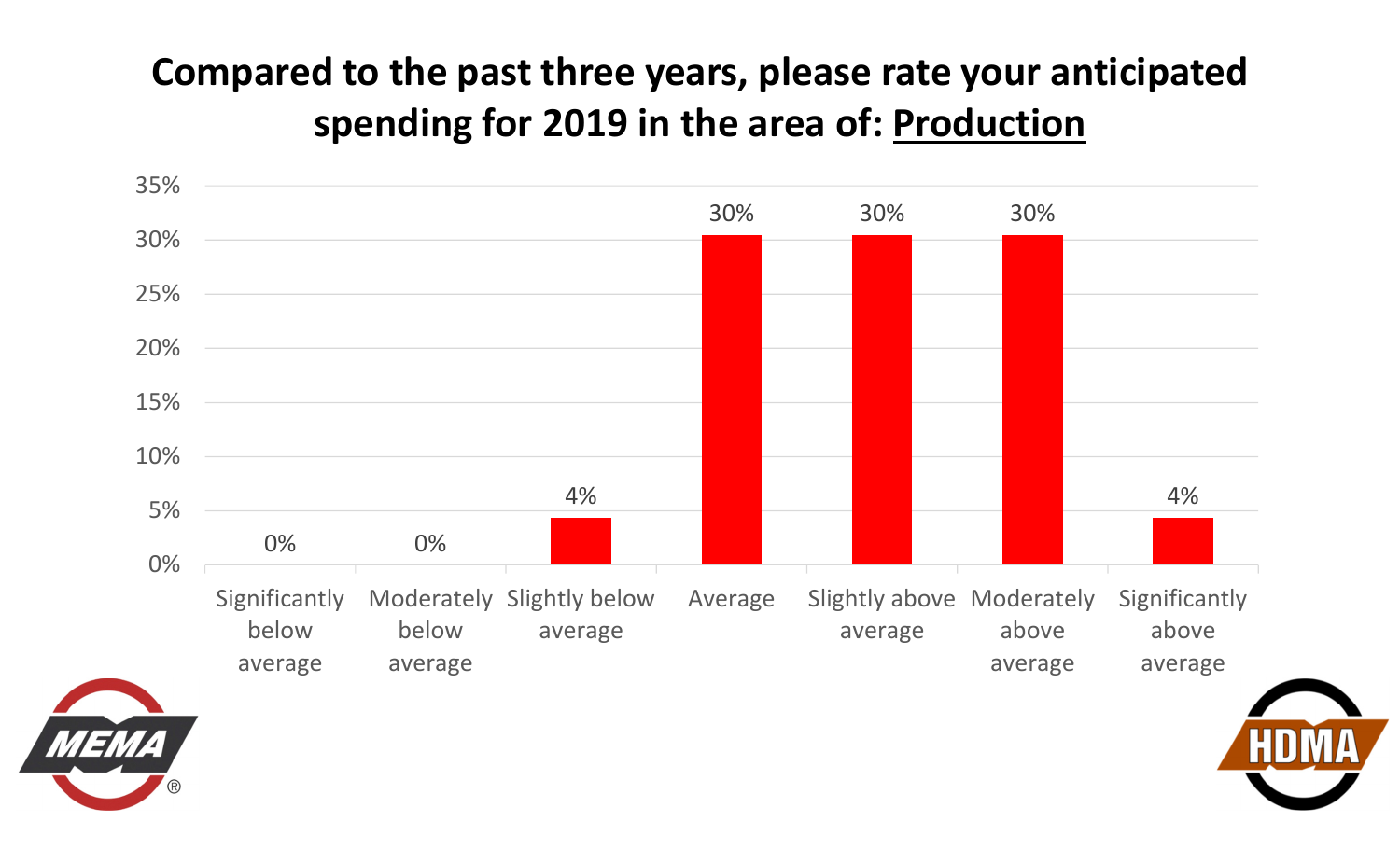#### **Compared to the past three years, please rate your anticipated spending for 2019 in the area of: Overall NAFTA hiring**





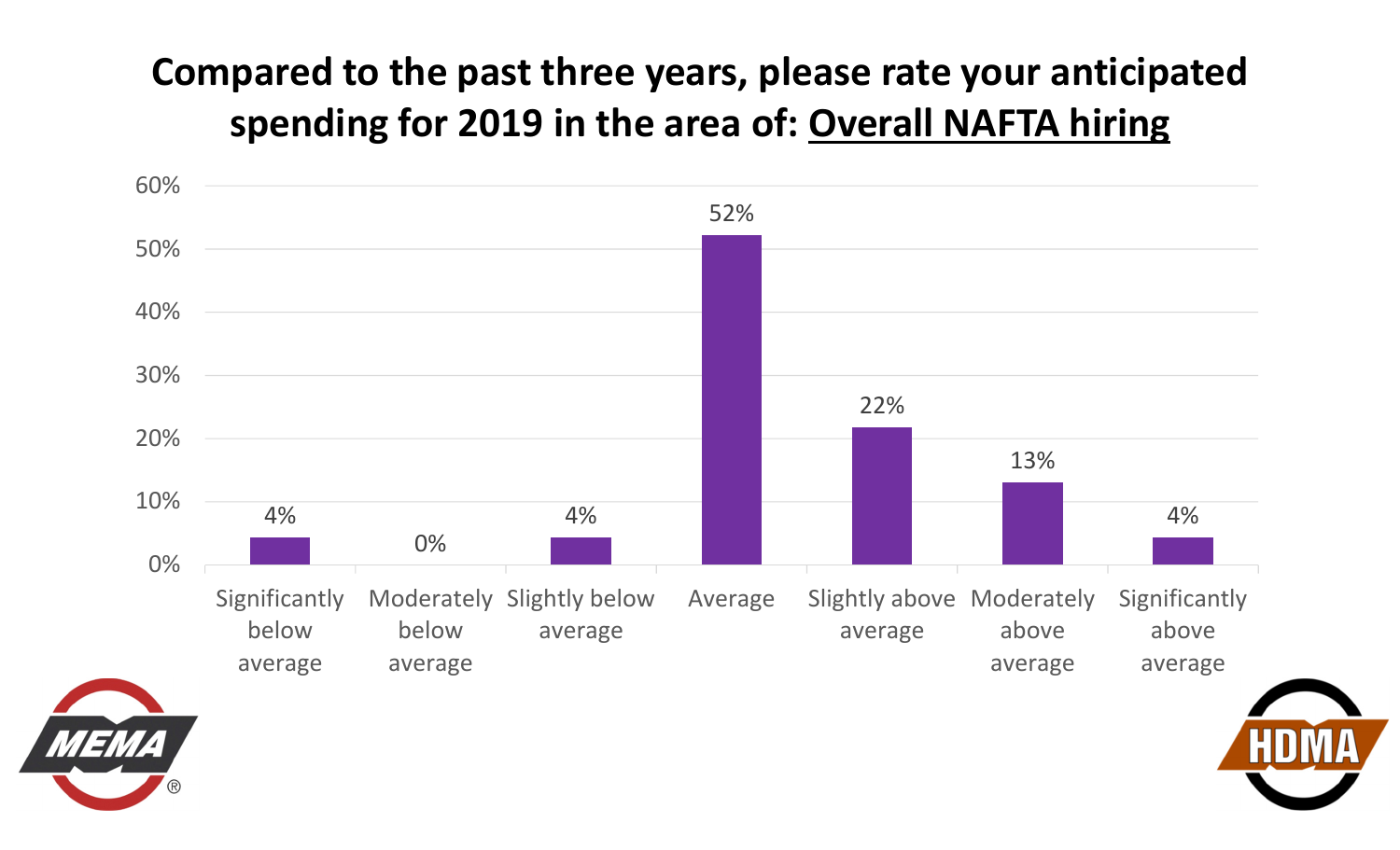#### **Compared to the past three years, please rate your anticipated spending for 2019 in the area of: Overall non‐NAFTA hiring**





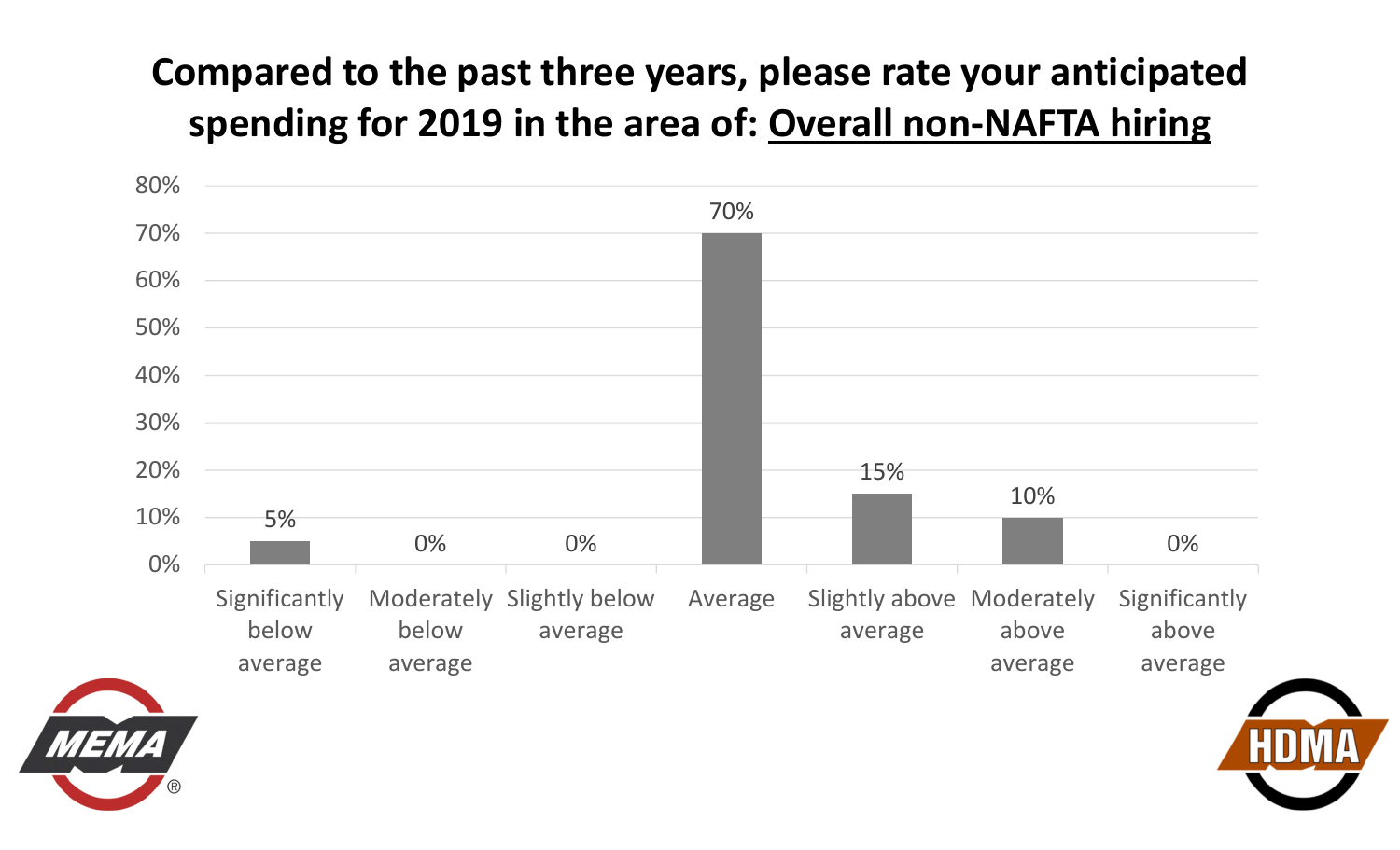#### **Compared to the past three years, please rate your anticipated spending for 2019 in the following areas:**

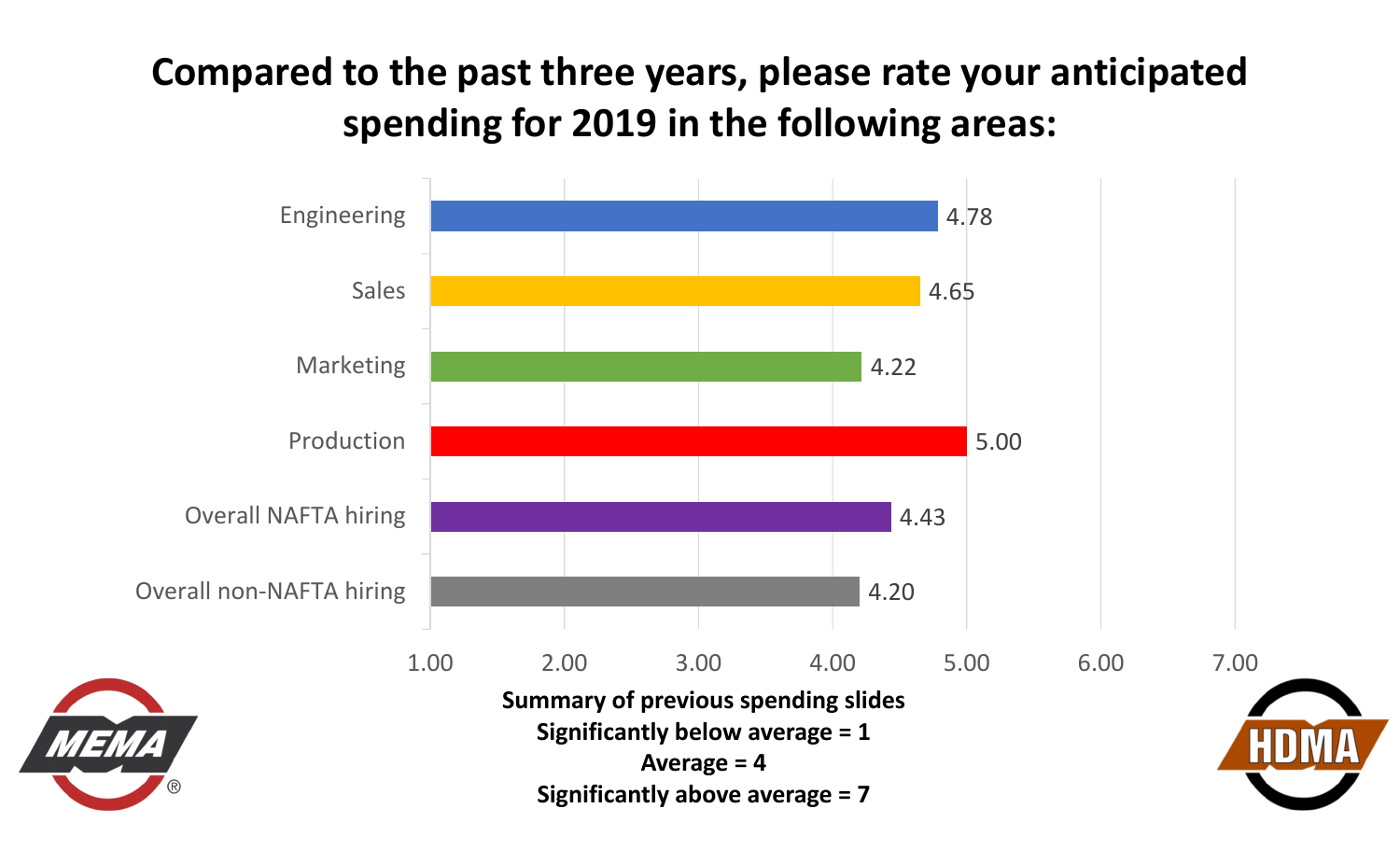### **What is the greatest driver of your anticipated spending in 2019?**

- $\bullet$  Accessing fleet executives and maintenance personnel
- $\bullet$  Aligning our talent deployment with the targeted growth opportunities we see.
- $\bullet$ Anticipated sales increase
- $\bullet$ Availability of qualified people
- $\bullet$ Customer demand
- $\bullet$ Engineering/design
- •• Expanding into new (non-NAFTA) markets (Asia, • Eastern Europe)
- $\bullet$ General economy environment
- $\bullet$ Growth
- •Hiring to meet customer demand.
- $\bullet$ Increased customer demand for products
- • Increased customers, need to market more effectively to shops and end users
- • Increases revenue, need to expand product line and grow sales
- •Inventory due to sales growth.
- $\bullet$ Likelihood to recommend
- $\bullet$ New customers and new products
- $\bullet$ New product development
- People and training, travel is also up
- •Production and Sales Growth
- •Profitable market share growth
- •R&D
- •Sales growth
- $\bullet$ Supplier turnaround



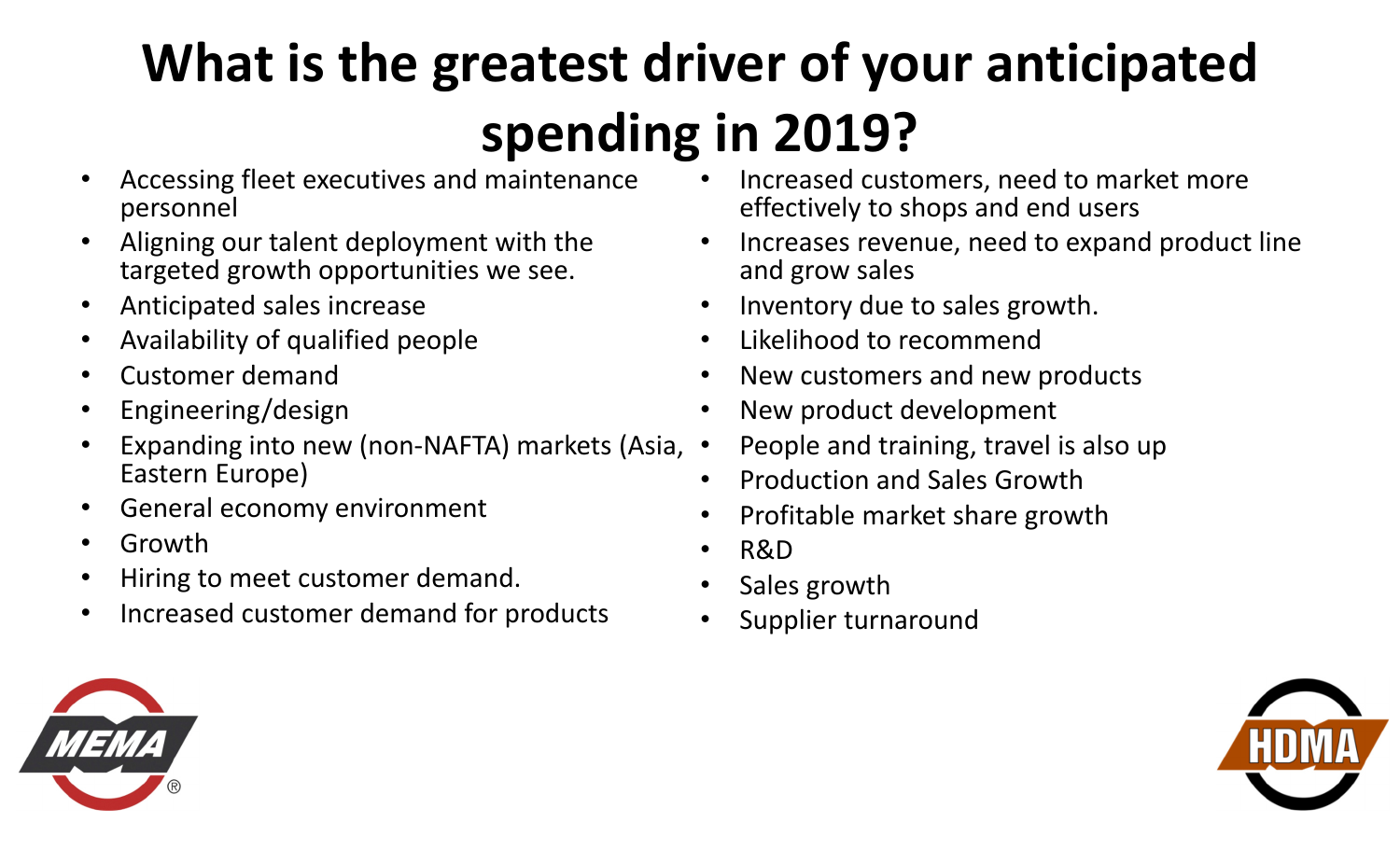

**Categorized summary of 119 challenges submitted**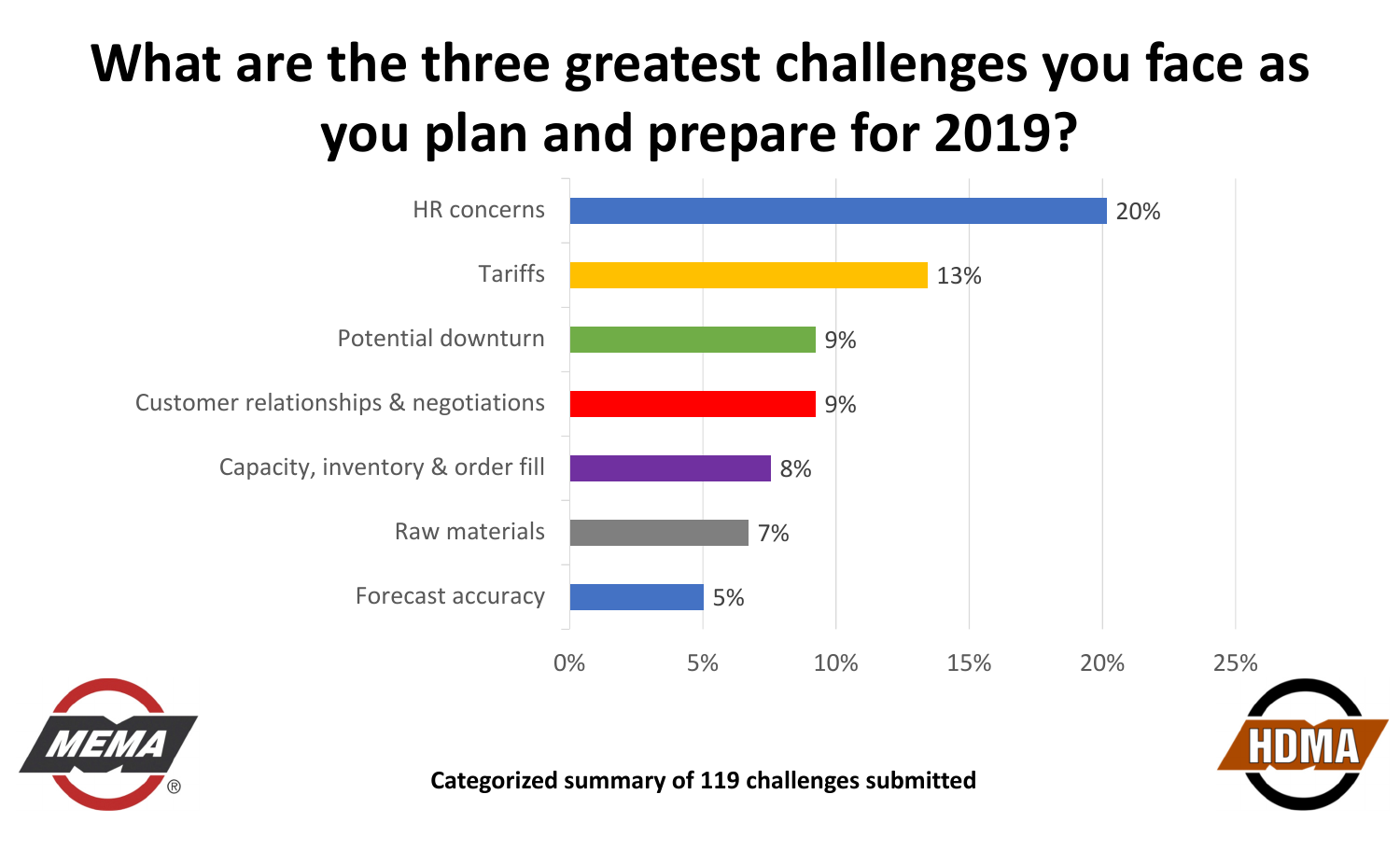



# **Demographics**

*This presentation is the property of the Heavy Duty Manufacturers Association (HDMA) and subject to the protection of copyright, trademark and other intellectual property laws. No portion of this presentation may be reproduced or distributed (including by email) without the prior written consent of HDMA.*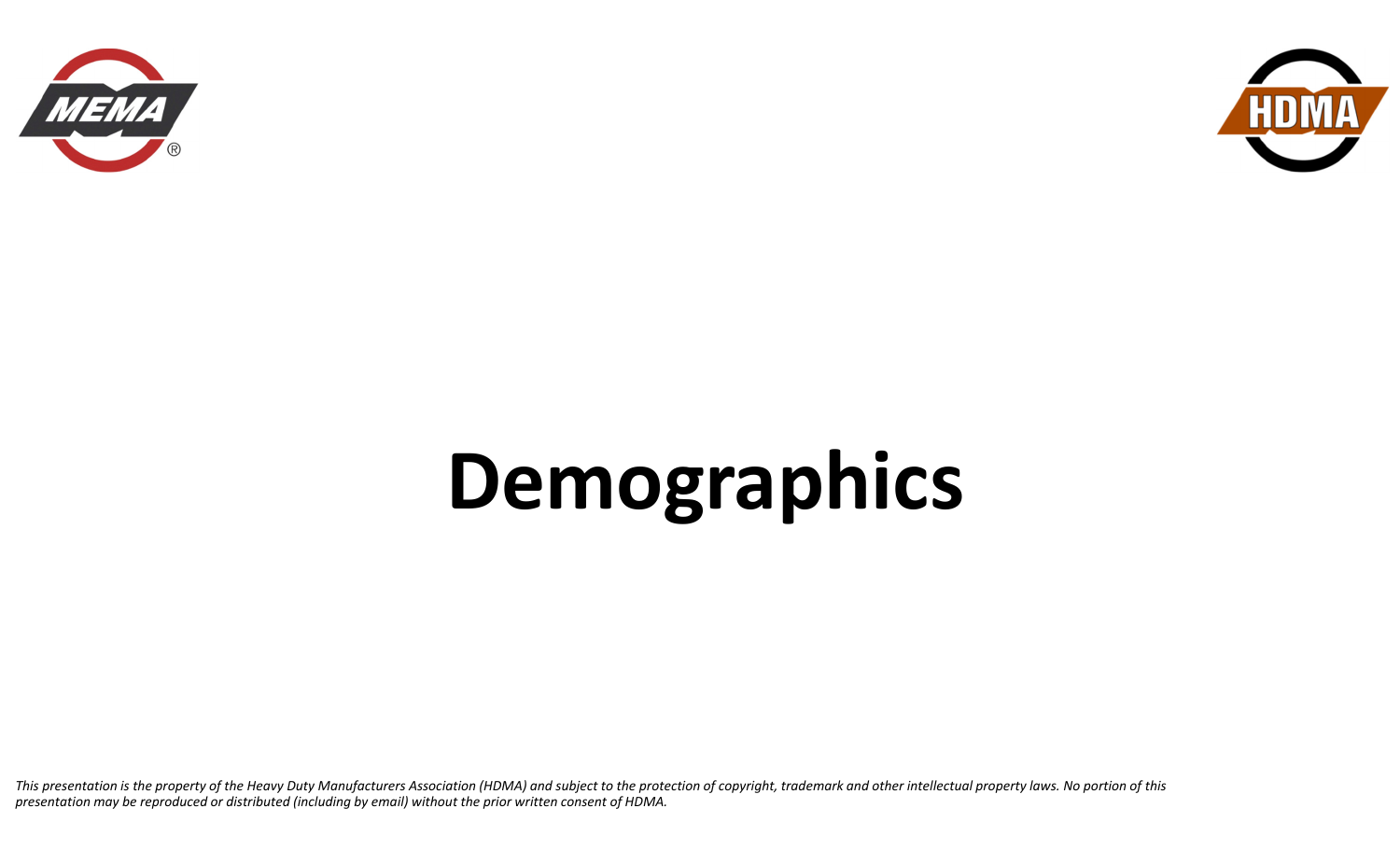### **What is your annual revenue?**





- \$100 million to \$500 million
- \$500 million to \$1 billion
- Over \$1 billion
- Do not wish to answer





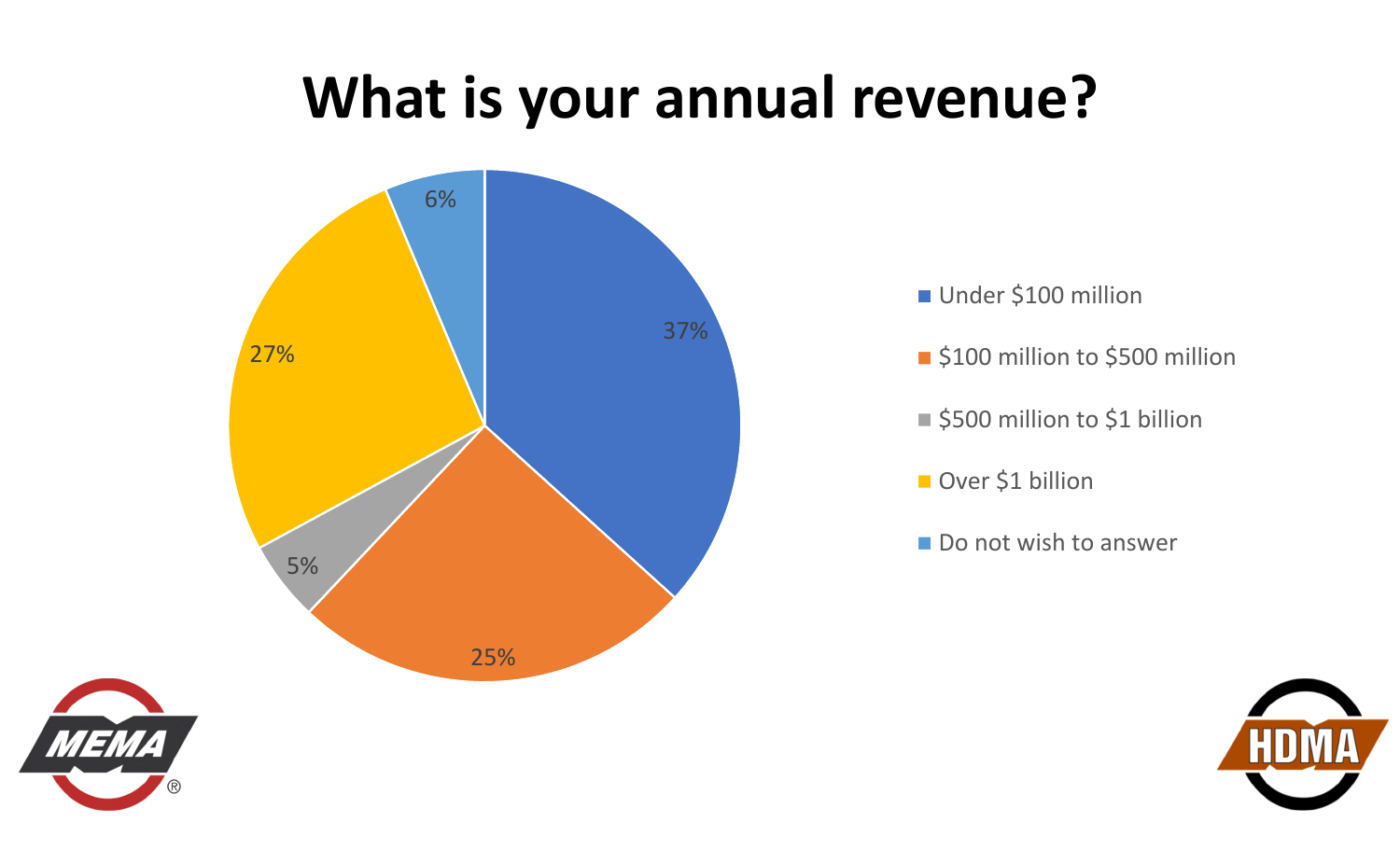### **Please input percent of your direct sales (OE and aftermarket) from the following market segments**





**Average distribution of all submissions – not representative of any individual submission**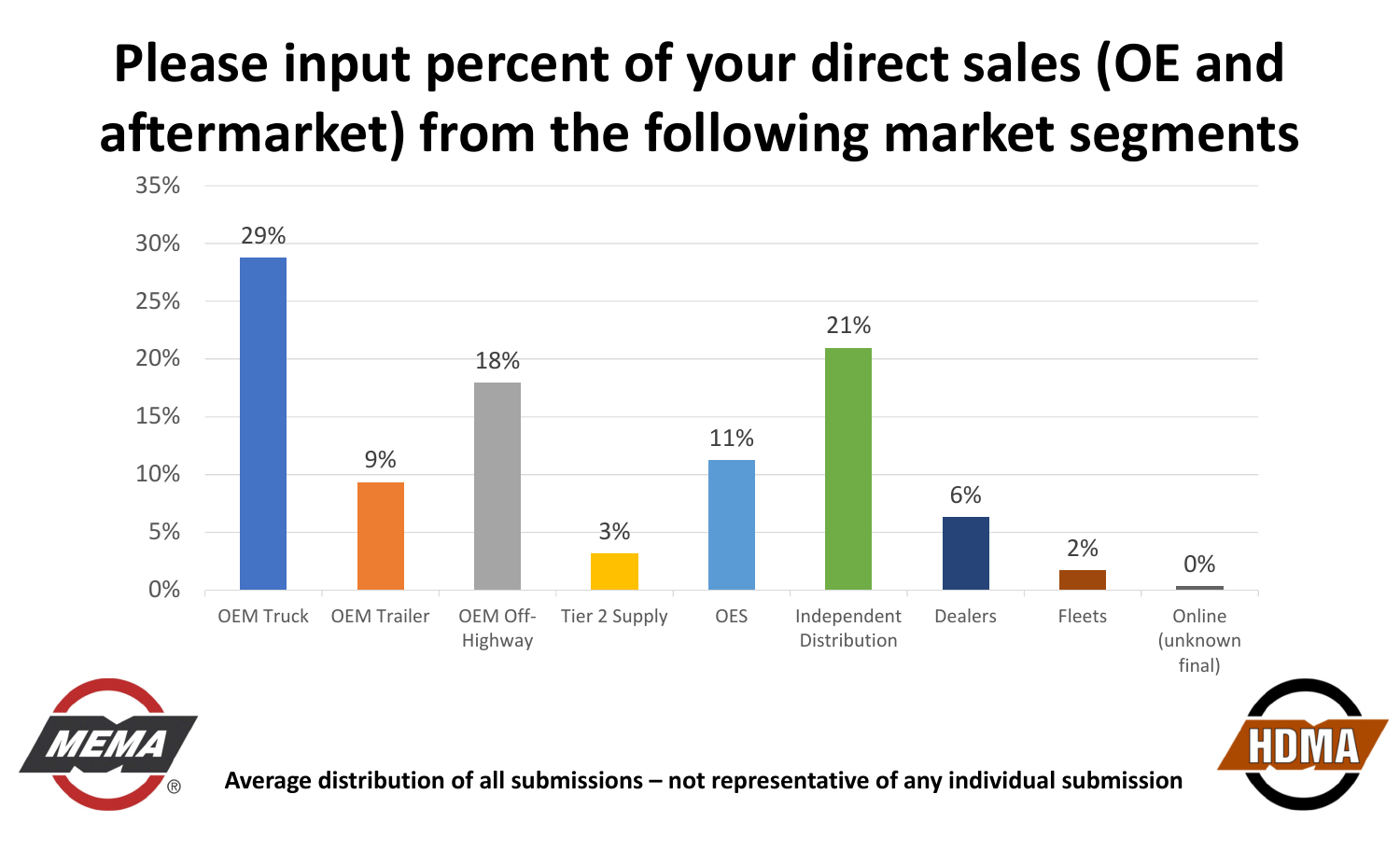



# **Appendix**

*This presentation is the property of the Heavy Duty Manufacturers Association (HDMA) and subject to the protection of copyright, trademark and other intellectual property laws. No portion of this presentation may be reproduced or distributed (including by email) without the prior written consent of HDMA.*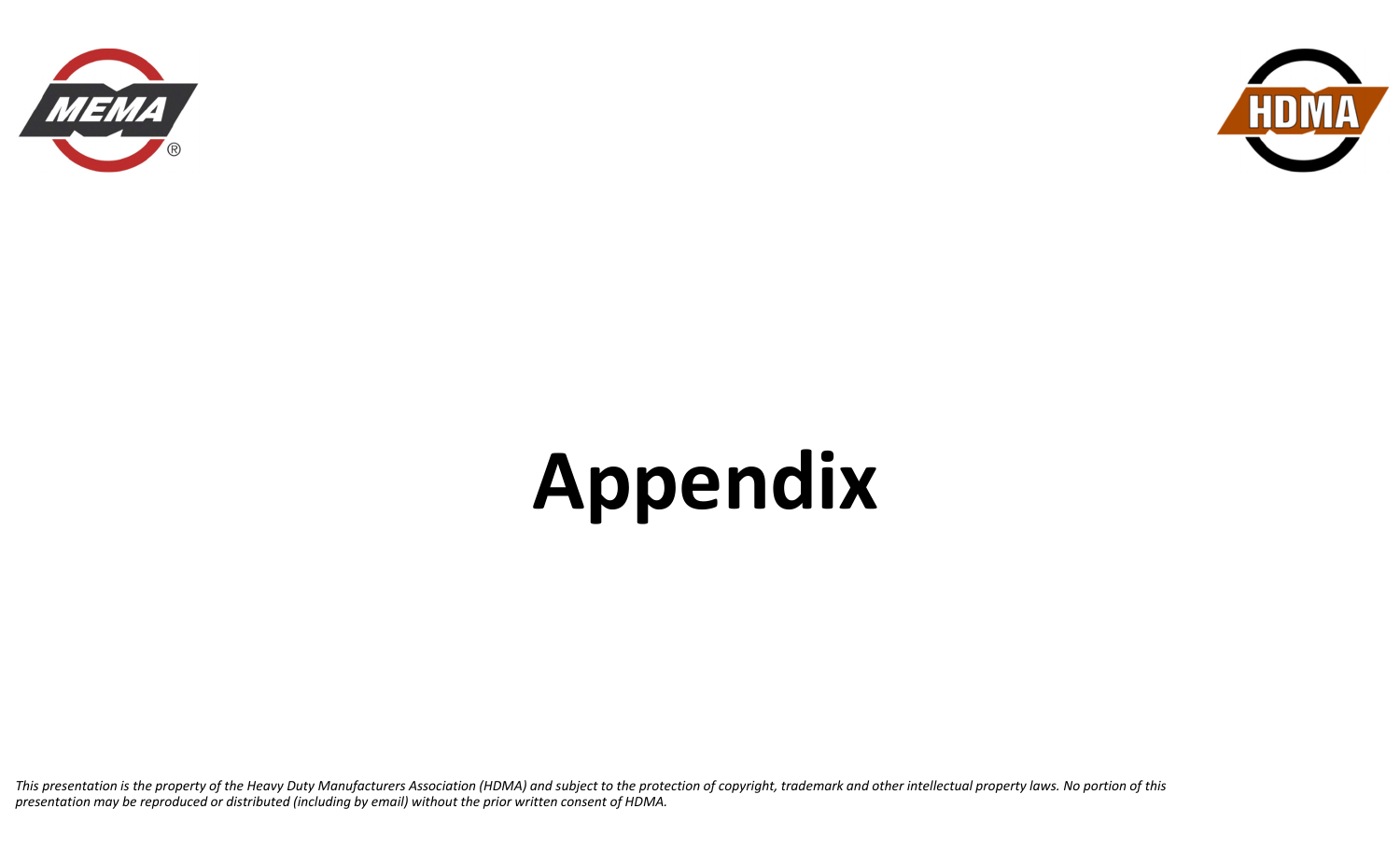- $\bullet$ Accurate forecast ‐especially timing of next downturn
- • Anticipating tariff / trade effects on raw materials and import brands
- • Attracting, retaining and growing hourly labor outweighs anything else.
- •Autonomous vehicles
- •Balancing Independent Aftermarket business versus OES
- $\bullet$ Better forecasting
- •• Building brand awareness and exposure through non-traditional • initiatives as to not blend in and get lost in the crowd of parts.
- $\bullet$ Capacity
- •Capacity given current pace of business (good problem to have)
- •Cash consumption from growth
- •Changing sales environment for tools & equipment
- •China knockoff's
- •Collecting for product value from OEM's.
- •Communicating quality
- $\bullet$ • Competing with mega parts companies and their offered rebates • and the uncertainty of aftermarket parts benefits‐to‐cost/value vs competitors with larger budgets, bigger shares.
- •Competition
- •Competitive response to impact of tariffs
- •Consolidation
- •Cost position of one of our facilities
- • Developing in‐house expertise for processes previously outsourced
- •Developing our people's effectivity and developing succession.
- •Difficulty finding good sales people
- Discipline to develop actions and execute on our plans
- •Distinguishing the difference between value‐add and low price
- •Distributor Consolidation
- •Distributor consolidations
- • Dramatically scaling production to keep up with growing customer base and expected product line vs maintaining current customers existing part numbers.
- •Economic uncertainty of tariffs and resulting impacts on business
- • Electric vehicles
	- Employee satisfaction/career development



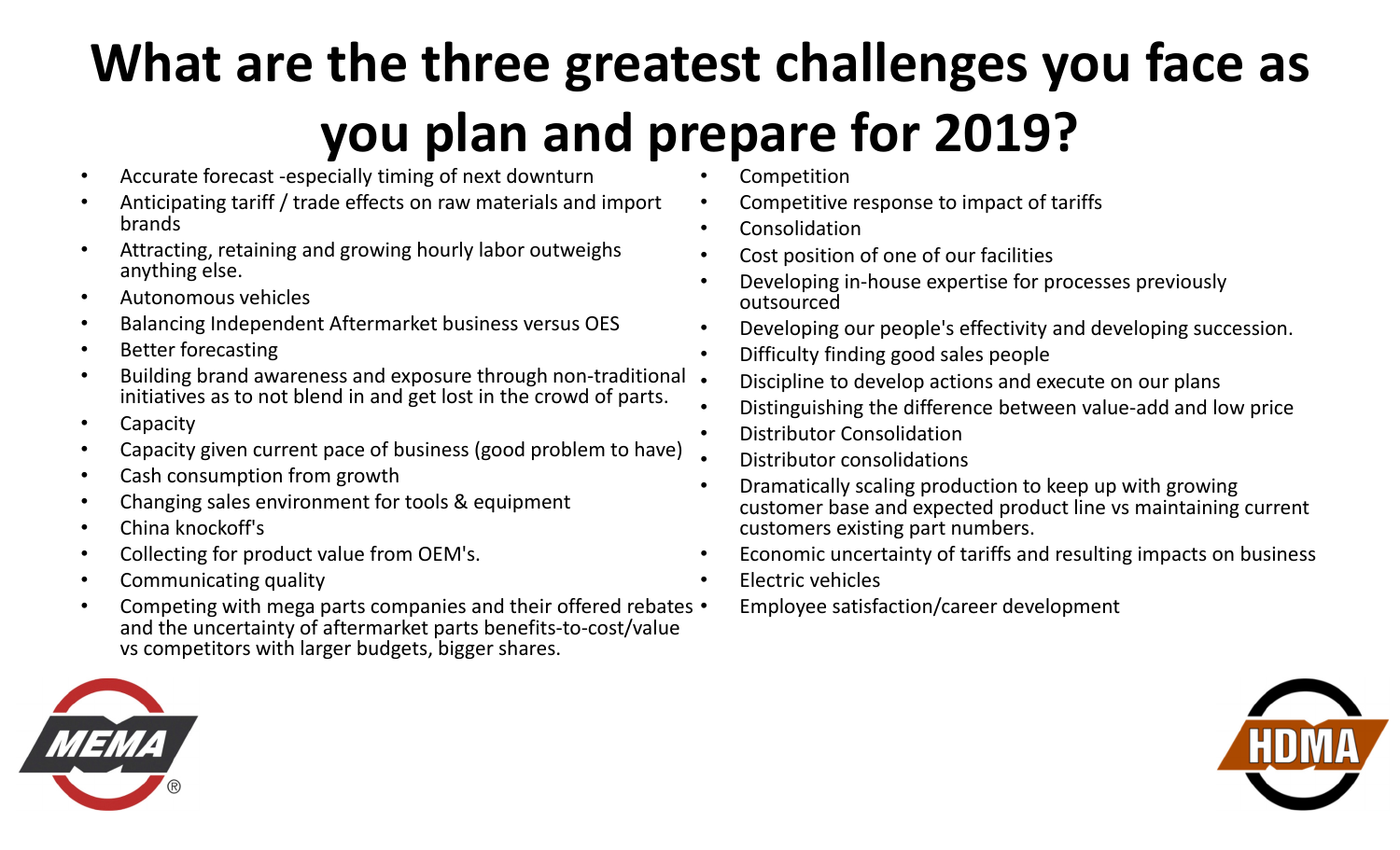- •Engineering expediency
- •Expanding Investment
- •Finding qualified people
- •Finding Sales personnel dedicated to HD Market
- •Finding test vehicles and shops for engineering
- • Flexibility in contracts ‐ Pull back in advertising if revenue isn't met OR change advertising methods based on performance without annual contracts in place
- $\bullet$ Forecast accuracy
- •Forecast inaccuracy from customers
- •Forecast of truck build
- •• Growing complexity and breadth of product line and maintaining. proper inventories for high customer order fill •
- •Hiring
- •Hiring
- •Hiring people
- •Hiring qualified people
- •Hiring skilled, motivated staff
- •Hiring, training and retaining top talent.
- 
- •Human resources
- •Impact of tariffs on aftermarket
- •Impact of Tariffs on costs and pricing
- •Imports
- •Increase tariffs
- •Increasing capacity judiciously.
- • Investing in growth while preserving scalability for the next downturn (timing unknown)
- •Keeping new product pipeline on time/budget
- •Keeping pace with marketing communication trends
- •Keeping pricing in line with escalating costs
- Labor issues
- Low cost imports
- •Low‐cost competition
- • Macro Economics (Trump Effects ‐ Tariffs, NAFTA, China trade war)

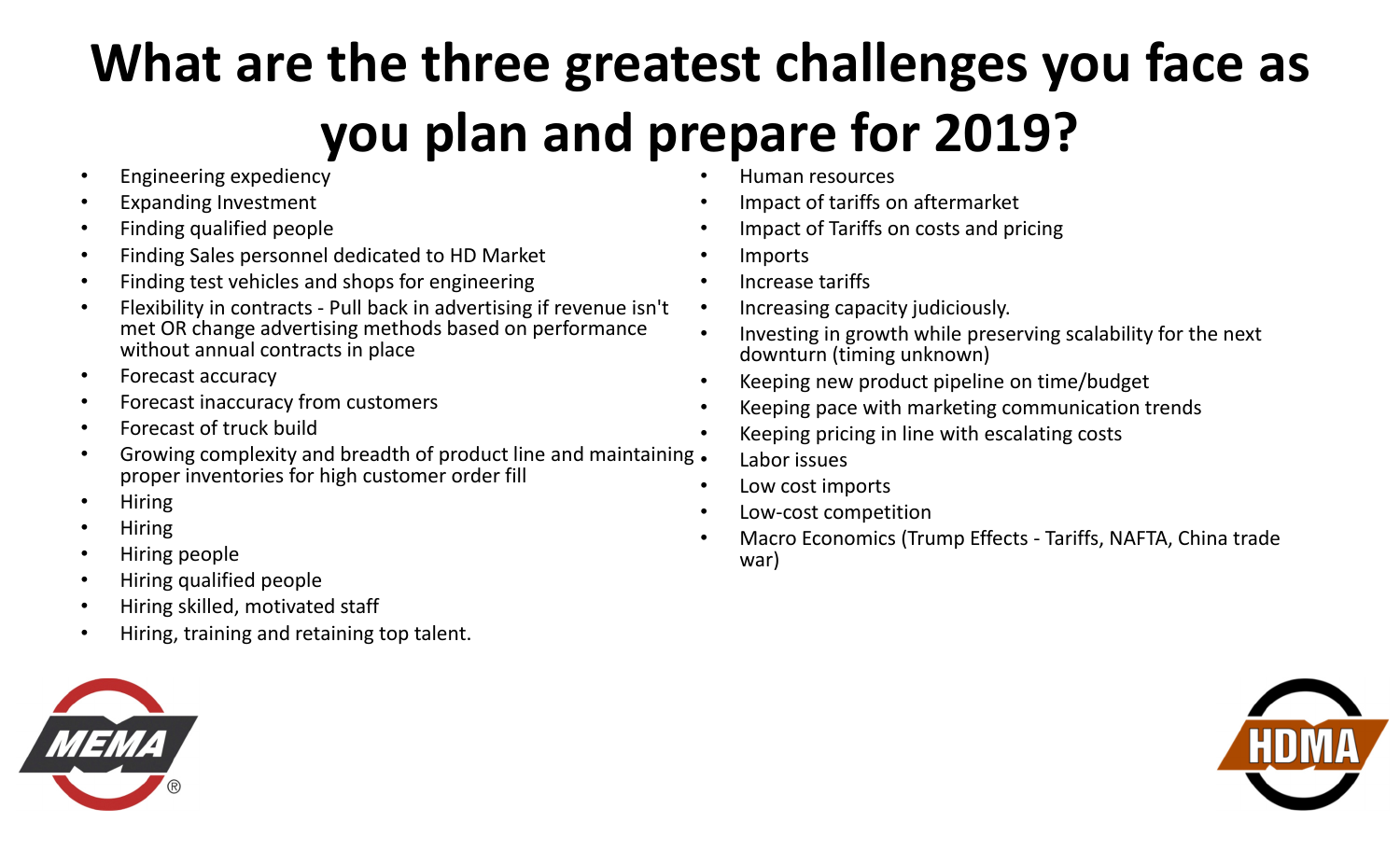- •Maintain sales growth
- •Manage global tariffs
- •Managing capacity
- •Managing corporate expectations
- •Managing pricing in this inflationary environment.
- •Manpower
- • Manufacturing to keep pace with strong market with 100% on time deliveries.
- •Margin expansion
- •Market direction
- •Market forecast
- •Market Uncertainty
- $\bullet$ Market Uncertainty
- • Market uncertainty‐ how quickly are we approaching a downward cycle?
- $\bullet$ Material Cost Uncertainty
- •Material Inflation
- •Materials Availability
- •Meeting the ever increasing demands of the OEMs
- •Minimum wage
- •New product releases / communication
- •OEMs' vertical integration
- •People
- •People -- Need to keep a full team. Hiring is difficult to fill spots without outsourcing
- •People (overall resources and prioritization)
- •People‐ finding talent for open positions
- •Potential Economy Decrease
- •Price Pressure
- • Price pressure from major customers and competitors (including in the aftermarket with Private Label)
- •Private label products
- •Product extension to new markets.
- •Product opportunities



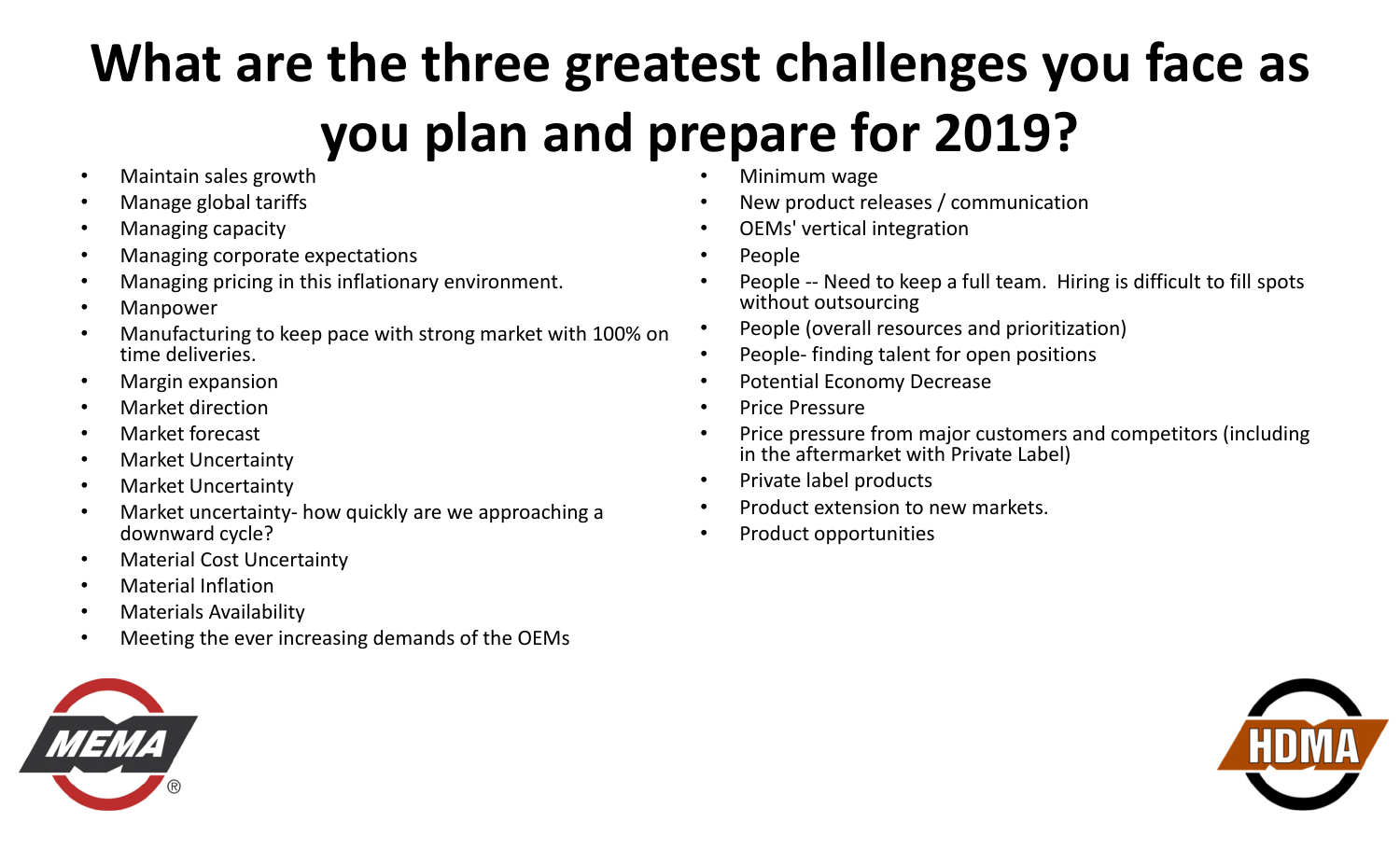- $\bullet$ Production capacity
- $\bullet$ Raw material availability
- $\bullet$ Raw material shortages
- •Raw Material Supply
- • Reading the market to plan correctly. (market strength and weakness is hard to decipher)
- •Regulations, tariff's, prop 65, etc..
- $\bullet$ Resources
- $\bullet$ Retirement
- •Salary growth.
- •Service Level/Order Fill issues
- •Slowing economic conditions
- $\bullet$ Spike in demand
- •Successful Price Negotiations
- •Supplier and Material Costs
- •Suppliers



- •Supply and material costs
- • Supply Chain continuity in the face of maintained high industry demand
- •**Tariff**
- •Tariff uncertainty
- •**Tariffs**
- •Tariffs
- •**Tariffs**
- •Technological shifts, electrified, connected, automated.
- •Technology integration
- •The market slowing down
- $\bullet$ Tight labor market and overtime cost controls
- $\bullet$ Turnover at OE Purchasing
- •Uncertain material prices
- •Uncertainty about tariffs and raw material input price